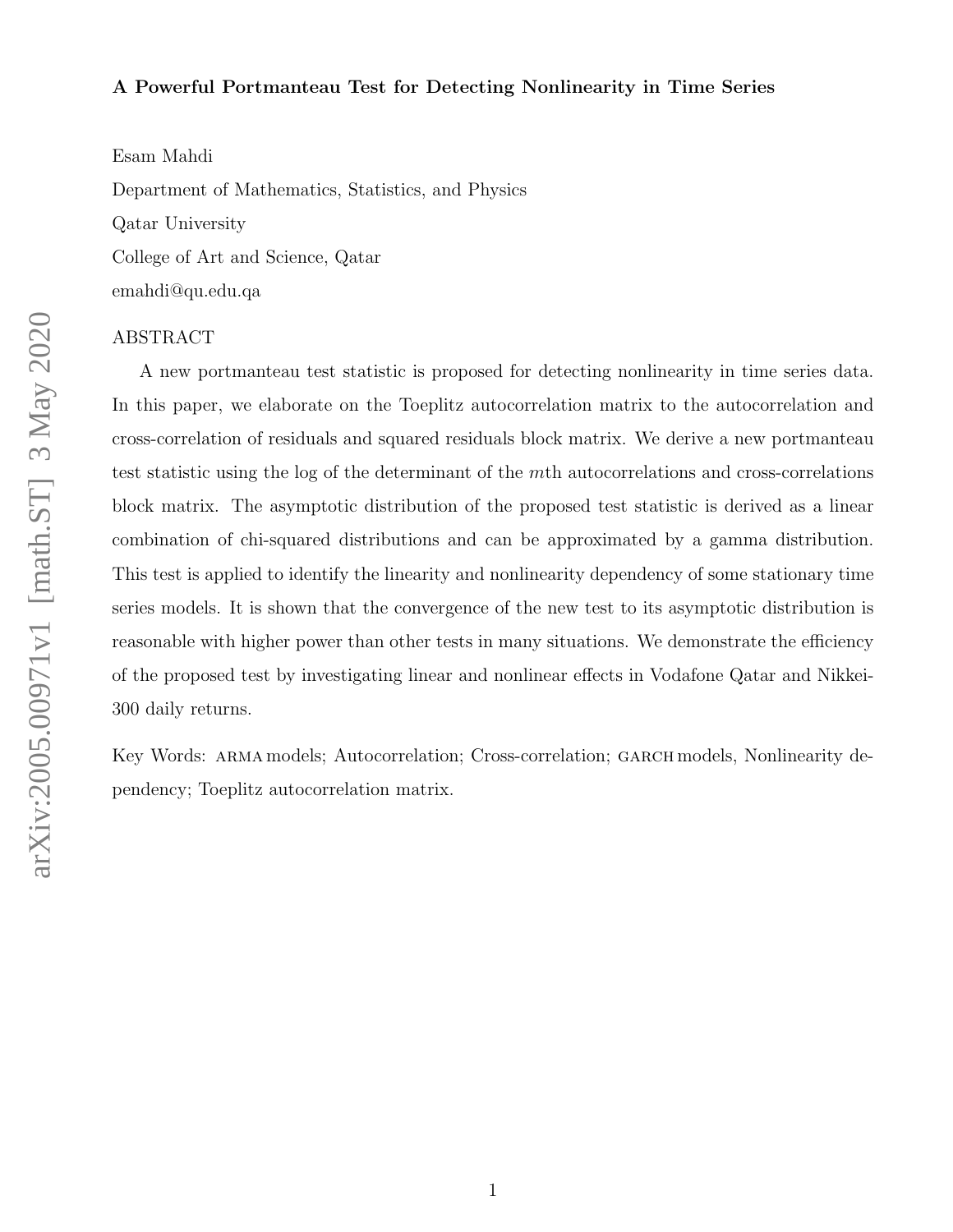# 1 Introduction

The ARMA  $(p, q)$  model for *n* observations  $z_1, z_2, \dots, z_n$  of a stationary mean  $\mu$  time series can be written

<span id="page-1-0"></span>
$$
\phi_p(B)(z_t - \mu) = \theta_q(B)\epsilon_t,\tag{1}
$$

,

where

$$
\phi_p(B) = 1 - \phi_1 B - \phi_2 B^2 - \dots - \phi_p B^p
$$

$$
\theta_p(B) = 1 + \theta_1 B + \theta_2 B^2 + \dots + \theta_q B^q,
$$

where B is the backshift operator in t. The polynomials  $\phi_p(B)$  and  $\theta_p(B)$  are assumed to have all roots outside the unit circle and to have no common roots. The innovations  $\epsilon_t$  are assumed to be independent and identically distributed where  $E(\epsilon_t) < \infty$  and  $Var(\epsilon_t) = \sigma^2$ . Let  $\beta = (\phi_1, \phi_2, \cdots, \phi_p, \theta_1, \theta_2, \cdots, \theta_q, \mu, \sigma^2)$  denote the true parameter values and let  $\hat{\beta}$  $(\hat{\phi}_1, \hat{\phi}_2, \cdots, \hat{\phi}_p, \hat{\theta}_1, \hat{\theta}_2, \cdots, \hat{\theta}_q, \hat{\mu}, \hat{\sigma}^2)$  denote the estimated values, so that the residuals  $\hat{\epsilon}_i$  denote the estimated va;ues of  $\epsilon_i$ ,  $i = 1, \dots, 1$ .

If the model in [\(1\)](#page-1-0) is correctly identified, then, for all non zero lags time, the residual autocorrelation function and the squared-residual/absolute-residual autocorrelation function should show no specific pattern and the correlation coefficient values should be approximately equal to zero. In addition, the cross-correlation function between the residuals and their squares should be approximately uncorrelated with zero values. On the other hand, if the model is nonlinear and the residuals are not independent, then this feature can appear in the autocorrelation function of the squared (or the absolute) residuals. The case for absolute residuals is beyond the scope of this article and we focus our attention to the squared-residuals case.

Many nonlinear models have been proposed and could be used for analyzing the nonlinear time series [Peňa et al., 2001, Ch. 10]. For example, when the model is linear in mean but nonlinear in variance, [Engle \[1982\]](#page-32-0) proposed the Autoregressive Conditional Heteroscedasticity, arch , that is widely used for analyzing financial time series. This model has been generalized to the Generalized Autoregressive Conditional Heteroscedasticity, garch , model, introduced by [Bollerslev \[1986\]](#page-31-0). The innovation  $\epsilon_t$  in [\(1\)](#page-1-0) follows a GARCH  $(b, a)$  model if

<span id="page-1-1"></span>
$$
\epsilon_t = \xi_t \sigma_t, \qquad \sigma_t^2 = \omega + \sum_{i=1}^b \alpha_i \epsilon_{t-i}^2 + \sum_{j=1}^a \beta_j \sigma_{t-j}^2,\tag{2}
$$

where  $\xi_t$  is a sequence of iid random variables with a mean value of 0 and variance value of 1,  $\omega > 0$ ,  $\alpha_i \geq 0$ ,  $\beta_j \geq 0$ , and  $\sum_{i=1}^{\max(b,a)} (\alpha_i + \beta_i) < 1$ . A wide spectrum of GARCH models has been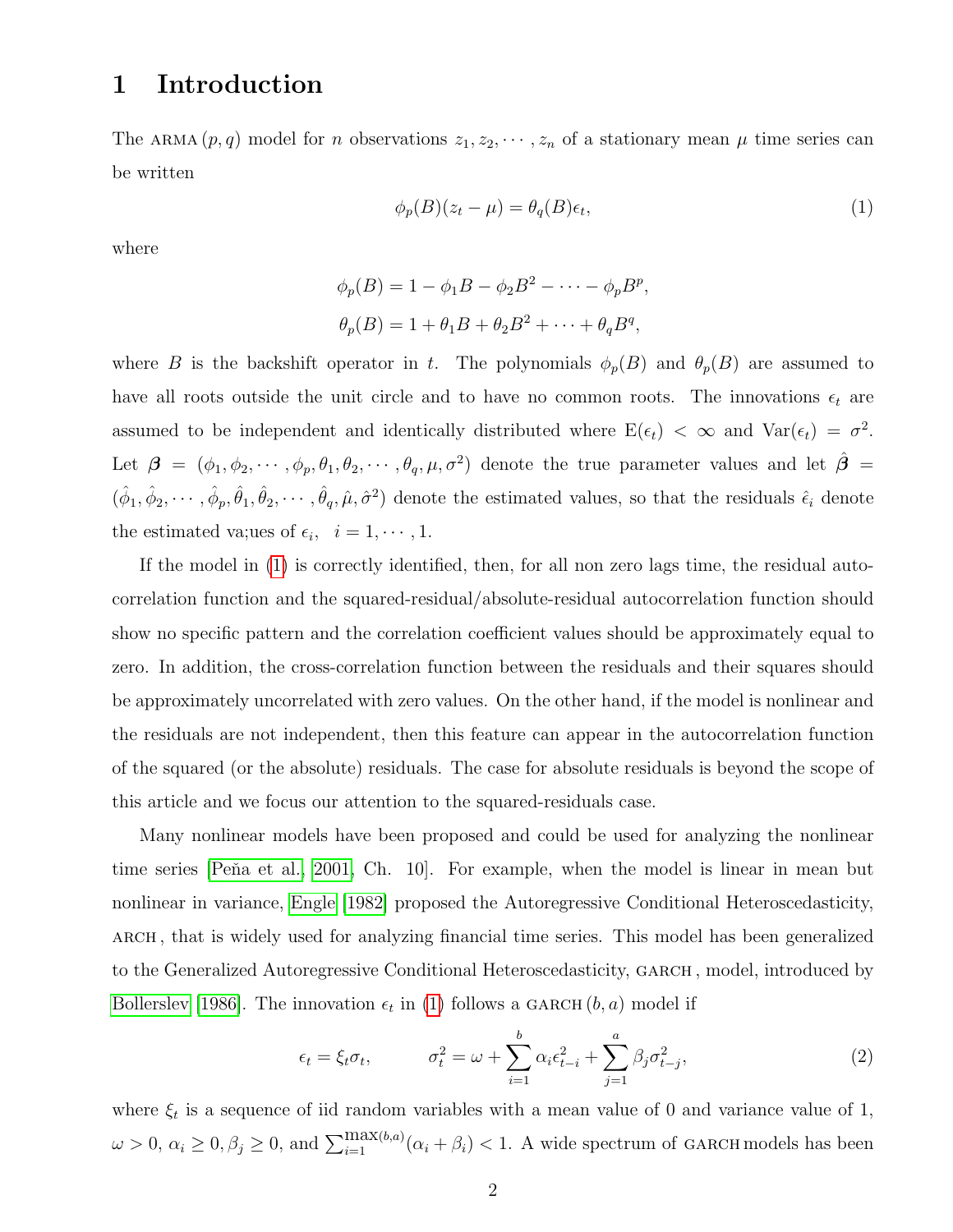proposed to model the dynamic behavior of conditional heteroscedasticity in real time series. [Tsay \[2005\]](#page-34-0), [Carmona \[2014\]](#page-32-1) provided nice reviews of these models.

Many authors have proposed portmanteau tests to check the adequacy of the fitted arma model where the innovations have no ARCH structure. The commonly employed test statistics are those proposed by [Box and Pierce \[1970\]](#page-32-2), [Ljung and Box \[1978\]](#page-32-3), [Monti \[1994\]](#page-33-1), Peňa and Rodríguez [\[2002,](#page-33-2) [2006\]](#page-33-3), and [Fisher and Gallagher \[2012\]](#page-32-4). Motivated by the fact that the ARMA model in [\(1\)](#page-1-0) can be transformed to a linear model presented by an infinite moving average form  $z_t - \mu = \Psi(B)\epsilon_t$ , where  $\Psi(B) = \theta_q(B)/\phi_p(B) = \sum_{i=0}^{\infty} \psi_i B^i$ , [McLeod and Li \[1983\]](#page-33-4) proposed a portmanteau test for detecting nonlinearity (presence of ARCH) based on the squared-residuals autocorrelations. Several authors have proposed improved portmanteau statistics to test for neglected nonlinearity in time series based on the squared-residuals (or absolute-residuals) au-tocorrelations of a fitted ARMA model (see [Li and Mak \[1994\]](#page-32-5), Peña and Rodríguez [2002, [2006\]](#page-33-3), Rodríguez and Ruiz  $[2005]$ , Fisher and Gallagher  $[2012]$ ). Simulation studies show that these statistics respond well to ARCH models but tend to lack power compared to other types of nonlinear models that do not have the ARCH effects. One possible reason for the lack of powers of these tests is due to neglected the cross-correlations between the residuals at different powers (generalized correlations between  $\hat{\epsilon}_t^i$  and  $\hat{\epsilon}_t^j$  $t_{t+k}^{j}$ , where k is the lag time and  $i, j$  are positive integers).

[Lawrance and Lewis \[1985,](#page-32-6) [1987\]](#page-32-7) introduced the idea of using the empirical generalized correlations to inspect the nonlinear dependency in time series models without considering the effects of the parameter estimation. Under the ARMA assumptions in  $(1)$ , Psaradakis and Vávra [2019] proposed portmanteau tests based on the generalized correlations and suggested that the test based on the cross-correlation between the residuals and their squares is more powerful than the [McLeod and Li \[1983\]](#page-33-4), which is based on the autocorrelation of the squared-residuals.

This article proposes a new portmanteau test, based on the block matrix of autocorrelations and cross-correlations of residuals and squared-residuals, and is organized as follows. In Section [\(2\)](#page-3-0) we give a brief literature review for some popular portmanteau test statistics that have been used for detecting linear and nonlinear dependency in time series models. In Section [3,](#page-7-0) we propose a new portmanteau test statistic. In Section [4,](#page-9-0) we derive the test asymptotic distribution as a linear combination of chi-squared distributions and discuss some of its main properties. We show that this test can be approximated by a gamma distribution. In Section [5,](#page-12-0) we conduct a Monte Carlo study comparing the theoretical quantile with the empirical quantile of this test. A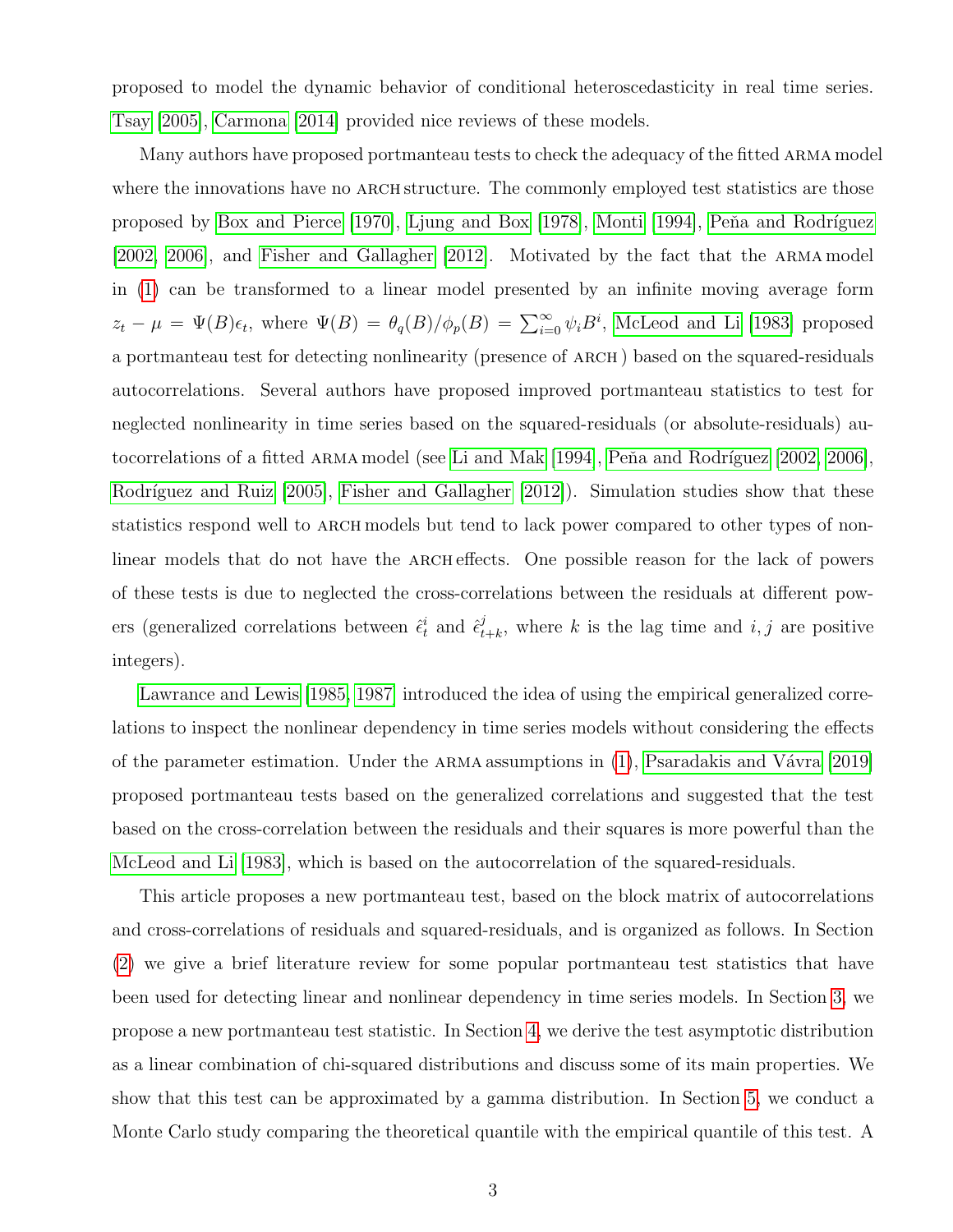simulation study demonstrates that the empirical significance level of the proposed test statistic is accurately estimated by the percentiles of its asymptomatic distribution and the power of the test is often higher than the other test statistics. Two Illustrative applications are given in Section [6](#page-25-0) to demonstrate the usefulness of the proposed test for a real world data. We end this article in Section [7](#page-29-0) by discussing some advantages and limitations of the new statistic.

# <span id="page-3-0"></span>2 Autocorrelations, Cross-Correlations and Portmanteau **Statistics**

In this section, we review some well known portmanteau test statistics that have been used to detect the linearity and nonlinearity dependency in time series models. In this article, we define  $\hat{\rho}_{ij}(k)$  to be the correlation coefficient at lag time k between  $\hat{\epsilon}_t^i$  and  $\hat{\epsilon}_t^j$  $_{t+k}^{j}$ , where we focus our attention on  $i, j = 1, 2$ . Therefore, at lag time k,  $\hat{\rho}_{11}(k)$  denotes the autocorrelation coefficient of the residual,  $\hat{\rho}_{22}(k)$  denotes the autocorrelation coefficient of the squared-residual, and  $\hat{\rho}_{12}(k)$  (or  $\hat{\rho}_{21}(k)$  are the cross-correlation between the residual and their squares at positive (or negative) lag. Thus,  $\hat{\rho}_{ij}(k)$  is given by

<span id="page-3-2"></span>
$$
\hat{\rho}_{ij}(k) = \frac{\hat{\gamma}_{ij}(k)}{\sqrt{\hat{\gamma}_{ii}(0)}\sqrt{\hat{\gamma}_{jj}(0)}}, \quad k = 0, \pm 1, \pm 2, \cdots, \pm m
$$
\n(3)

where  $\hat{\gamma}_{ij}(k) = n^{-1} \sum_{t=1}^{n-k} f_i(\hat{\epsilon}_t) f_j(\hat{\epsilon}_{t+k})$  for  $k \ge 0$ ,  $\gamma_{ij}(k) = \gamma_{ji}(-k)$  for  $k < 0$ , is the autocovariance (cross-covariance), at lag time  $k$ , between the residuals to the power i and the residuals to the power j for  $i, j = 1, 2$ , and  $f_r(x_t) = x_t^r - n^{-1} \sum_{t=1}^n x_t^r$ , for  $r = 1, 2$ .

Under the assumption that the time series has been generated from an ARMA process, [Box](#page-32-2) [and Pierce \[1970\]](#page-32-2) proposed to time series literature the portmanteau test in order to check the adequacy of the fitted model. Their test statistic is given by

$$
Q_{BP} = n \sum_{k=1}^{m} \hat{\rho}_{11}^2(k),\tag{4}
$$

where  $0 < m < \frac{n}{2}$  is the maximum lag considered for significant autocorrelation. They showed that the asymptotic distribution of the  $Q_{BP}$  statistic is  $\chi^2_{m-p-q}$ . [Ljung and Box \[1978\]](#page-32-3) improved  $Q_{BP}$  by proposing the portmanteau test

<span id="page-3-1"></span>
$$
Q_{11} = n(n+2) \sum_{k=1}^{m} (n-k)^{-1} \hat{\rho}_{11}^{2}(k), \qquad (5)
$$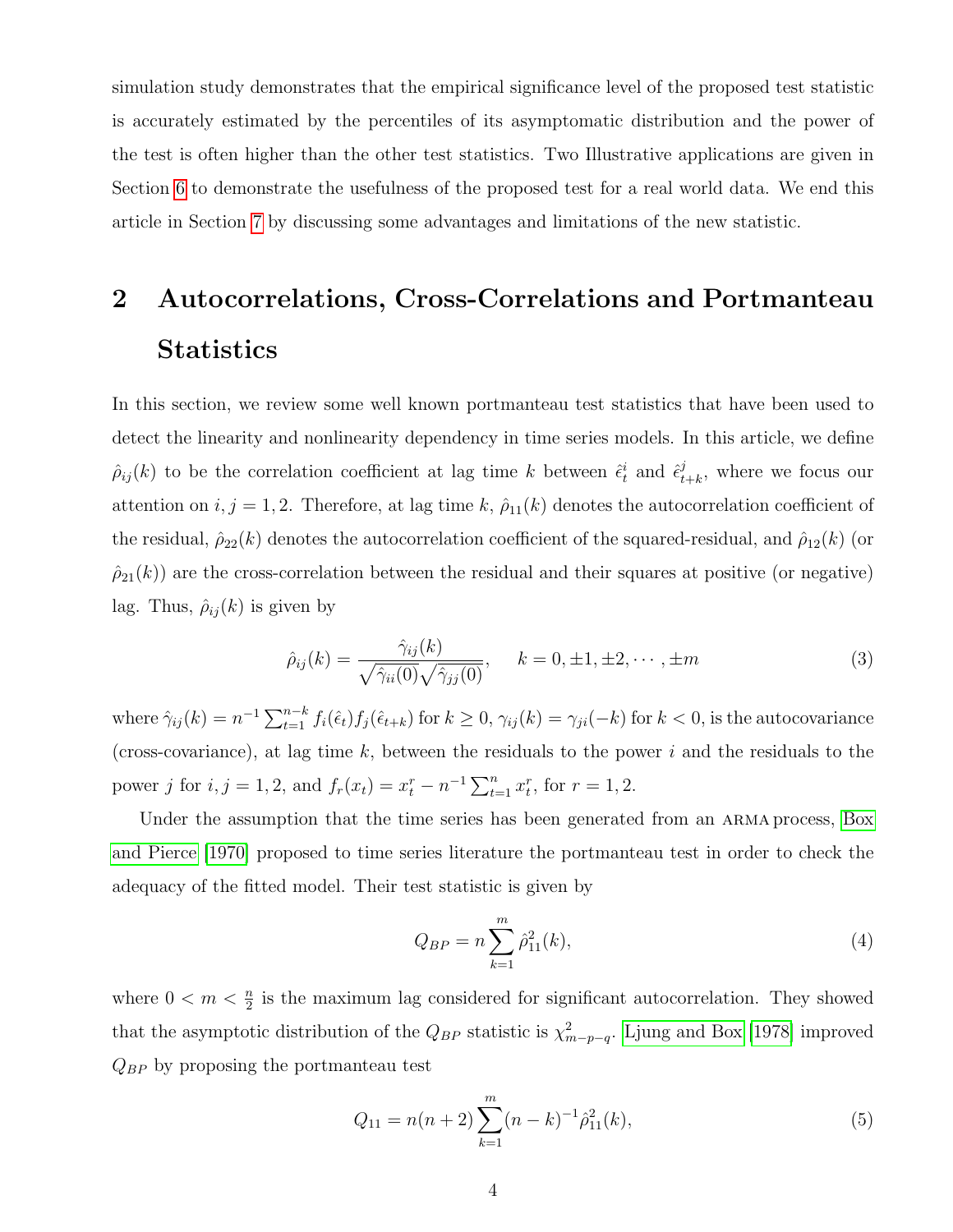and they showed that this test has the same asymptotic distribution of the  $Q_{BP}$  but with a higher power.

If the assumptions in [\(1\)](#page-1-0) are satisfied, [McLeod and Li \[1983\]](#page-33-4) proposed a portmanteau test, for detecting the presence of the ARCH effects, based on the autocorrelations of the squared-residuals. Their test statistic is given by

<span id="page-4-1"></span>
$$
Q_{22} = n(n+2) \sum_{k=1}^{m} (n-k)^{-1} \hat{\rho}_{22}^2(k).
$$
 (6)

The  $Q_{22}$  statistic is not the same as the  $Q_{11}$  test given by [\(5\)](#page-3-1) in the sense that the limiting distribution of  $Q_{22}$  test does not depend on the order of the fitted ARMA model. In this regard, [McLeod and Li \[1983\]](#page-33-4) showed that the limiting distribution of  $Q_{22}$  can be approximated by a chi-squared distribution with  $m$  degrees of freedom.

Peňa and Rodríguez [2002] proposed a portmanteau test to check the adequacy of the fitted ARMA model based on the mth root of the determinant of the mth sample residual autocorrelations matrix. They extended this statistic to test for nonlinearity by replacing the sample residual autocorrelations by the squared-residual autocorrelations in the mth autocorrelation matrix. The two test statistics are, respectively, given by

$$
D_{ii} = n[1 - |\hat{\mathbf{R}}_{ii}(m)|^{1/m}], \qquad (i = 1, 2)
$$
\n(7)

where  $\hat{\mathbf{R}}_{11}(m)$  is the mth residual autocorrelations matrix and  $\hat{\mathbf{R}}_{22}(m)$  is the mth squaredresidual autocorrelations matrix, and both matrices can be seen as a special case (when  $i = j =$ 1, 2) of the following mth cross-correlation matrix

<span id="page-4-0"></span>
$$
\hat{\mathbf{R}}_{ij}(m) = \begin{pmatrix} \hat{\rho}_{ij}(0) & \hat{\rho}_{ij}(1) & \dots & \hat{\rho}_{ij}(m) \\ \hat{\rho}_{ij}(-1) & \hat{\rho}_{ij}(0) & \dots & \hat{\rho}_{ij}(m-1) \\ \vdots & \dots & \vdots & \vdots \\ \hat{\rho}_{ij}(-m) & \hat{\rho}_{ij}(-m+1) & \dots & \hat{\rho}_{ij}(0) \end{pmatrix},
$$
\n(8)

where  $\hat{\rho}_{ij}(k)$ ,  $(i, j = 1, 2)$  as given by [\(3\)](#page-3-2). Note that  $\hat{\rho}_{ij}(0) = 1$  for  $i = j = 1, 2$  but  $\hat{\rho}_{ij}(0)$ is not necessarily equal to one if  $i \neq j$ . The asymptotic distributions of the two statistics  $D_{ii}$  (i = 1, 2) are a linear combination of chi-squared distributions and can be approximated by gamma distributions. Peňa and Rodríguez [2002] showed that  $D_{ii}$  can be improved if the autocorrelation coefficients in [\(8\)](#page-4-0) are replaced with their standardized values

$$
\tilde{\rho}_{ij}(k) = \sqrt{\frac{n+2}{n-|k|}} \hat{\rho}_{ij}(k), \ (i=j=1,2), \ k = \pm 1, \cdots, \pm m. \tag{9}
$$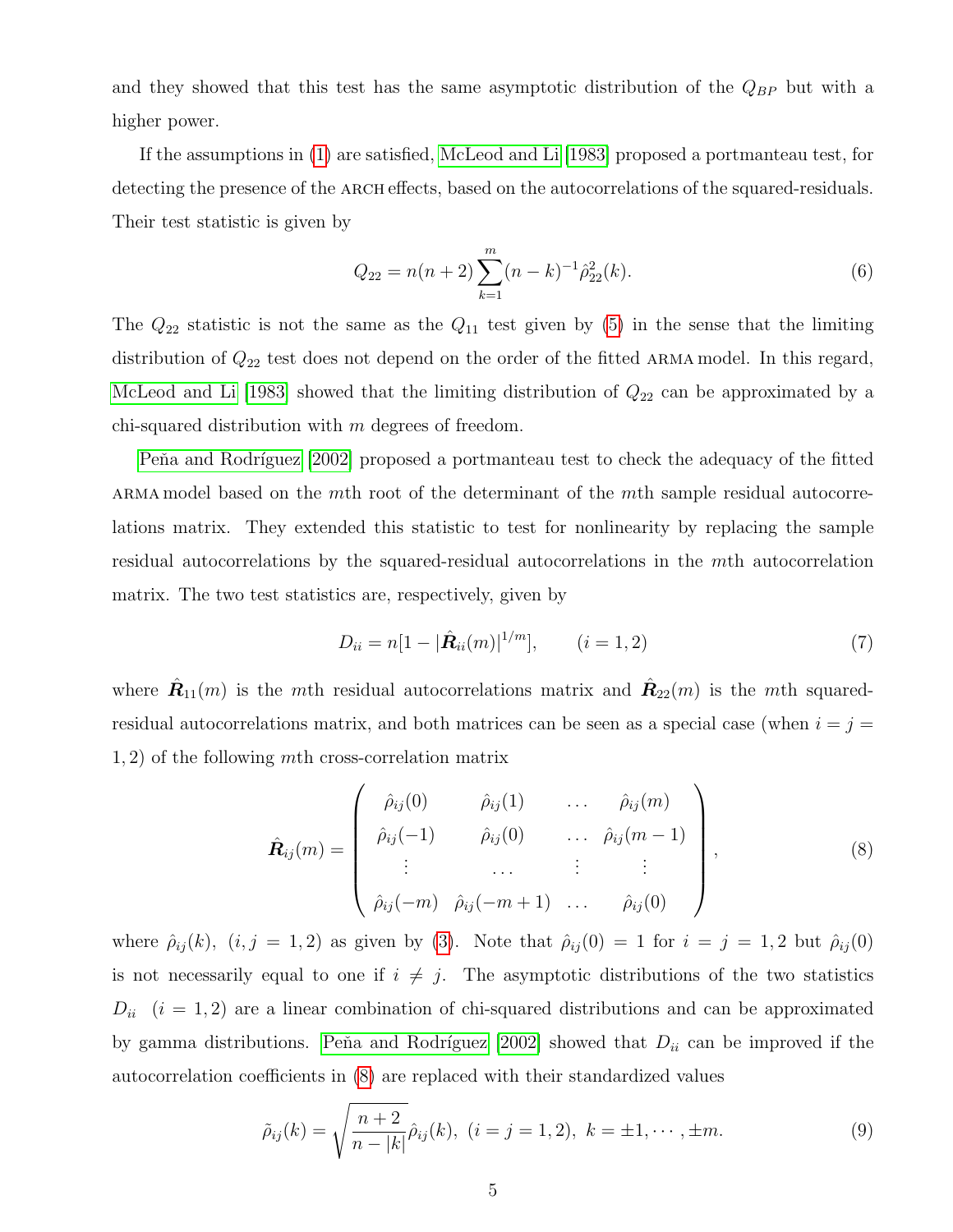Peňa and Rodríguez [2002] also showed that the  $D_{11}$  and  $D_{22}$  statistics are more powerful than the corresponding  $Q_{11}$  and  $Q_{22}$  tests in detecting the linear and nonlinear dependency in several time series models.

Other authors have proposed portmanteau test statistics based on the log of  $|\tilde{\mathbf{R}}_{ii}(m)|$ , where |.| denotes the determinant of the matrix, and  $\tilde{\mathbf{R}}_{ii}(m)$  is defined by [\(8\)](#page-4-0), replacing  $\hat{\rho}_{ij}(k)$  by  $\tilde{\rho}_{ij}(k)$ , where  $i = j = 1, 2$ . Peňa and Rodríguez [2006] showed that the asymptotic distribution of the two test statistics

<span id="page-5-3"></span>
$$
\tilde{D}_{ii} = -\frac{n}{m+1} \log |\tilde{\bm{R}}_{ii}(m)|, \quad i = 1, 2
$$
\n(10)

can be approximated by using the Gamma and the Normal distributions and the empirical significant levels of  $\tilde{D}_{ii}$  are better than  $D_{ii}$  for  $i = 1, 2$ . Peňa and Rodríguez [2002, [2006\]](#page-33-3) showed that their tests can be written as a function of the first  $m$  partial autocorrelation coefficients, providing more power compared to the extended version of the test statistic proposed by [Monti](#page-33-1) [\[1994\]](#page-33-1). The [Monti \[1994\]](#page-33-1) test statistic is built based on the partial autocorrelations of the residuals,  $\hat{\pi}_{1,k}$ , whereas the extended version of this test is built based on the partial autocorrelations of the squared-residuals,  $\hat{\pi}_{2,k}$ , and both are given by

$$
M_{ii} = n(n+2) \sum_{k=1}^{m} (n-k)^{-1} \hat{\pi}_{i,k}^2, \quad (i = 1, 2)
$$
 (11)

where

<span id="page-5-0"></span>
$$
\hat{\pi}_{i,k} = \frac{\hat{\rho}_{ii}(k) - \mathbf{r}'_{(k-1)} \hat{\mathbf{R}}_{ii}^{-1}(k-1) \mathbf{r}^{\star}_{(k-1)}}{1 - \mathbf{r}'_{(k-1)} \hat{\mathbf{R}}_{ii}^{-1}(k-1) \mathbf{r}_{(k-1)}}, \ k = 1, \cdots, m,
$$
\n(12)

and  $\mathbf{r}_{(m)} = (\hat{\rho}_{ii}(1), \hat{\rho}_{ii}(2), \cdots, \hat{\rho}_{ii}(m))'$  and  $\mathbf{r}_{(k)}^{\star} = (\hat{\rho}_{ii}(k), \hat{\rho}_{ii}(k-1), \cdots, \hat{\rho}_{ii}(1))'.$ 

Under the assumption that the time series has been generated by an ARMA, the asymptotic distributions of  $M_{11}$  and  $M_{22}$  can be approximated by  $\chi^2_{m-(p+q)}$  and  $\chi^2_m$  respectively.

[Fisher and Gallagher \[2012\]](#page-32-4) proposed the following two weighted portmanteau tests based on the trace of the square of the matrices  $\hat{\mathbf{R}}_{ii}^2(m)$ ,  $i = 1, 2$ ,

<span id="page-5-1"></span>
$$
Q_{ii}^w = n(n+2) \sum_{k=1}^m \frac{(m-k+1)}{m} \frac{\hat{\rho}_{ii}^2(k)}{n-k}, \quad (i = 1, 2)
$$
 (13)

and

<span id="page-5-2"></span>
$$
M_{ii}^w = n(n+2) \sum_{k=1}^m \frac{(m-k+1)}{m} \frac{\hat{\pi}_{i,k}^2}{n-k}, \quad (i = 1, 2)
$$
 (14)

where  $Q_{11}^w, Q_{22}^w, M_{11}^w$ , and  $M_{22}^w$  can be considered, respectively, as weighted tests of the Ljung-Box  $Q_{11}$ , McLeod-Li  $Q_{22}$ , Monti  $M_{11}$ , and extended Monti  $M_{22}$  tests. [Fisher and Gallagher \[2012\]](#page-32-4)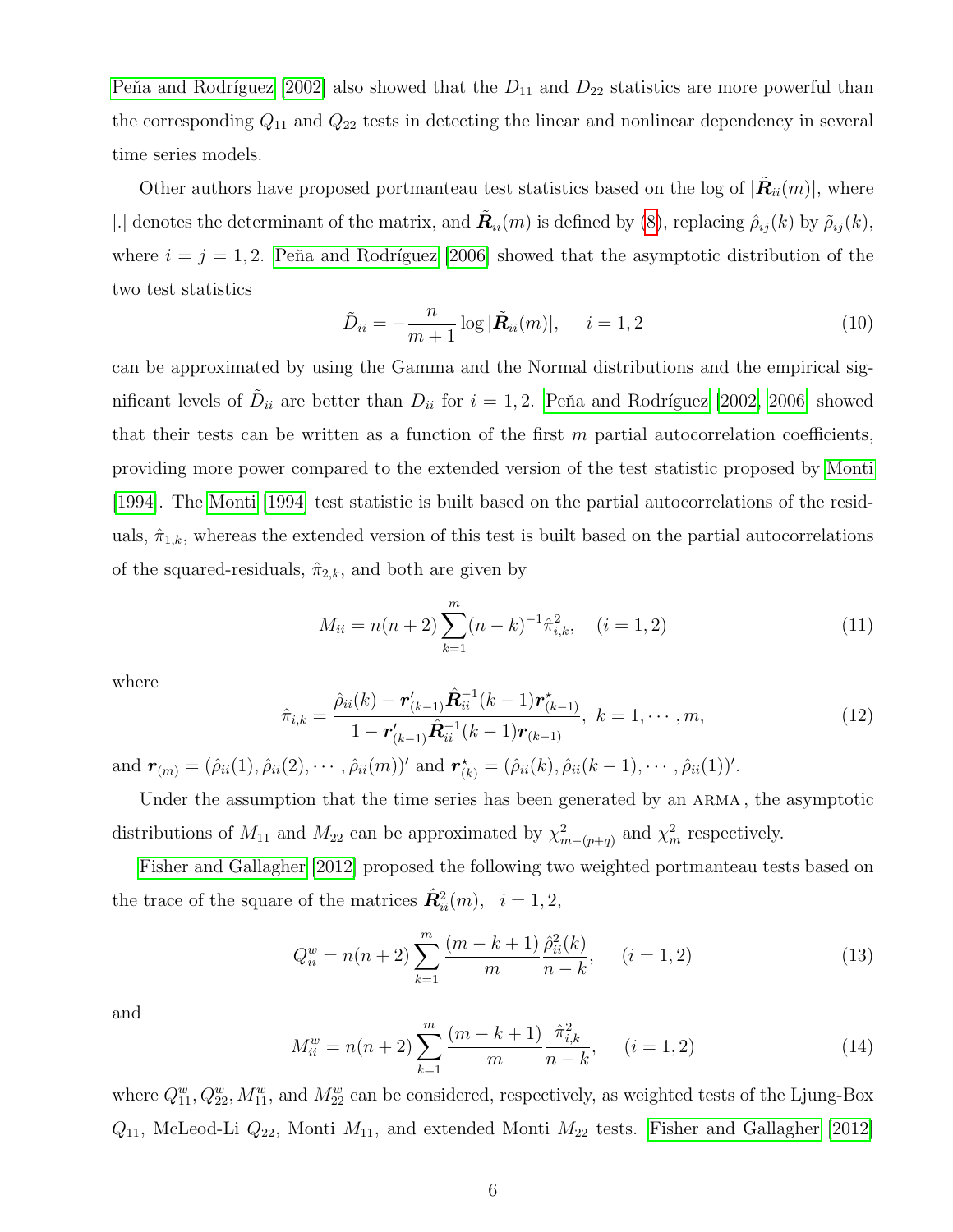showed that the asymptotic distributions of  $Q_{ii}^w$  and  $M_{ii}^w$  behave as a linear combination of chisquared random variables that can be approximated by gamma distributions. It is worth noting that the test statistics  $M_{ii}^w$  are similar in spirit to the Peña and Rodríguez [2006] statistics,  $\tilde{D}_{ii}$  (i = j = 1, 2), but the simulation study conducted by [Fisher and Gallagher \[2012\]](#page-32-4) have suggested that the test statistics  $M_{ii}^w$  have more powers than  $\tilde{D}_{ii}$  in many cases.

In addition, [Fisher and Gallagher \[2012\]](#page-32-4) suggested a weighted test, to check the adequacy of the fitted ARCH  $(b)$  models, modifying the [Li and Mak \[1994\]](#page-32-5) statistic, which is given by

<span id="page-6-0"></span>
$$
L_b = n \sum_{k=1}^{m} \hat{\rho}_{22}^{\star 2}(k),\tag{15}
$$

where  $\hat{\rho}_{22}^{\star}(k)$  is the standardized squared-residual autocorrelation for a fitted GARCH model that is given by

$$
\hat{\rho}_{22}^{\star}(k) = \frac{\sum_{t=k+1}^{n} (\hat{\epsilon}_t^2/\hat{\sigma}_t - \bar{\epsilon})(\hat{\epsilon}_{t-k}^2/\hat{\sigma}_{t-k} - \bar{\epsilon})}{\sum_{t=1}^{n} (\hat{\epsilon}_t^2/\hat{\sigma}_t - \bar{\epsilon})^2},
$$

where  $\bar{\epsilon} = n^{-1} \sum \hat{\epsilon}_t^2 / \hat{\sigma}_t$  and  $\hat{\sigma}_t$  are the estimated sample conditional variances of the GARCH  $(b, a)$ model that is given by [\(2\)](#page-1-1). The modified [Li and Mak \[1994\]](#page-32-5) weighted test suggested by [Fisher](#page-32-4) [and Gallagher \[2012\]](#page-32-4) is given by

<span id="page-6-1"></span>
$$
L_b^w = n \sum_{k=1}^m \frac{m - k + (b+1)}{m} \hat{\rho}_{22}^{\star 2}(k),\tag{16}
$$

where both of  $L_b$  and  $L_b^w$  statistics are asymptotically distributed as  $\chi^2_{m-(b+a)}$ .

Several simulation studies show that the portmanteau statistics,  $Q_{22}, Q_{22}^w, D_{22}, \tilde{D}_{22}, L_b$ , and  $L_b^w$ , based on the squared-residuals autocorrelations, respond well to ARCH models but tend to lack power compared to other types of nonlinear models that do not have the ARCH structure. One possible reason for the lack of power could be the fact that these statistics ignore the generalized correlation between the residuals to different powers. In this respect, [Lawrance and](#page-32-6) [Lewis \[1985,](#page-32-6) [1987\]](#page-32-7) introduced the idea of testing for nonlinearity in time series models using the cross-correlation between the residuals and squared residuals. Psaradakis and Vávra [2019] used this idea to develop portmanteau tests to detect nonlinearity from stationary linear models, based on the generalized correlation. Their test statistics, based on the cross-correlation between the residuals to the power i and the residuals to the power j, where  $i, j$  are natural numbers, are given by

$$
\tilde{Q}_{ij} = n \sum_{k=1}^{m} \hat{\rho}_{ij}^2(k),
$$
\n(17)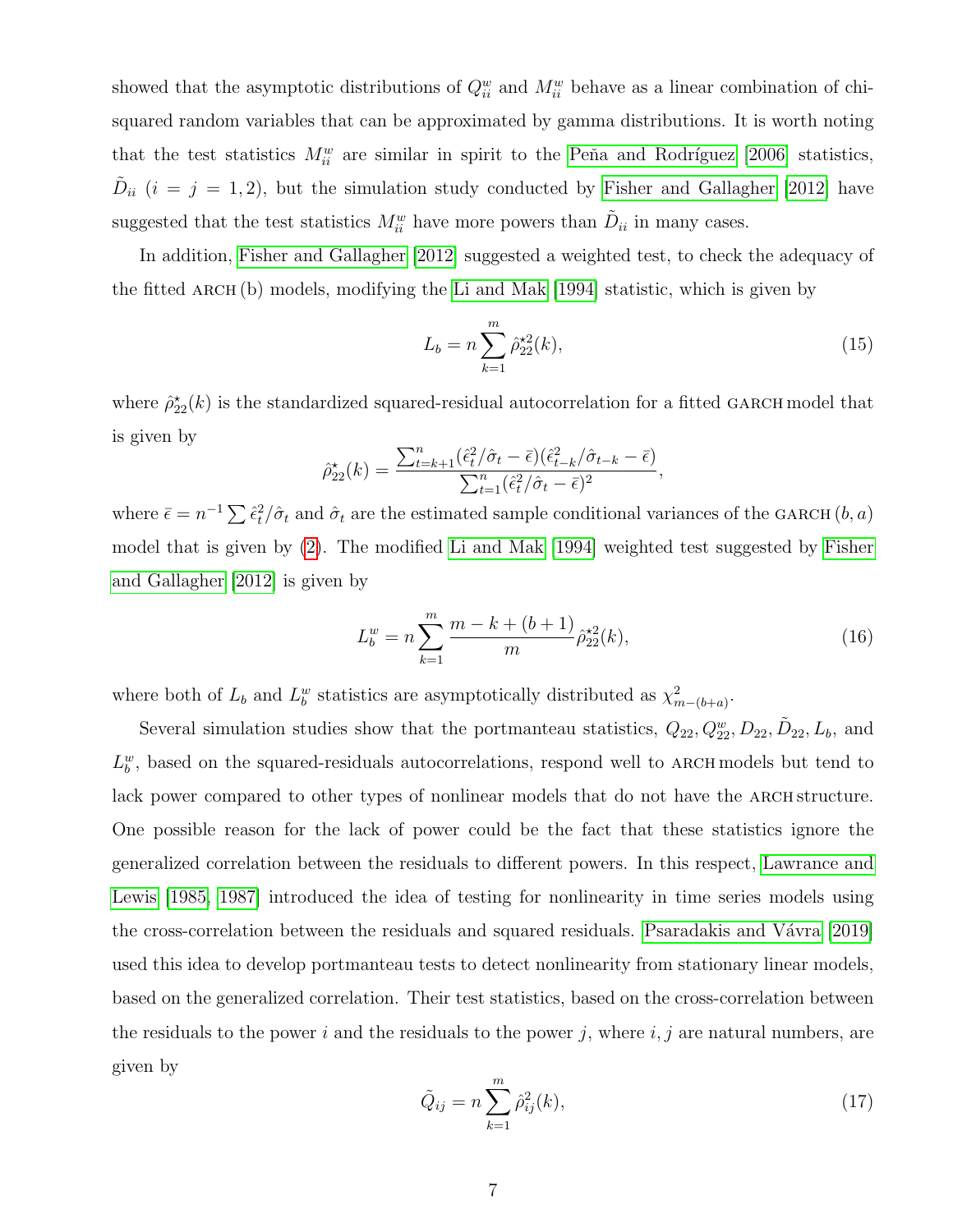and

<span id="page-7-2"></span>
$$
Q_{ij} = n(n+2) \sum_{k=1}^{m} (n-k)^{-1} \hat{\rho}_{ij}^{2}(k), \qquad (18)
$$

where  $\tilde{Q}_{ij}$  and  $Q_{ij}$  (when  $i, j = 1, 2, i \neq j$ ) can be seen as modified versions of the [Box and](#page-32-2) [Pierce \[1970\]](#page-32-2) and [McLeod and Li \[1983\]](#page-33-4) tests and can be used to identify the cross-correlation between the residuals and their square. Psaradakis and V $\acute{\text{a}}$ vra [2019] approximated the crosscorrelation tests by  $\chi^2_m$  and suggested that the tests based on the cross-correlations tend to be more powerful against many types of nonlinearity compared to other statistics based on squaredresidual autocorrelations.

Motivated by the ideas of [Lawrance and Lewis \[1985,](#page-32-6) [1987\]](#page-32-7), Psaradakis and Vávra [2019], and Peňa and Rodríguez  $[2002, 2006]$  $[2002, 2006]$ , we propose in Section  $(3)$  a new test for detecting dependency in time series.

# <span id="page-7-0"></span>3 The Proposed Test Statistic

For stationary time series data, we introduce the block matrix of autocorrelations and crosscorrelations of residuals and squared-residual,  $\mathbf{R}(m)$ ,

<span id="page-7-1"></span>
$$
\hat{\boldsymbol{R}}(m) = \left[\begin{array}{c|c}\hat{\boldsymbol{R}}_{11}(m) & \hat{\boldsymbol{R}}_{12}(m) \\
\hline \hat{\boldsymbol{R}}'_{12}(m) & \hat{\boldsymbol{R}}_{22}(m)\end{array}\right]_{2(m+1)\times 2(m+1)}
$$
(19)

where  $\hat{\mathbf{R}}_{ij}(m)$   $(i, j = 1, 2)$  is given by [\(8\)](#page-4-0). Note that  $\hat{\mathbf{R}}'_{12}(m) = \hat{\mathbf{R}}_{21}(m)$  is the matrix of crosscorrelations between residuals and their squares,  $\hat{\bm{R}}_{11}(m)$  is the residual autocorrelations Toeplitz matrix as defined in Peňa and Rodríguez [2002], and  $\hat{\mathbf{R}}_{22}(m)$  is the matrix of the autocorrelation coefficients of the squared-residuals. The extended form of the matrix in [\(19\)](#page-7-1) can be rewritten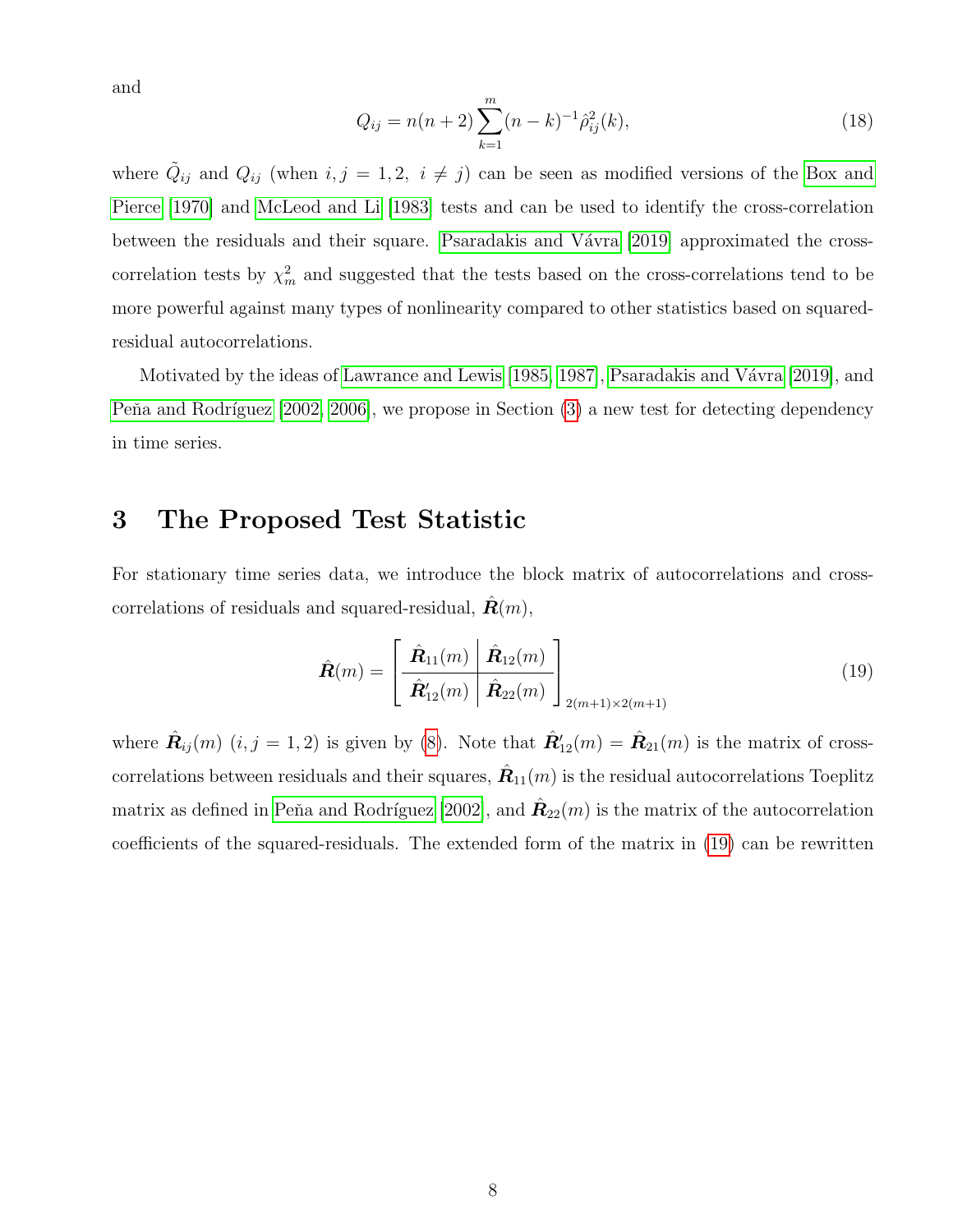as follows:

$$
\hat{\mathbf{R}}(m) = \begin{bmatrix}\n1 & \hat{\rho}_{11}(1) & \dots & \hat{\rho}_{11}(m) & \hat{\rho}_{12}(0) & \hat{\rho}_{12}(1) & \dots & \hat{\rho}_{12}(m) \\
\hat{\rho}_{11}(-1) & 1 & \dots & \hat{\rho}_{11}(m-1) & \hat{\rho}_{12}(-1) & \hat{\rho}_{12}(0) & \dots & \hat{\rho}_{12}(m-1) \\
\vdots & \vdots & \vdots & \vdots & \vdots & \dots & \vdots & \vdots \\
\hat{\rho}_{11}(-m) & \hat{\rho}_{11}(1-m) & \dots & 1 & \hat{\rho}_{12}(-m) & \hat{\rho}_{12}(1-m) & \dots & \hat{\rho}_{12}(0) \\
\hat{\rho}_{21}(0) & \hat{\rho}_{21}(1) & \dots & \hat{\rho}_{21}(m) & 1 & \hat{\rho}_{22}(1) & \dots & \hat{\rho}_{22}(m) \\
\vdots & \vdots & \vdots & \vdots & \vdots & \vdots & \dots & \vdots & \vdots \\
\hat{\rho}_{21}(-m) & \hat{\rho}_{21}(1-m) & \dots & \hat{\rho}_{21}(0) & \hat{\rho}_{22}(-m) & \hat{\rho}_{22}(1-m) & \dots & 1\n\end{bmatrix}
$$
\n
$$
\hat{\rho}_{21}(-m) \hat{\rho}_{21}(1-m) \dots \hat{\rho}_{21}(0) \begin{bmatrix}\n\hat{\rho}_{12}(0) & \hat{\rho}_{12}(1) & \dots & \hat{\rho}_{12}(0) \\
\hat{\rho}_{22}(-m) & \hat{\rho}_{22}(1-m) & \dots & 1\n\end{bmatrix}
$$
\n(20)

This block matrix is a positive definite matrix and it will be reasonable to derive a new portmanteau test based on the logarithm of its determinant. Therefore, the proposed portmanteau test statistic is

<span id="page-8-0"></span>
$$
C_m = -\frac{n}{m+1} \log |\hat{\mathbf{R}}(m)|,\tag{21}
$$

where  $|\cdot|$  denotes the determinant of the matrix.

Under the null hypothesis,  $H_0$ :  $\mathbf{R}(m) = \mathbf{I}_{2(m+1)}$ , where  $\mathbf{I}_{2(m+1)}$  is the identity matrix of dimension  $2(m+1)$ , the sample autocorrelations of the residuals/squared residuals and the sample cross-correlations between the residuals and their squares will not significantly differ from zero. That is,  $\hat{\rho}_{ij}(k) \approx 0$ ,  $(i, j = 1, 2)$  for  $k = 1, 2, \dots, m$  and  $\hat{\rho}_{ij}(0) = 1$  for  $i, j = 1, 2$ . Thus, for large values of  $C_m$ , where  $|\hat{\mathbf{R}}(m)|$  is close to zero, the linearity hypothesis will be rejected and the fitted model is not adequate due to the existence of autocorrelation and cross-correlations between residuals and their squares. On the other hand, for small values of  $C_m$ , where  $|\mathbf{R}(m)|$ is close to one, we conclude that neither correlations nor cross-correlations in the residuals and their squares are detected and thus the fitted model is adequate.

**Theorem 1.** If the assumptions in [\(1\)](#page-1-0) are held, the asymptotic distribution of  $C_m$  can be approximated by gamma distribution,  $\Gamma(\alpha, \beta)$ , where

$$
\alpha = \frac{3(m+1)(2m+5-(p+q))^2}{8(m+2)(2m+3)+6(m+1)-6(m+1)(p+q)},
$$

and

$$
\beta = \frac{8(m+2)(2m+3) + 6(m+1) - 6(m+1)(p+q)}{3(m+1)[2m+5-(p+q)]},
$$

and the distribution has a mean of  $\alpha\beta = 2m + 5 - (p + q)$  and a variance of  $\alpha\beta^2 = (8/3)(m + q)$  $2)(2m+3)/(m+1)+2(1-(p+q)).$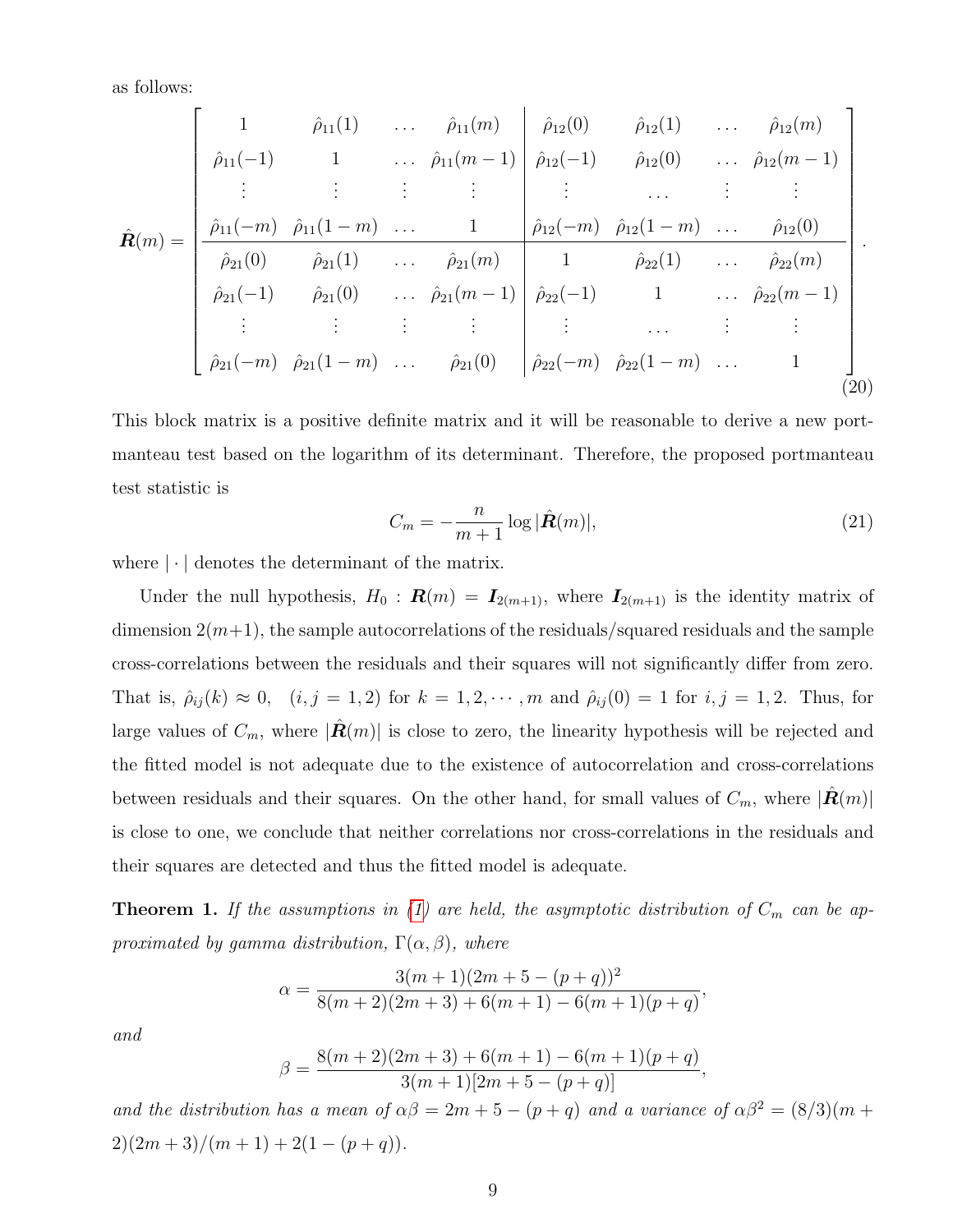### <span id="page-9-0"></span>4 The Asymptotic Distribution of the New Test Statistic

In this section we present some lemmas and theorems that are useful to derive the asymptotic distribution of the proposed statistic  $C_m$ .

The determinant of the block matrix defined in [\(19\)](#page-7-1) is

$$
|\hat{\mathbf{R}}(m)|=|\hat{\mathbf{R}}_{11}(m)|\times|\hat{\mathbf{R}}_{22}(m)-\hat{\mathbf{R}}'_{12}(m)\hat{\mathbf{R}}_{11}^{-1}(m)\hat{\mathbf{R}}_{12}(m)|.
$$

Take the natural logarithm of the determinant and note that  $log(|A|) = \text{tr}(\log(A))$ , where  $\text{tr}(\cdot)$ denotes the trace of a matrix, to get

$$
\log |\hat{\boldsymbol{R}}(m)| = \log |\hat{\boldsymbol{R}}_{11}(m)| + \text{ tr} (\log (\hat{\boldsymbol{R}}_{22}(m) - \hat{\boldsymbol{R}}'_{12}(m))\hat{\boldsymbol{R}}_{11}(m)\hat{\boldsymbol{R}}_{12}(m))).
$$
\n(22)

 $\Box$ 

Use Taylor expansion of  $\log(\hat{R}_{22}(m) - \hat{R}_{12}'(m)\hat{R}_{11}(m)\hat{R}_{12}(m))$ , and note that

- tr 
$$
(\hat{\mathbf{R}}_{22}(m))
$$
 < tr  $(\hat{\mathbf{R}}'_{12}(m)\hat{\mathbf{R}}_{11}^{-1}(m)\hat{\mathbf{R}}_{12}(m))$  < tr  $(\hat{\mathbf{R}}_{22}(m))$ ,

<span id="page-9-1"></span>to get

$$
\log |\hat{\mathbf{R}}(m)| = \log |\hat{\mathbf{R}}_{11}(m)| + \log |\hat{\mathbf{R}}_{22}(m)| -
$$
  
tr  $(\hat{\mathbf{R}}'_{12}(m)\hat{\mathbf{R}}_{11}^{-1}(m)\hat{\mathbf{R}}_{12}(m)) + O_p(1/n).$  (23)

Recall the fact  $\text{tr} (\mathbf{Z}' \mathbf{B} \mathbf{Z} \mathbf{C}) = (\text{ vec } \mathbf{Z})' (\mathbf{C}' \otimes \mathbf{B}) \text{ vec } \mathbf{Z}, \text{ where } \text{ vec } (\mathbf{Z}) = [Z_{.1} : Z_{.2} : \cdots : Z_{.m}]'$ is a column vector with a length of  $m^2$  formed by stacking the columns,  $Z_{.j}$ ,  $j = 1, 2, \cdots, m$  of the matrix **Z** of the dimension  $m \times m$ , and  $\otimes$  is the Kronecker product of matrices [\[Neudecker,](#page-33-7) [1969\]](#page-33-7). Thus [\(23\)](#page-9-1) will be

$$
\log |\hat{\mathbf{R}}(m)| = \log |\hat{\mathbf{R}}_{11}(m)| + \log |\hat{\mathbf{R}}_{22}(m)|
$$
  
– (vec  $\hat{\mathbf{R}}_{12}(m)$ )' ( $\hat{\mathbf{R}}_{22}^{-1}(m) \otimes \hat{\mathbf{R}}_{11}^{-1}(m)$ ) vec  $\hat{\mathbf{R}}_{12}(m)$   
+  $O_p(1/n)$ . (24)

<span id="page-9-3"></span><span id="page-9-2"></span>Multiply [\(24\)](#page-9-2) by  $-n$  and a part of the negligible reminder, the proposed test statistic can be decompose into three components

$$
-n\log|\hat{\boldsymbol{R}}(m)| = -n\log|\hat{\boldsymbol{R}}_{11}(m)| - n\log|\hat{\boldsymbol{R}}_{22}(m)|
$$
  
+ 
$$
n(\text{ vec } \hat{\boldsymbol{R}}_{12}(m))'(\hat{\boldsymbol{R}}_{22}^{-1}(m) \otimes \hat{\boldsymbol{R}}_{11}^{-1}(m)) \text{ vec } \hat{\boldsymbol{R}}_{12}(m).
$$
 (25)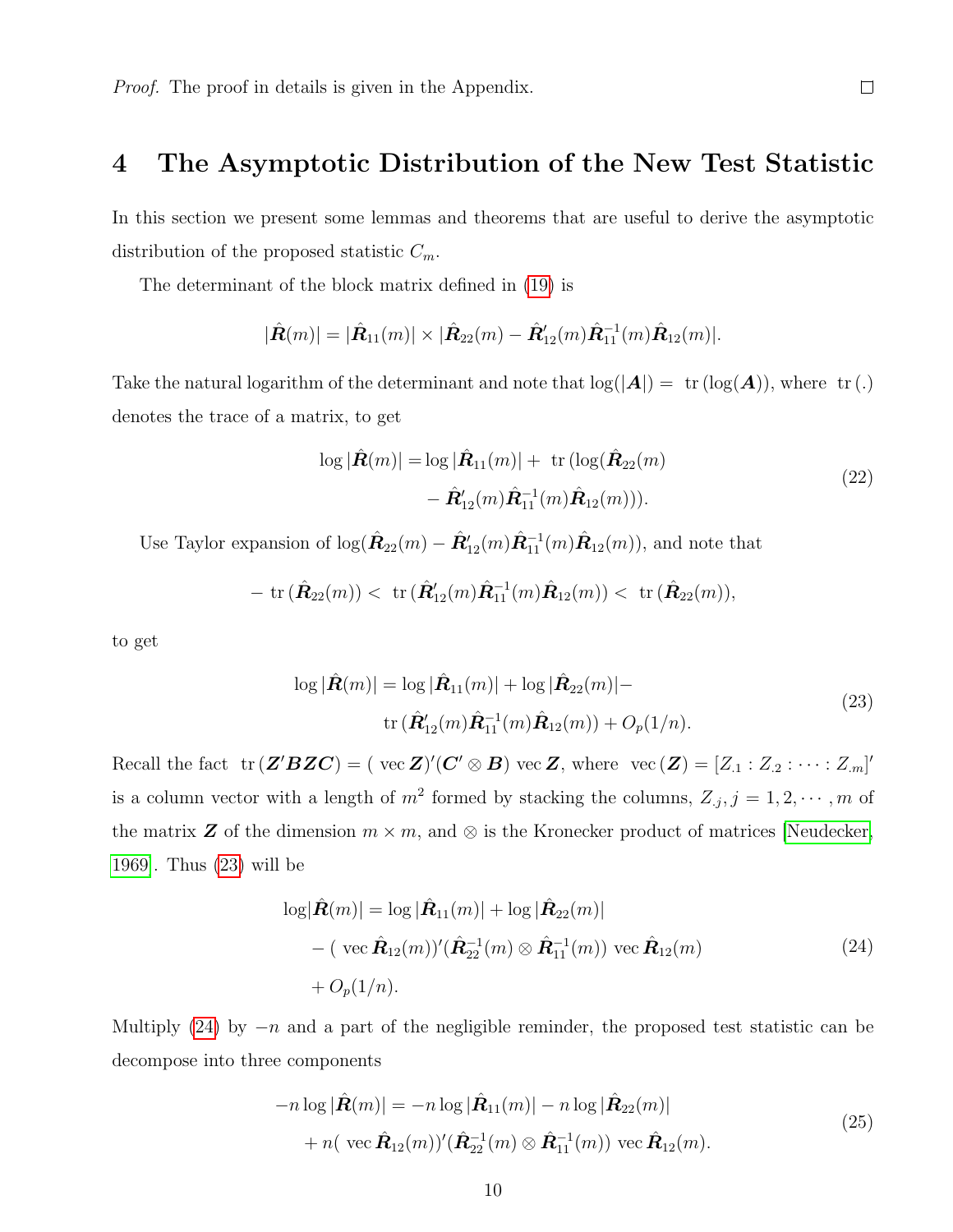<span id="page-10-0"></span>**Lemma 2.** The third component in  $(25)$  is given by

$$
n(\ \text{vec}\,\hat{\mathbf{R}}_{12}(m))'(\hat{\mathbf{R}}_{22}^{-1}(m) \otimes \hat{\mathbf{R}}_{11}^{-1}(m)) \ \text{vec}\,\hat{\mathbf{R}}_{12}(m) \\
= n \ \text{tr}\,(\hat{\mathbf{R}}'_{12}(m)\hat{\mathbf{R}}_{12}(m)).
$$

The proof of this lemma is given in the Appendix.

<span id="page-10-1"></span>Substitute the results from Lemma [\(2\)](#page-10-0) in [\(25\)](#page-9-3) and multiply the results by the normalizing term  $1/(m+1)$ ; the proposed test statistic is given by

$$
-\frac{n}{m+1}\log|\hat{\mathbf{R}}(m)| = -\frac{n}{m+1}\log|\hat{\mathbf{R}}_{11}(m)|
$$
  

$$
-\frac{n}{m+1}\log|\hat{\mathbf{R}}_{22}(m)|
$$
  

$$
+\frac{n}{m+1}\operatorname{tr}(\hat{\mathbf{R}}'_{12}(m)\hat{\mathbf{R}}_{12}(m)).
$$
 (26)

The new test statistic has an interesting interpretation as it can be seen as a linear combination of three tests. The first component is asymptotically equivalent to the test statistics proposed by Peňa and Rodríguez [2006],  $\tilde{D}_{11}$ , which can be used to test for linear autocorrelation in the estimated residuals. The second is also asymptotically equivalent to the test statistics proposed by Peňa and Rodríguez [2006],  $\tilde{D}_{22}$ , which can be used to test for the nonlinearity in heteroscedastic models (uncorrelated but not independent). The third is asymptotically equivalent to the tests discussed by Psaradakis and Vávra [2019],  $Q_{12}$ , which can be used to detect whether the cross correlations between the residuals and their squared values are zeros or not.

<span id="page-10-4"></span>**Lemma 3.** The first and the second components in  $(26)$  are given by

<span id="page-10-3"></span>
$$
-\frac{n\log|\hat{\mathbf{R}}_{ii}(m)|}{m+1} = -n\sum_{k=1}^{m}\frac{m+1-k}{m+1}\log(1-\hat{\pi}_{i,k}^2), i=1,2
$$
\n(27)

where  $\hat{\pi}_{1,k}$  is the kth partial autocorrelation of residuals and  $\hat{\pi}_{2,k}$  is the kth partial autocorrelation of the squared residuals that are given in [\(12\)](#page-5-0).

The proof of this lemma is similar to those obtained in Peña and Rodríguez [2002] and Rodríguez and Ruiz [2005].

<span id="page-10-2"></span>**Lemma 4.** The third component in  $(26)$  can be written as sum squares of cross-correlation between residuals and their squares.

$$
\frac{n}{m+1} \operatorname{tr} (\hat{\mathbf{R}}'_{12}(m)\hat{\mathbf{R}}_{12}(m)) = \frac{n}{m+1} \sum_{k=-m}^{m} (m+1-|k|) \hat{\rho}_{12}^2(k). \tag{28}
$$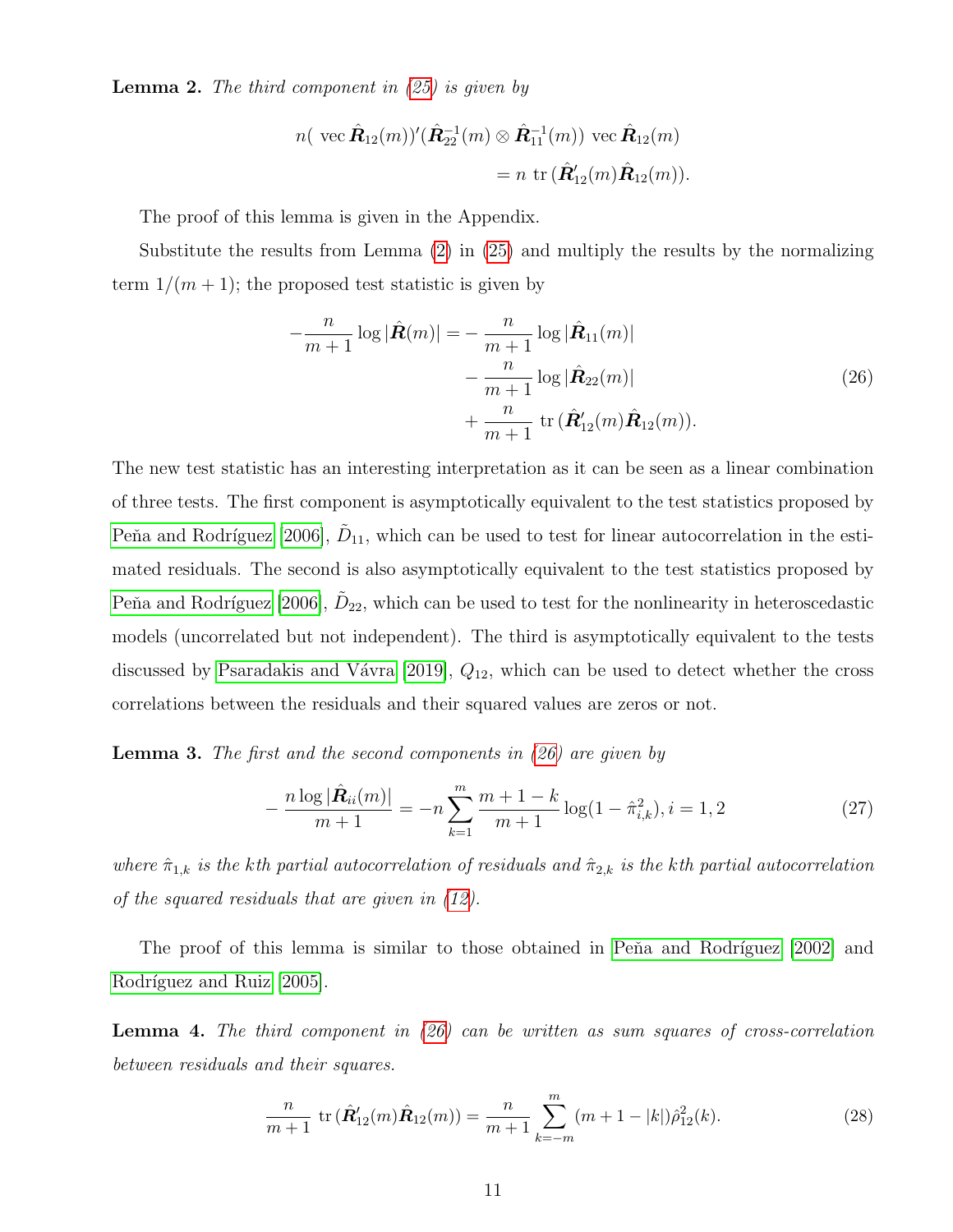The proof of this lemma is given in the Appendix.

From Lemmas [\(2](#page-10-0)[-4\)](#page-10-2), we rewrite the new test statistic as a linear combination of tests based on the partial autocorrelations of the residuals, partial autocorrelations of squared-residuals, cross-correlation between the residuals and their squares at positive lags, and cross-correlation between the residuals and their squares at negative lags as follows

$$
-\frac{n}{m+1}\log|\hat{\mathbf{R}}(m)| = -\frac{n}{m+1}\sum_{k=1}^{m}(m+1-k)\log(1-\hat{\pi}_{1,k}^{2})
$$

$$
-\frac{n}{m+1}\sum_{k=1}^{m}(m+1-k)\log(1-\hat{\pi}_{2,k}^{2})
$$

$$
+\frac{n}{m+1}\sum_{k=1}^{m}(m+1-k)\hat{\rho}_{12}^{2}(-k)
$$

$$
+\frac{n}{m+1}\sum_{k=1}^{m}(m+1-k)\hat{\rho}_{12}^{2}(k)
$$

$$
+n\hat{\rho}_{12}^{2}(0).
$$
(29)

<span id="page-11-1"></span><span id="page-11-0"></span>**Lemma 5.** If the assumptions in  $(1)$  are held, then the distributions of  $(27)$  in Lemma [3](#page-10-4) for  $i = 1, 2$  are asymptotically approximated

$$
-n\sum_{k=1}^{m} \frac{m+1-k}{m+1} \log(1-\hat{\pi}_{i,k}^2) \xrightarrow{D} n\hat{\pi}'_i(m) \mathbf{W}\hat{\pi}_i(m)
$$
  

$$
\xrightarrow{D} \sum_{\ell=1}^{m} \lambda_{\ell} \chi_{1,\ell}^2,
$$
 (30)

where  $\stackrel{D}{\rightarrow}$  stands for convergence in distribution, **W** is a diagonal matrix with elements  $w_{\ell} =$  $(m+1-\ell)/(m+1), \chi^2_{1,\ell}$   $(\ell = 1, 2, \cdots, m)$  are independent  $\chi^2_1$  random variables,  $\sqrt{n}\hat{\pi}_1(m)$  = ( √  $\overline{n}\hat{\pi}_{1,1},\cdots,$ √  $(\overline{n}\hat{\pi}_{1,m})'$  is asymptotically distributed as  $\mathcal{N}(\bm{0},\bm{I}_m-\bm{Q}_m),$  where  $\bm{Q}_m=\bm{X}_m\bm{V}^{-1}\bm{X}'_m$ is an idempotent matrix with rank  $p + q$ , V is the information matrix for the parameters  $\phi$ ,  $\theta$ and  $\mathbf{X}_m$  is an  $m \times (p+q)$  matrix, with coefficients  $\phi'_i$  and  $\theta'_i$  defined by  $1/\phi(B) = \sum_{i=0}^{\infty} \phi'_i B^i$ and  $1/\theta(B) = \sum_{i=0}^{\infty} \theta_i' B^i$  (see [\[Brockwell and Davis, 1991,](#page-32-8) pp. 296-304]). The coefficients  $\phi'_{i}$  and  $\theta'_{i}$  can be computed using the recursive procedure of [Box and Jenkins](#page-31-1) [\[1976\]](#page-31-1), so that  $\lambda_{\ell}$  ( $\ell = 1, 2, ..., m$ ) are the eigenvalues of  $(I_m - Q_m)W$ , and the asymptotic distribution of  $\sqrt{n}\hat{\pi}_2(m) = (\sqrt{n}\hat{\pi}_{2,1}, \cdots,$ √  $\overline{n}\hat{\pi}_{2,m}$ )' is  $\mathcal{N}(\mathbf{0},\bm{I}_m)$ , so that  $\lambda_\ell$  ( $\ell = 1,2,\ldots,m$ ) are the eigenvalues of **W** (see [McLeod and Li](#page-33-4)  $(1983)$ ).

The proof of this lemma is given in Peňa and Rodríguez [2002] and Rodríguez and Ruiz [\[2005\]](#page-33-5).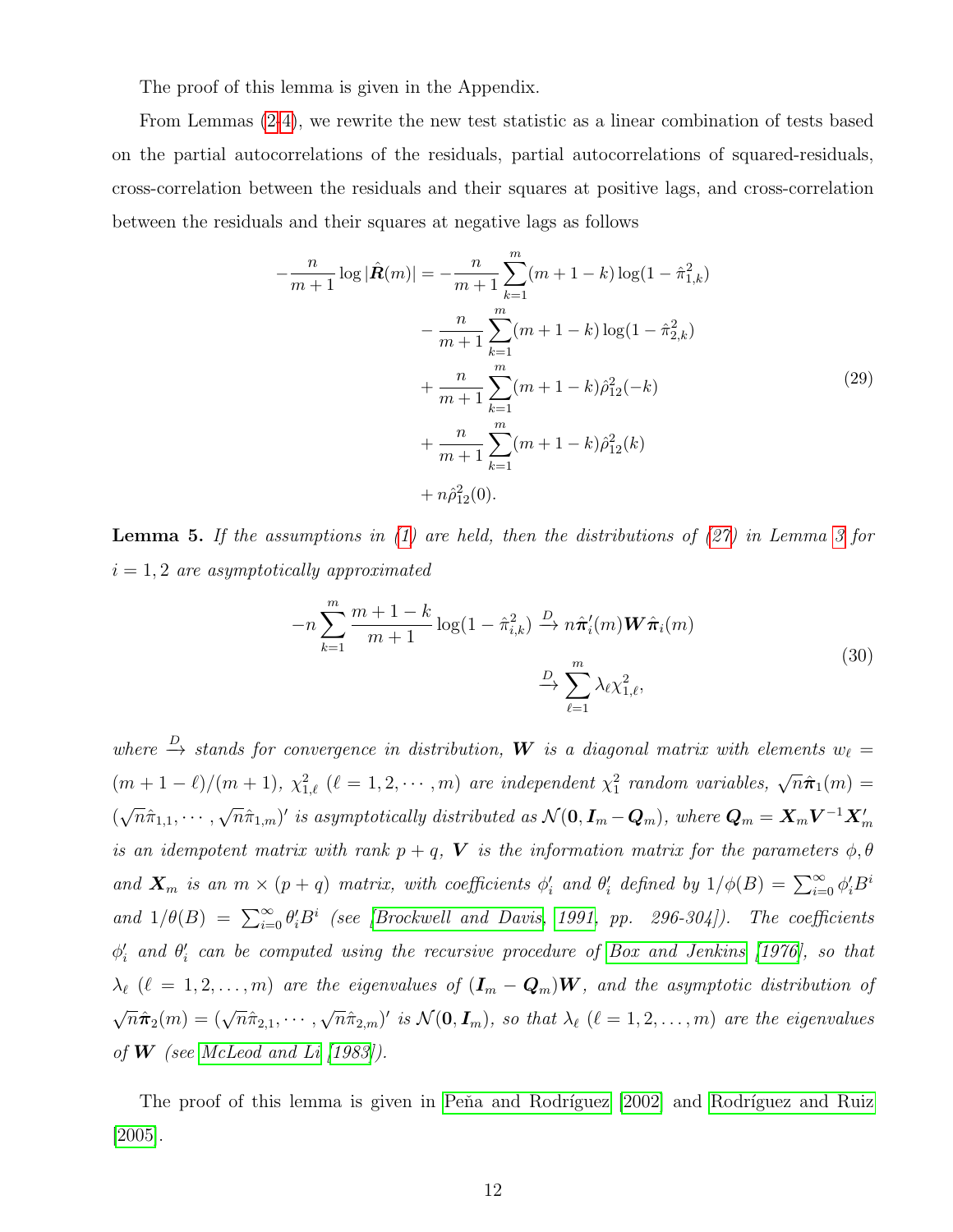<span id="page-12-1"></span>**Theorem 6.** If the assumptions in [\(1\)](#page-1-0) are held, then, for any integer  $m < n$ , the asymptotic distribution of  $\sqrt{n}(\hat{\rho}_{12}(\pm 1), \hat{\rho}_{12}(\pm 2), \cdots, \hat{\rho}_{12}(\pm m))$ ,  $n \to \infty$  is Gaussian with zero mean vector and identity covariance matrix.

The proof of this theorem is given in the Appendix.

From the results of Lemmas [4,](#page-10-2) [5,](#page-11-0) and Theorem [6,](#page-12-1) we obtain an equivalent expression to [\(29\)](#page-11-1) as  $n\mathbf{a}'_m \mathbf{W} \mathbf{a}_m$ , where  $\mathbf{a}_m$  is a linear combination of standard normal random variables. Thus, we approximate the distribution in [\(29\)](#page-11-1) from the theorem on quadratic forms given by [Box \[1954\]](#page-31-2), [Satterthwaite \[1941,](#page-33-8) [1946\]](#page-33-9) as  $\sum_{i=1}^{m} \lambda_i \chi_{1,i}^2$  where  $\chi_{1,i}^2$   $(i = 1, \cdots, m)$  are independent  $\chi_1^2$  random variables and  $\lambda_i$  ( $i = 1, \dots, m$ ) are the eigenvalues of  $(4\mathbf{I}_m - \mathbf{Q}_m)\mathbf{W} + 1$ , where **W** is a diagonal matrix with elements  $w_i = (m + 1 - i)/(m + 1)$   $(i = 1, \dots, m)$ .

Note that the distribution of the form  $\sum_{i=1}^{m} \lambda_i \chi_{1,i}^2$  can be approximated to  $a \chi_b^2$ , where  $a =$  $\sum_{i} \lambda_i^2 / \sum_{i} \lambda_i$  and  $b = (\sum_{i} \lambda_i)^2 / \sum_{i} \lambda_i^2$ . Thus a similar argument to Peña and Rodríguez [2002], for large m, one can easily show that

$$
\sum_{i=1}^{m} \lambda_i = \text{tr}((4\mathbf{I}_m - \mathbf{Q}_m)\mathbf{W}) + 1 = 2m + 5 - (p + q),
$$

and

$$
\sum_{i=1}^{m} \lambda_i^2 = \text{tr} \left( (4\mathbf{I}_m - \mathbf{Q}_m) \mathbf{W} (4\mathbf{I}_m - \mathbf{Q}_m) \mathbf{W} \right) + 1
$$

$$
= \frac{4(m+2)(2m+3)}{3(m+1)} + 1 - (p+q).
$$

Furthermore, we approximate the proposed distribution of  $C_m$  by gamma distribution,  $\Gamma(\alpha =$  $b/2, \beta = 2a$ , where

$$
\alpha = \frac{3(m+1)(2m+5-(p+q))^2}{8(m+2)(2m+3)+6(m+1)-6(m+1)(p+q)},
$$

and

$$
\beta = \frac{8(m+2)(2m+3) + 6(m+1) - 6(m+1)(p+q)}{3(m+1)[2m+5-(p+q)]},
$$

and the distribution has a mean of  $\alpha\beta = 2m + 5 - (p + q)$  and a variance of  $\alpha\beta^2 = (8/3)(m +$  $2)(2m+3)/(m+1)+2(1-(p+q)).$ 

# <span id="page-12-0"></span>5 Computational Study

In this section we conduct a simulation study to investigate the asymptotic distribution of the proposed test for different sample sizes. We focus our attention on testing the adequacy of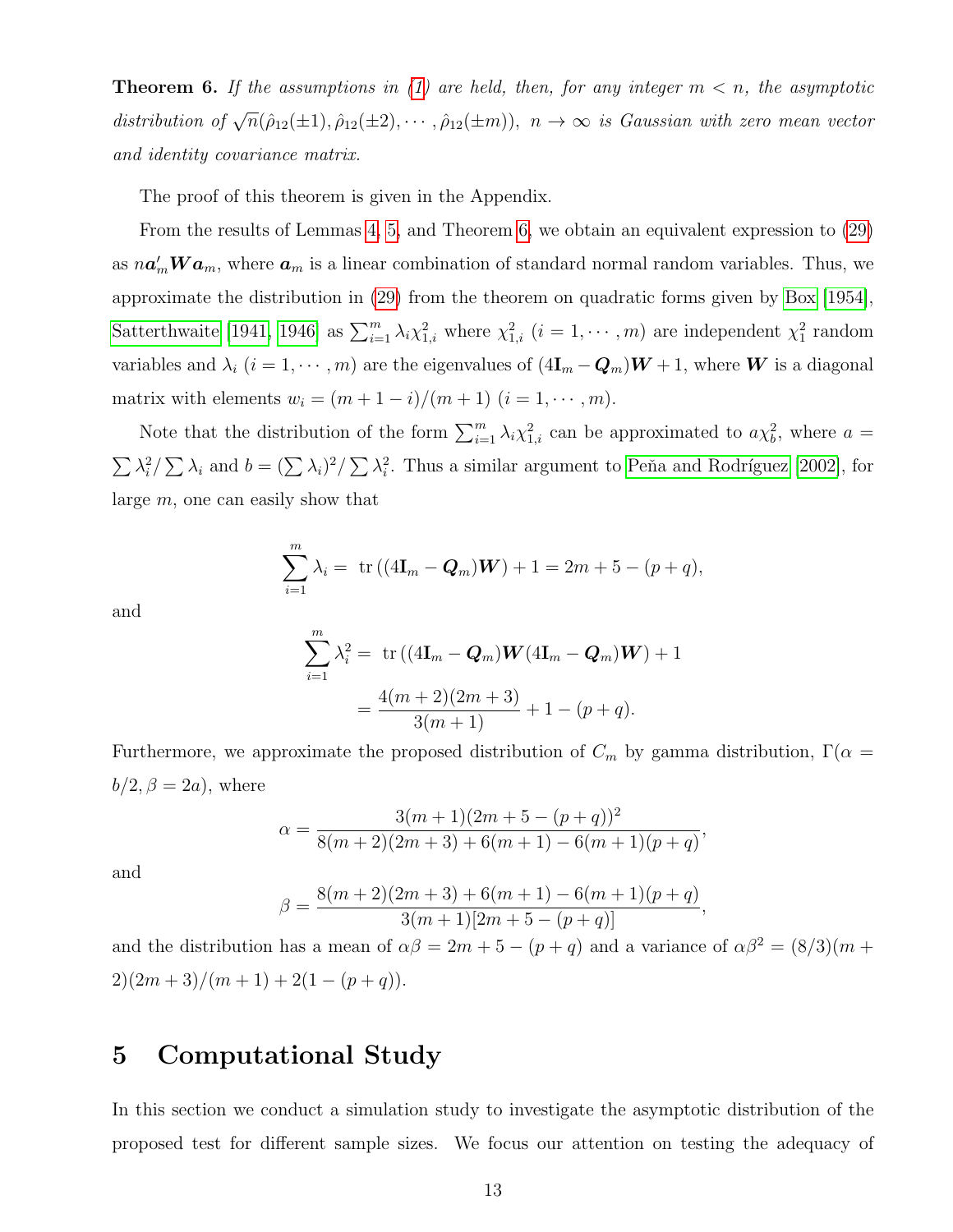the fitted AR  $(p, q)$ -GARCH  $(b, a)$  models based on the proposed statistic  $C_m$  defined in [\(21\)](#page-8-0), the cross-correlation test statistics  $(\tilde{Q}_{12}, \tilde{Q}_{21}), (Q_{12}, Q_{21})$  defined in [\(13\)](#page-5-1), [\(14\)](#page-5-2), the tests based on the autocorrelation of the residuals  $Q_{11}, Q_{11}^w, M_{11}^w, \tilde{D}_{11}$  defined in [\(5\)](#page-3-1), [\(13\)](#page-5-1), [\(14\)](#page-5-2), [\(10\)](#page-5-3), and the tests based on the autocorrelation of the square-residuals  $Q_{22}, Q_{22}^w, M_{22}^w, \tilde{D}_{22}, L_b, L_b^w$  defined in [\(6\)](#page-4-1),  $(13)$ ,  $(14)$ ,  $(10)$ ,  $(15)$ ,  $(16)$ . In addition, we study the effective power of the proposed statistic in detecting linearity in several time series models. We perform a comparison study comparing the power of the proposed test with the powers of the other portmanteau test statistics available for testing the adequacy of linear and nonlinear time series models. We use R software [\[R Core](#page-33-10) [Team, 2020\]](#page-33-10), where the source code can be downloaded in the supplementary document provided with this article, so that the reader can replicate the simulation results and use it for further simulations.

#### 5.1 Size Studies

First, we evaluate the type one error probability of thirteen test statistics,  $C_m, \tilde{Q}_{12}, \tilde{Q}_{21}, Q_{12}$ ,  $Q_{21}, Q_{11}, Q_{11}^w, M_{11}^w, \tilde{D}_{11}, Q_{22}, Q_{22}^w, M_{22}^w$ , and  $\tilde{D}_{22}$ , by calculating the rejection frequencies of the tests out of  $10^3$  replications when a true model fits to a series of different sample sizes  $n =$ 50, 100, 200, 300, 500 and 1000 generated by Gaussian ar (1) and ma (1) processes. We only report the case of Gaussian AR (1) with parameters of  $\phi_1 = 0.1, 0.3, 0.6,$  and 0.9 at lags  $m = 10, 20$ when  $n = 100$  to save space but the other results, which are similar to this case, are available from the supplementary document of this article. In general, as seen in Table [1,](#page-15-0) the type I error probabilities of the tests (except  $\tilde{Q}_{ij}$   $(i, j = 1, 2)$ ) are quite close to the corresponding nominal levels 0.01, 0.05, and 0.10. We also notice that the asymptotic distributions of  $Q_{11}^w$  and  $M_{11}^w$  tend to understate the empirical level in many cases. In addition, we check the sensitivity of these statistics with respect to the non-Gaussianity of the innovation series. In particular, we examine the type one error probability, based on the first nine statistics, when the innovations follow a t-distribution with 5 degrees of freedom and a skewed-normal distribution with a parameter 1.5. The plot (left) in Figure [1](#page-14-0) shows the empirical significance error corresponds to a nominal 5% level (straight dashed line) at lags  $m = 5, 10, 15, 20, 25,$  and 30 based on  $10<sup>4</sup>$  simulations when a true  $AR(1)$  model is fitted to a series of a length of 200 generated by  $AR(1)$  process with a parameter  $\phi_1 = 0.5$ , innovations have t-distribution with 5 degrees of freedom. The right plot in Figure [1](#page-14-0) shows the empirical significance error corresponds to a nominal 5% level (straight dashed line) at lags  $m = 5, 10, 15, 20, 25,$  and 30 based on  $10<sup>4</sup>$  simulations when a true AR(1) model is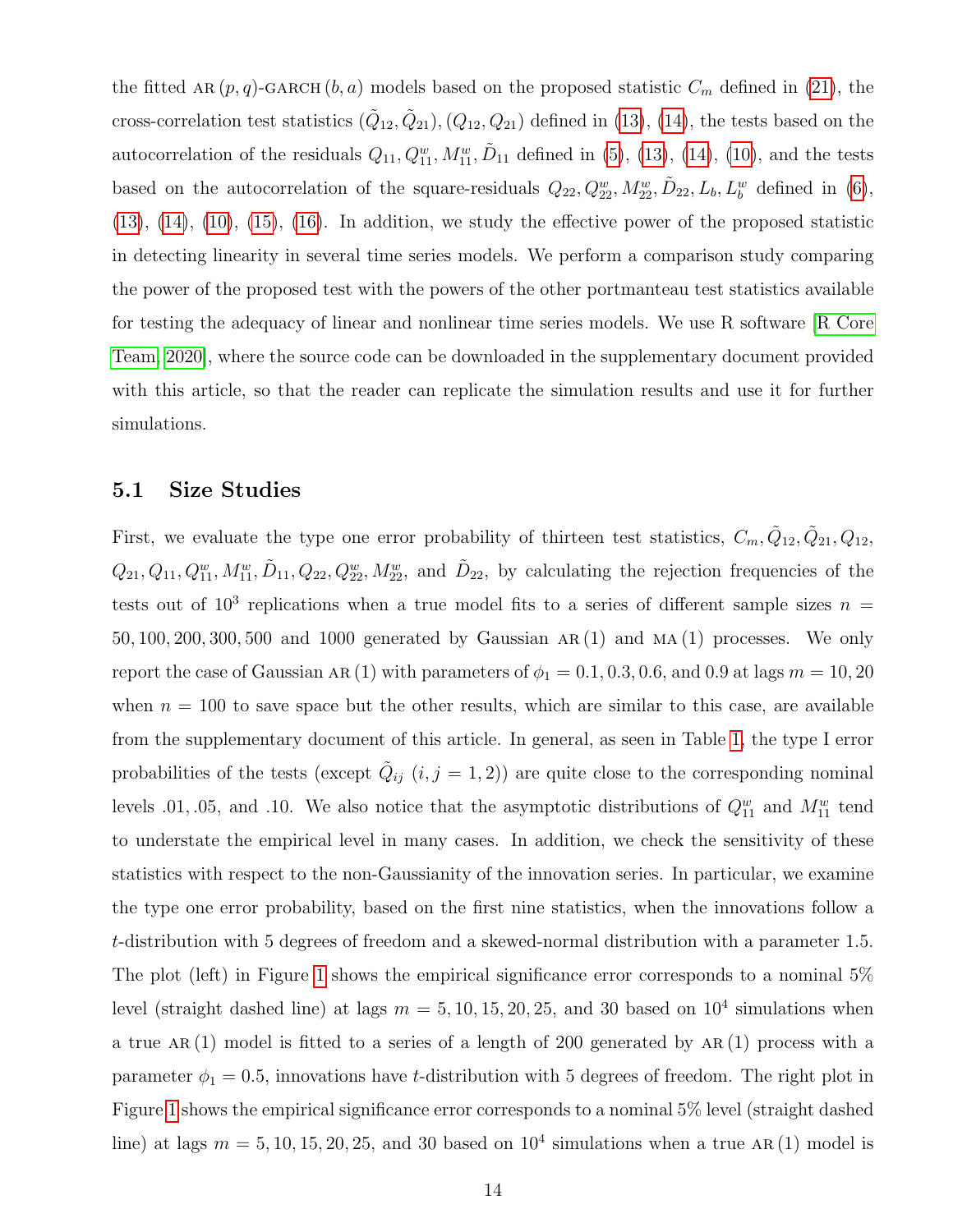

<span id="page-14-0"></span>Figure 1: Empirical size, under  $10^4$  simulations of AR(1) model with a parameter  $\phi_1 = .5$ , corresponds to a nominal  $\alpha = .05$  at lags  $m = 5, 10, 15, 20, 25,$  and 30. A noise series of size  $n = 200$  is generated by a t-distribution with 5 degrees of freedom (left) and a noise series of size  $n = 100$  is generated by a skewed-normal distribution with a skewness coefficient 1.5 (right).

fitted to a series of a length of 200 generated by  $AR(1)$  process with a parameter  $\phi_1 = 0.5$ , innovations have skewed-normal distribution with a skewness coefficient equal to 1.5. As seen in the two plots of this figure, the results, in general, indicate that the level of the tests (except for the statistics  $\tilde{D}_{11}, \tilde{Q}_{ij}$   $(i, j = 1, 2)$  are generally insensitive with respect to the departure from the normality assumption, especially, when  $m$  is large.

After that, we estimate the empirical significant levels, under some Gaussian and non-Gaussian GARCH models, of the test statistics  $C_m, \tilde{Q}_{12}, \tilde{Q}_{21}, Q_{12}, Q_{21}, Q_{22}, Q_{22}^w, M_{22}^w, L_b, L_b^w$ , and  $\tilde{D}_{22}$ , where the tests  $L_b$  and  $L_b^w$  are given in [\(15\)](#page-6-0) and [\(16\)](#page-6-1) respectively. Table [2](#page-17-0) shows the rejection frequencies of these tests out of  $10<sup>4</sup>$  replications when a true model fits to a series of a sample size  $n = 100$  generated by the four GARCH models with parameters  $(\omega, \alpha_1) = (.10, .60),$  $(\omega, \alpha_1) = (.20, .20), (\omega, \alpha_1, \alpha_2) = (1.21, .404, .153), \text{ and } (\omega, \alpha_1, \beta_1) = (1, .15, .80) \text{ at lags } m =$ 10, 20. The values shown in the table confirm that the asymptotic distributions of the proposed statistic and the tests  $Q_{12}, Q_{21}$  estimate the size of 5% significance test accurately, whereas the asymptotic distributions of the statistics  $\tilde{Q}_{12}, \tilde{Q}_{21}, Q_{22}^w, M_{22}^w, L_b$  and  $L_b^w$  give reasonable estimates only for large lags. To evaluate the asymptotic distribution at larger samples, we generate  $10<sup>4</sup>$ series, of sample sizes  $n = 100, 200, 400$  and 800, from an AR(1)-ARCH(1) model with parameters  $(\phi_1, \omega, \alpha_1) = (0.2, 0.2, 0.2)$  and the true model is fitted at lags  $m = 5, 10, 15, 20, 25$  and 30 (see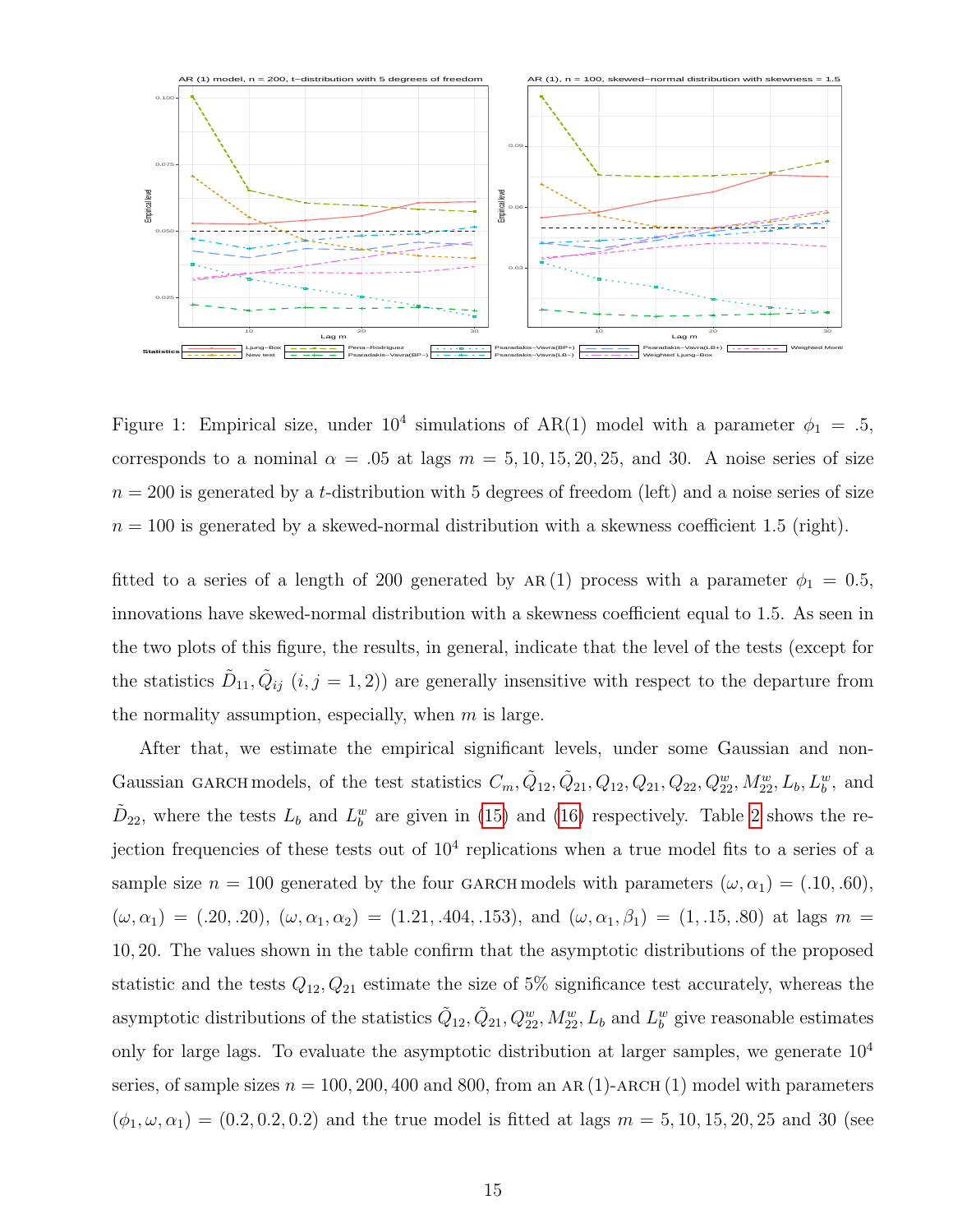<span id="page-15-0"></span>Table 1: Empirical sizes, for 1%, 5% and 10% significance tests, of  $C_m, \tilde{Q}_{12}, \tilde{Q}_{21}, Q_{12}, Q_{21}, Q_{11}, Q_{11}^w, M_{11}^w, \tilde{D}_{11}, Q_{22}, Q_{22}^w, M_{22}^w$ , and  $\tilde{D}_{22}$  under a Gaussian AR(1) model with  $n = 100$  and  $m = 10, 20$ .

| $\,m$     | $\phi_1$  |          |                  | Based on $\hat{\rho}_{12}$ (or $\hat{\rho}_{21})$ |          |          |                    | Based on $\hat{\rho}_{11}$ |            |                  |          | Based on $\hat{\rho}_{22}$ |            |                  |  |
|-----------|-----------|----------|------------------|---------------------------------------------------|----------|----------|--------------------|----------------------------|------------|------------------|----------|----------------------------|------------|------------------|--|
|           |           | $C_m$    | $\tilde{Q}_{12}$ | $\tilde{Q}_{21}$                                  | $Q_{12}$ | $Q_{21}$ | $\mathcal{Q}_{11}$ | ${\cal Q}_{11}^w$          | $M_{11}^w$ | $\tilde{D}_{11}$ | $Q_{22}$ | ${\cal Q}_{22}^w$          | $M_{22}^w$ | $\tilde{D}_{22}$ |  |
|           |           |          |                  |                                                   |          |          | $\alpha = .01$     |                            |            |                  |          |                            |            |                  |  |
| 10        | $\cdot$ 1 | $.017$   | $.006$           | $.006\,$                                          | .010     | $.005\,$ | .017               | .010                       | .011       | $.017\,$         | $.021\,$ | $013\,$                    | .008       | $.013\,$         |  |
|           | $.3\,$    | $.017$   | .007             | $.007$                                            | .010     | .006     | .015               | .009                       | .009       | $.015\,$         | .020     | .014                       | .008       | $.011\,$         |  |
|           | $.6\,$    | $.016\,$ | .006             | .006                                              | .009     | .007     | .015               | .010                       | $.007$     | $.016\,$         | $.021\,$ | $.013\,$                   | .009       | .011             |  |
|           | $.9\,$    | $.013\,$ | $.005$           | .006                                              | .011     | .007     | .018               | .019                       | $.015\,$   | $.026\,$         | .019     | $.016\,$                   | $.010$     | $.015\,$         |  |
| $20\,$    | $\cdot 1$ | $.016\,$ | .001             | $.003\,$                                          | .007     | .013     | .014               | .013                       | .008       | $.015\,$         | .024     | $.024\,$                   | .011       | .016             |  |
|           | $.3\,$    | .016     | .002             | $.003\,$                                          | .007     | .013     | .014               | .014                       | $.007$     | $.013\,$         | .024     | $.020\,$                   | $.012\,$   | $.016\,$         |  |
|           | $.6\,$    | .013     | .002             | $.002\,$                                          | .008     | .014     | .023               | .016                       | $.007$     | .010             | .025     | $.021\,$                   | $.012\,$   | $.017\,$         |  |
|           | $.9\,$    | .011     | $.002\,$         | $.002\,$                                          | .008     | .014     | $.027\,$           | .017                       | .010       | .015             | .025     | $.023\,$                   | .011       | $.016\,$         |  |
|           |           |          |                  |                                                   |          |          | $\alpha = .05$     |                            |            |                  |          |                            |            |                  |  |
| $10\,$    | $.1\,$    | .048     | $.033\,$         | $.017\,$                                          | $.051\,$ | .049     | $.039\,$           | $.031\,$                   | $.031\,$   | .055             | $.051\,$ | $.052\,$                   | .046       | .049             |  |
|           | $.3\,$    | .050     | .033             | .017                                              | .050     | .048     | .040               | .029                       | $.028\,$   | .059             | .050     | $.050\,$                   | .043       | $.050\,$         |  |
|           | $.6\,$    | .047     | .028             | .019                                              | .050     | .049     | .051               | .030                       | .030       | .060             | .047     | $.050\,$                   | $.039\,$   | $.048$           |  |
|           | $.9\,$    | .045     | .033             | .017                                              | .052     | $.053\,$ | .055               | .045                       | .041       | .079             | .047     | .046                       | .041       | $.047$           |  |
| <b>20</b> | $.1\,$    | $.048\,$ | .017             | $.023\,$                                          | .054     | .058     | .051               | .035                       | .029       | $.061\,$         | .062     | $.062\,$                   | .044       | $.058\,$         |  |
|           | $.3\,$    | .047     | .021             | $.023\,$                                          | .049     | .058     | .053               | .034                       | $.030\,$   | .059             | .064     | $.059\,$                   | .044       | $.052\,$         |  |
|           | $.6\,$    | $.046$   | .018             | .020                                              | .054     | .059     | .057               | .040                       | $.026\,$   | $.058\,$         | .067     | $.058\,$                   | $.042\,$   | .059             |  |
|           | $.9\,$    | .040     | $.016\,$         | .026                                              | $.057\,$ | .060     | .063               | .049                       | $.033\,$   | .068             | .065     | $.058\,$                   | .044       | $.053\,$         |  |
|           |           |          |                  |                                                   |          |          | $\alpha = .10$     |                            |            |                  |          |                            |            |                  |  |
| 10        | $\cdot$ 1 | .084     | $.063\,$         | $.037\,$                                          | .106     | $.094\,$ | .078               | .050                       | .049       | $.102\,$         | $.081\,$ | $.080\,$                   | $.088\,$   | $.093\,$         |  |
|           | $.3\,$    | .084     | 0.064            | $.037\,$                                          | .104     | $.092\,$ | .083               | .054                       | .049       | .106             | .083     | $.082\,$                   | .080       | $.089\,$         |  |
|           | $.6\,$    | .081     | .070             | .036                                              | .101     | .097     | .081               | .064                       | .056       | .109             | .085     | .079                       | .080       | $.088\,$         |  |
|           | $.9\,$    | $.076\,$ | .072             | $.036\,$                                          | $.109\,$ | $.096\,$ | $.096\,$           | .084                       | .070       | .149             | $.084$   | .087                       | $.081\,$   | $.092\,$         |  |
| $20\,$    | $.1\,$    | $.094\,$ | .041             | $.049\,$                                          | $.115\,$ | $.106\,$ | .090               | $.051\,$                   | .061       | $.104\,$         | .112     | $.092\,$                   | $.091\,$   | $.111\,$         |  |
|           | $.3\,$    | .090     | .042             | .049                                              | .105     | $.107\,$ | .093               | .059                       | .060       | .099             | .113     | .091                       | .094       | .108             |  |
|           | $.6\,$    | $.094\,$ | .043             | $.046\,$                                          | .109     | $.102\,$ | .093               | $.063\,$                   | .060       | $.101\,$         | .111     | $.094\,$                   | .090       | $.105$           |  |
|           | $.9\,$    | $.089\,$ | $.046\,$         | $.046\,$                                          | $.114\,$ | $.101\,$ | $.109\,$           | .077                       | $.068\,$   | $.116$           | $.118$   | $.093\,$                   | $.090\,$   | $.107\,$         |  |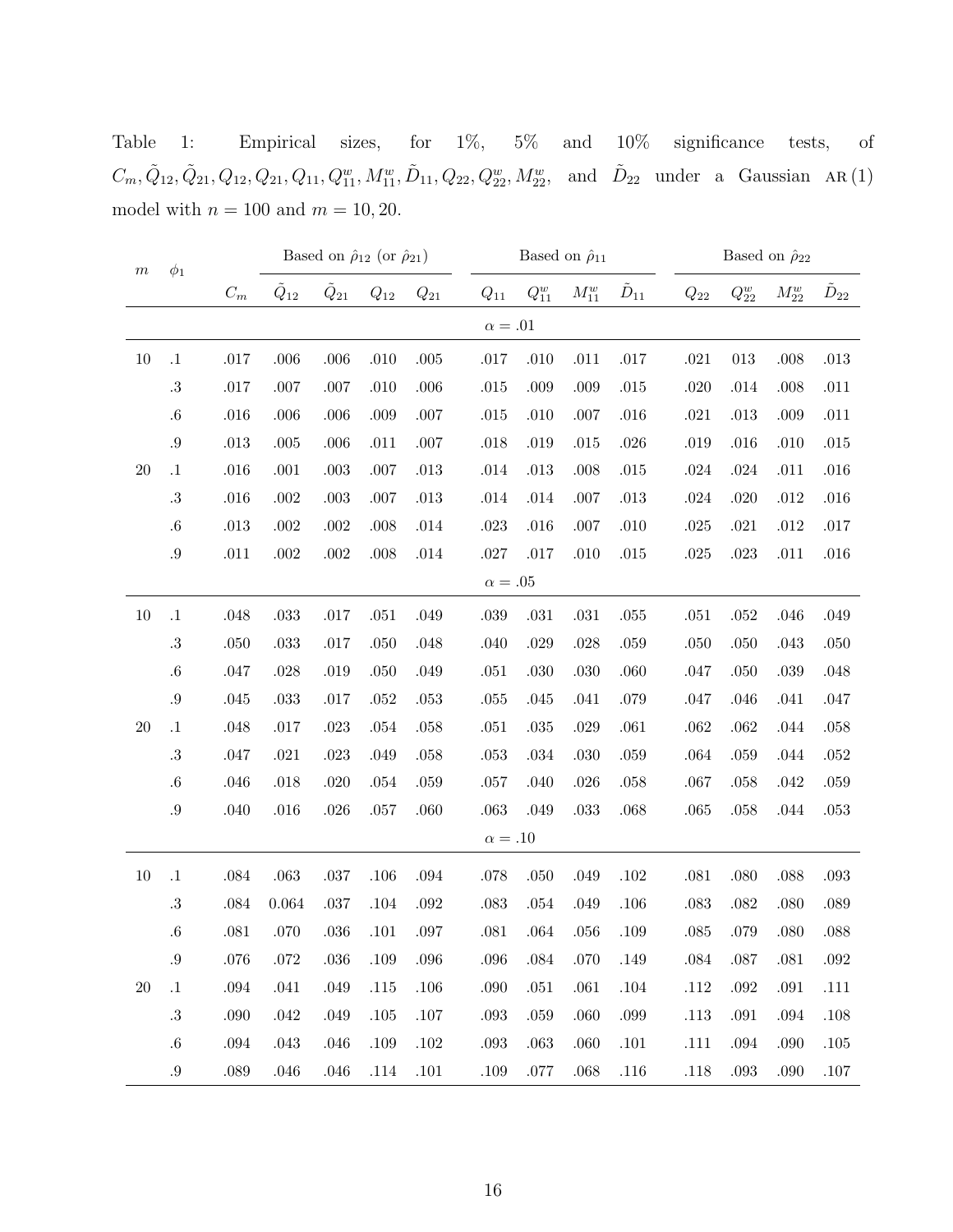

<span id="page-16-0"></span>Figure 2: Empirical size corresponds to a nominal  $\alpha = .05$ , at lags  $m = 5, 10, 15, 20, 25, 30$ , for  $L_b, Q_{22}, C_m, \tilde{D}_{22}, Q_{12}, L_b^w, Q_{22}^w$ , and  $M_{22}^w$  tests when an AR(1)-ARCH(1) is properly fitted to a series of lengths  $n = 100, 200, 400, 800$  generated by AR(1)-ARCH(1) process with parameters  $(\phi_1, \omega, \alpha_1) = (0.2, 0.2, 0.2).$ 

Figure [2\)](#page-16-0). We see in Figure [2](#page-16-0) that the observed significance level estimated by the proposed test is close to the corresponding nominal level  $\alpha = .05$ , whereas the asymptotic distributions of  $Q_{22}^w, M_{22}^w$  and  $Q_{12}$ , tend to distort the empirical size.

In most of our simulation results, we notice that the asymptotic distributions of the test statistics  $\tilde{Q}_{21}, \tilde{Q}_{12}$  can substantially distort the size of the level. On the other hand, the empirical sizes, for the tests  $Q_{12}$  and  $Q_{21}$ , are close to the corresponding nominal levels and both tests have almost identical results. Therefore, we decide to exclude the three tests  $\tilde{Q}_{21}, \tilde{Q}_{12}$ , and  $Q_{21}$  from our power comparative study.

#### 5.2 Power Studies

In this section, we study the effective power of the proposed test statistic for small and large samples. First, we consider the case of small samples by simulating 10, 000 series, each of a length of  $n = 50$ , from twelve ARMA (2,2)-ARCH (1) models. For each simulation, we fit an AR (1) model and then we calculate the rejection relative frequencies based on %5 nominal level of the test statistics  $C_m, Q_{12}, Q_{11}, Q_{11}^w, M_{11}^w, \tilde{D}_{11}, Q_{22}, Q_{22}^w, M_{22}^w$ , and  $\tilde{D}_{22}$ . For each case, the test statistic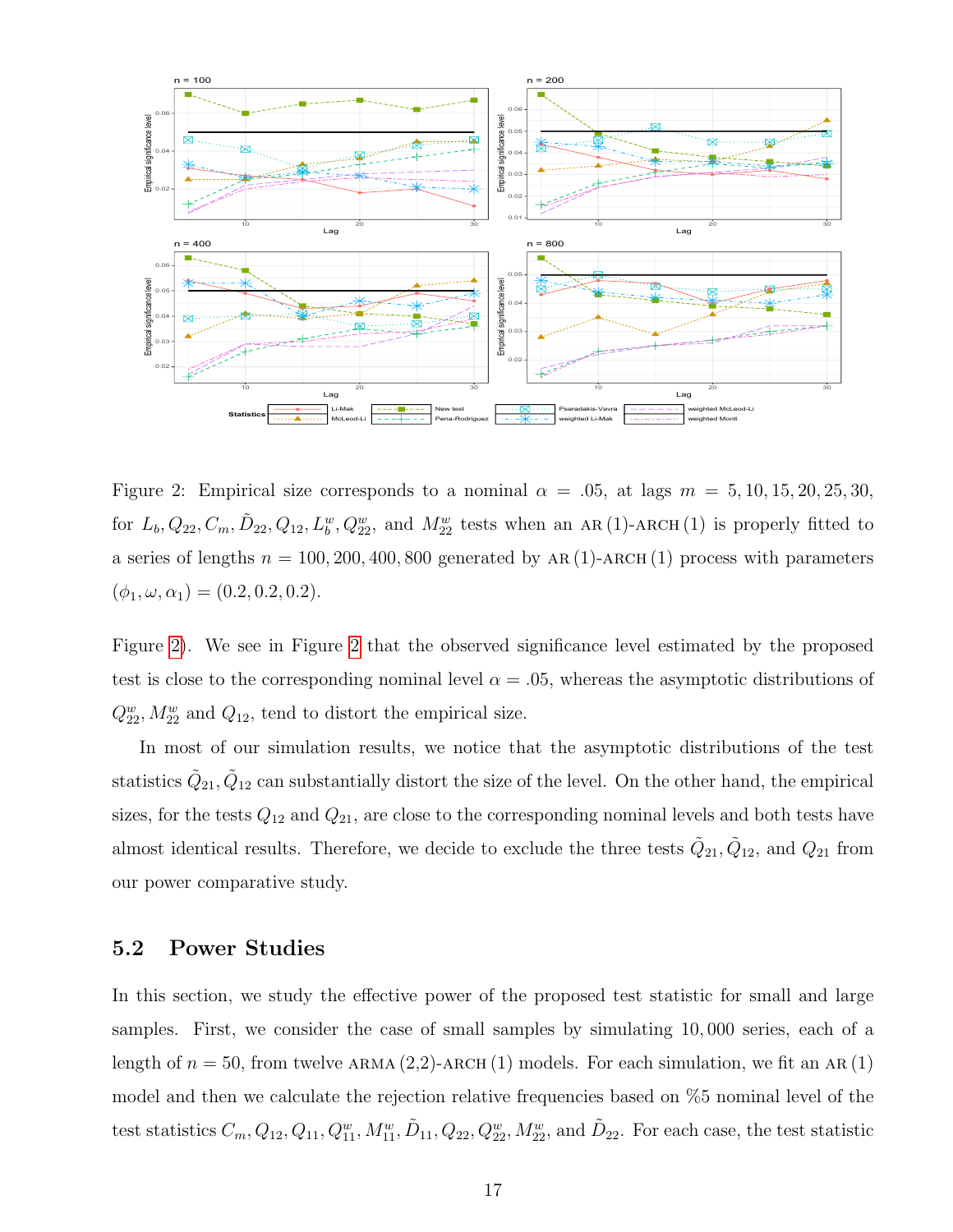<span id="page-17-0"></span>Table 2: Empirical sizes of  $C_m, \tilde{Q}_{12}, \tilde{Q}_{21}, Q_{12}, Q_{21}, Q_{22}, Q_{22}^w, M_{22}^w, \tilde{D}_{22}, L_b$  and  $L_b^w$ , for significance 1%, 5% and 10% tests, when the true GARCH  $(b, a)$  model is fitted to a series of length  $n = 100$ generated by a GARCH  $(b, a)$  process,  $m = 10$ .

| $_{m}$ | $\omega$     | $\alpha_1$ | $\alpha_2$               | $\beta_1$                |                 |                  | Based on $\hat{\rho}_{12}$ (or $\hat{\rho}_{21}$ ) |                    |                    | Based on $\hat{\rho}_{22}$ |                   |            |                  |          |                |
|--------|--------------|------------|--------------------------|--------------------------|-----------------|------------------|----------------------------------------------------|--------------------|--------------------|----------------------------|-------------------|------------|------------------|----------|----------------|
|        |              |            |                          |                          | $\mathcal{C}_m$ | $\tilde{Q}_{12}$ | $\tilde{Q}_{21}$                                   | $\mathcal{Q}_{12}$ | $\mathcal{Q}_{21}$ | $\mathcal{Q}_{22}$         | ${\cal Q}_{22}^w$ | $M_{22}^w$ | $\tilde{D}_{22}$ | $L_b$    | ${\cal L}_b^w$ |
|        |              |            |                          |                          |                 |                  |                                                    | $\alpha=.01$       |                    |                            |                   |            |                  |          |                |
| 10     | .10          | .60        |                          |                          | .016            | .004             | .002                                               | .008               | .008               | $.007$                     | .005              | .004       | .006             | .006     | .007           |
|        | .20          | .20        |                          |                          | .018            | .004             | .002                                               | .008               | .008               | $.008$                     | .004              | .004       | .006             | .006     | .007           |
|        | 1.21         | .404       | .153                     | $\qquad \qquad -$        | $.011\,$        | .002             | .003                                               | .006               | .011               | .010                       | .010              | .009       | .011             | .006     | .008           |
|        | $\mathbf{1}$ | .15        |                          | .80                      | .019            | .006             | .002                                               | .012               | .012               | $.014\,$                   | .016              | .014       | .017             | .008     | .009           |
| 20     | .10          | .60        |                          | $\overline{\phantom{0}}$ | $.011\,$        | .0013            | .002                                               | .011               | .010               | $.010\,$                   | .009              | $.005\,$   | .008             | .004     | .006           |
|        | $.20\,$      | .20        | $\qquad \qquad -$        | $\overline{\phantom{0}}$ | .012            | $.001\,$         | .002                                               | .010               | .010               | $.010\,$                   | .007              | .004       | .008             | .004     | .007           |
|        | 1.21         | .404       | .153                     | $\qquad \qquad -$        | .014            | .001             | .000                                               | .010               | .012               | .011                       | .011              | .008       | .010             | .006     | .008           |
|        | $\mathbf{1}$ | $.15\,$    | $\overline{\phantom{0}}$ | .80                      | $.014\,$        | $.003\,$         | .003                                               | .013               | .013               | .015                       | $.016\,$          | $.011\,$   | $.015\,$         | .006     | .007           |
|        |              |            |                          |                          |                 |                  |                                                    | $\alpha=.05$       |                    |                            |                   |            |                  |          |                |
| $10\,$ | .10          | .60        |                          |                          | $.052\,$        | .029             | $.016\,$                                           | .047               | .050               | $.030\,$                   | $.022\,$          | $.021\,$   | .024             | .027     | .028           |
|        | .20          | .20        |                          |                          | $.051\,$        | .028             | .015                                               | .045               | .049               | $.029\,$                   | .020              | $.021\,$   | .024             | .028     | .028           |
|        | 1.21         | .404       | .153                     | $\qquad \qquad -$        | .046            | .030             | .013                                               | .042               | .047               | $.027\,$                   | .026              | $.021\,$   | .026             | .024     | .024           |
|        | $1\,$        | $.15\,$    | $\qquad \qquad -$        | .80                      | $.057\,$        | .038             | .017                                               | .057               | .060               | .049                       | .049              | .046       | .052             | .034     | .038           |
| 20     | .10          | .60        |                          | —                        | .047            | .016             | .016                                               | .050               | .051               | $.039\,$                   | .030              | $.025\,$   | .033             | .018     | $.024\,$       |
|        | .20          | .20        | $\overline{\phantom{0}}$ | $\overline{\phantom{0}}$ | .047            | $.015\,$         | .014                                               | .048               | .049               | $.035\,$                   | .027              | $.024\,$   | .031             | $.018\,$ | $.025\,$       |
|        | 1.21         | .404       | .153                     | $\overline{\phantom{0}}$ | $.036\,$        | $.012\,$         | .014                                               | .040               | .049               | $.039\,$                   | .027              | .020       | .030             | .016     | .020           |
|        | $1\,$        | $.15\,$    | $\qquad \qquad -$        | .80                      | $.054\,$        | $.021\,$         | .021                                               | .059               | .058               | $.051\,$                   | $.051\,$          | $.041\,$   | .050             | .022     | .029           |
|        |              |            |                          |                          |                 |                  |                                                    | $\alpha = .10$     |                    |                            |                   |            |                  |          |                |
| 10     | .10          | .60        |                          |                          | .089            | .064             | .038                                               | .095               | .099               | .059                       | .044              | .045       | .052             | .054     | .054           |
|        | .20          | .20        |                          |                          | .088            | .063             | $.037\,$                                           | .096               | .094               | $.055\,$                   | $.036\,$          | .040       | .045             | $.052\,$ | .057           |
|        | 1.21         | .404       | .153                     | $\overline{\phantom{0}}$ | $.084\,$        | .063             | .026                                               | .104               | .096               | $.051\,$                   | .039              | .044       | .046             | .040     | .048           |
|        | $1\,$        | $.15\,$    | $\qquad \qquad -$        | .80                      | .104            | .079             | .042                                               | .114               | $.117\,$           | .088                       | $.083\,$          | .080       | .088             | .067     | .069           |
| 20     | .10          | .60        |                          | $\qquad \qquad -$        | .089            | .039             | .039                                               | .10                | .102               | .068                       | .055              | .052       | .065             | .037     | .046           |
|        | $.20\,$      | .20        |                          | $\overline{\phantom{0}}$ | .087            | $.037\,$         | .038                                               | .097               | $.101\,$           | .064                       | .049              | .049       | .062             | $.036\,$ | .045           |
|        | 1.21         | .404       | .153                     | $\qquad \qquad -$        | .079            | .030             | .030                                               | .101               | .117               | .071                       | .050              | $.051\,$   | .061             | .034     | .035           |
|        | $\mathbf{1}$ | .15        | $\overline{\phantom{0}}$ | .80                      | .102            | .048             | .047                                               | .112               | .117               | .084                       | .086              | .079       | .095             | .042     | .054           |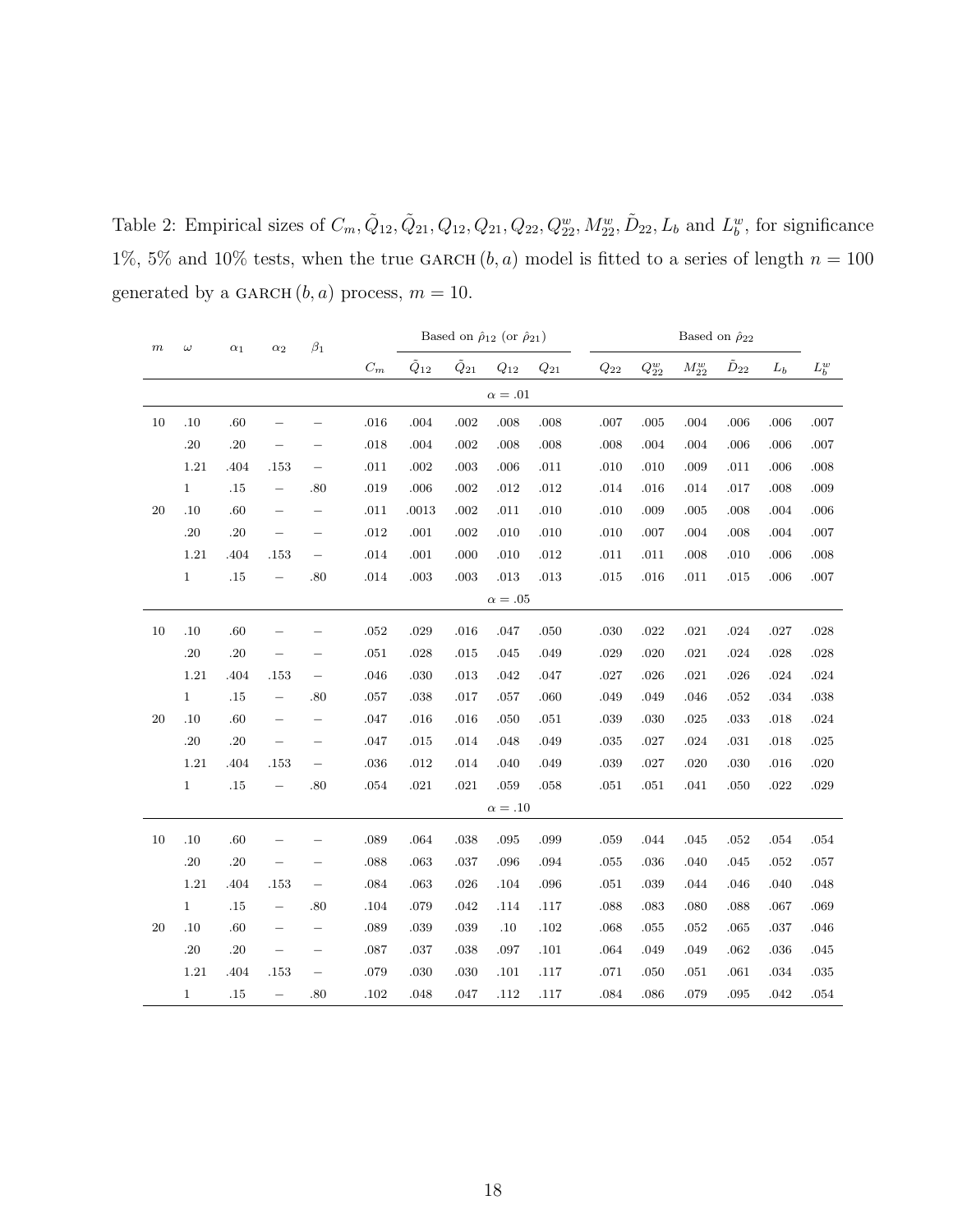with the largest power is put in boldface to assist the reader. The parameters of the ARMA  $(2,2)$ in these twelve models are the same parameters given by [Monti \[1994,](#page-33-1) Table 2, models 1-12] which were also studied by Peňa and Rodríguez  $[2002, 2006]$  $[2002, 2006]$  and Fisher and Gallagher  $[2012]$ ; and the parameters of the ARCH  $(1)$  model are taken from the M12 model which was studied by Psaradakis and Vávra [2019]. We also consider the case of fitting a  $MA(1)$  model for these twelve models (for  $n = 100$ ) but the results of this case are given in the supplementary document. Table [3](#page-19-0) displays the powers of these tests at lags  $m = 10$  and 20. We see in Table [3](#page-19-0) that the proposed test is comparable to the test statistics  $\tilde{D}_{11}$  and  $Q_{22}^{22}$  proposed by Peňa and Rodríguez [2006] and [Fisher and Gallagher \[2012\]](#page-32-4) based on the autocorrelation of the residual and the squared-residual respectively, and these three tests tend to outperform the other tests.

To analyze the performance of the test statistics for a small sample size, Table [4](#page-20-0) shows the same power study with  $n = 200$  and lags  $m = 10$  and 20. We see in Table [4](#page-20-0) that the proposed test is the most powerful test ties with the test  $D_{11}$  as the most powerful. On the other hand, we note that the test statistic  $Q_{12}$ , in small and large samples, is conservative with a very weak power. We also note that the test statistics  $Q_{22}, Q_{22}^w, M_{22}^w$  and  $\tilde{D}_{22}$  based on the autocorrelation of the squared-residuals,  $\hat{\rho}_{22}$ , tend to lack powers to detect the ARCH structure in the ARMA-ARCH models compared to those tests  $Q_{11}, Q_{11}^w, M_{11}^w$  and  $D_{11}$  based on the autocorrelation of the residuals,  $\hat{\rho}_{11}$ .

The class of nonlinearity has a wide range of different structures that the time series data can take, and the test for the linearity assumption in time series models has seen a revived interest in recent years, see [Peňa et al., 2001, Ch. 10]. Although several tests exist to detect the nonlinearity in time series, none of these tests is considered a dominating one that can be used to pin down the exact structure of nonlinearity. In general, the tests to check the neglected nonlinearity in time series literature can be classified into two groups. The first group is based on the autocorrelations of the squared (or absolute) values of the residuals, where the portmanteau tests have been proposed to detect the nonlinearity as we discussed before (see [McLeod and](#page-33-4) [Li \[1983\]](#page-33-4), Peňa and Rodríguez [2002], Rodríguez and Ruiz [2005], Peňa and Rodríguez [2006], [Fisher and Gallagher \[2012\]](#page-32-4), and [Li and Mak \[1994\]](#page-32-5)). The second group of tests is based on the form of a nonlinear stationary process that is referred to as a Volterra expansion [\[Wiener, 1953,](#page-34-1)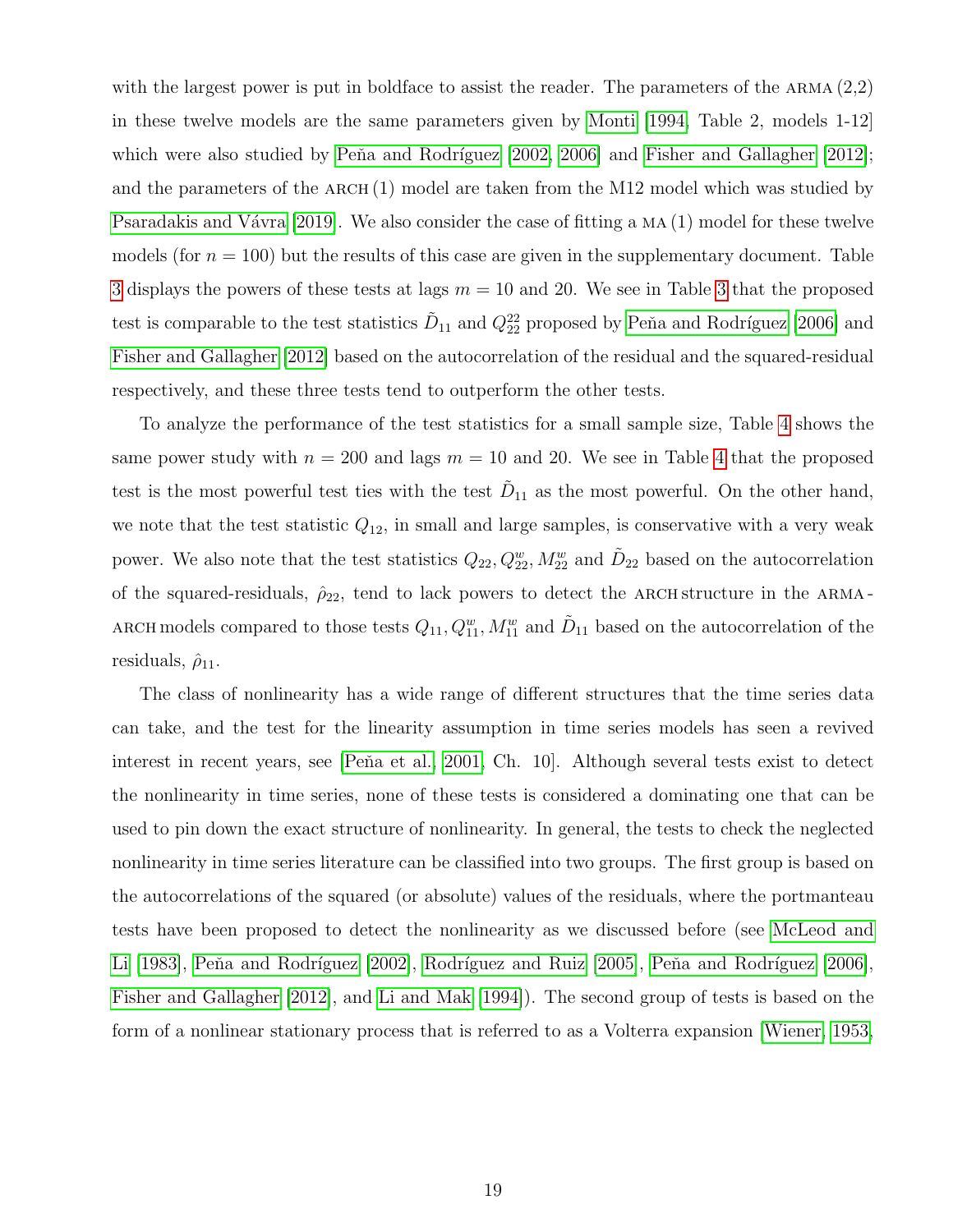<span id="page-19-0"></span>Table 3: Empirical powers, based on 5% nominal, of  $C_m, Q_{12}, Q_{11}, Q_{11}^w, M_{11}^w, \tilde{D}_{11}, Q_{22}, Q_{22}^w, M_{22}^w$ , and  $\tilde{D}_{22}$  when a AR(1) erroneously fits data from ARMA(2,2)-ARCH(1) models of sample size 200 at lags 10 and 20. The ARCH(1) parameters in each model are  $(\omega, \alpha_1) = (.1, .6)$  and the  $A\normalsize{RMA (2,2)}$  parameters are the twelve models given in [\[Monti, 1994,](#page-33-1) Table 2].

| $\theta_1$<br>$\theta_2$<br>$\phi_1$<br>$\phi_2$ |        |        |        | $\,m$     |                 |          |          | Based on $\hat{\rho}_{11}$ |            |                  |          | Based on $\hat{\rho}_{22}$ |            |          |  |  |
|--------------------------------------------------|--------|--------|--------|-----------|-----------------|----------|----------|----------------------------|------------|------------------|----------|----------------------------|------------|----------|--|--|
|                                                  |        |        |        |           | $\mathcal{C}_m$ | $Q_{12}$ | $Q_{11}$ | $\mathcal{Q}^w_{11}$       | $M_{11}^w$ | $\tilde{D}_{11}$ | $Q_{22}$ | ${\cal Q}_{22}^w$          | $M_{22}^w$ | $D_{22}$ |  |  |
|                                                  |        | $-.5$  |        | 10        | .912            | .133     | $.573\,$ | .674                       | $.721\,$   | .793             | .840     | .921                       | .909       | .911     |  |  |
|                                                  |        |        |        | 20        | .868            | .082     | .449     | .595                       | $.642\,$   | .705             | .779     | .872                       | .857       | $.865\,$ |  |  |
|                                                  |        | $-.8$  |        | 10        | .996            | $.102\,$ | .990     | .999                       | 1.00       | 1.00             | .750     | .844                       | .816       | $.819\,$ |  |  |
|                                                  |        |        |        | 20        | .991            | .052     | $.926\,$ | .988                       | .999       | 1.00             | .658     | .778                       | .746       | .752     |  |  |
|                                                  |        | $-.6$  | .30    | 10        | .872            | $.201\,$ | .437     | $.487$                     | .485       | .579             | .844     | $.922\,$                   | .919       | .923     |  |  |
|                                                  |        |        |        | 20        | .824            | $.161\,$ | $.345\,$ | .435                       | .414       | .489             | .760     | .878                       | .859       | .868     |  |  |
| .10                                              | .30    |        |        | 10        | .927            | .292     | .777     | .855                       | .849       | .895             | .849     | .922                       | .920       | $.923\,$ |  |  |
|                                                  |        |        |        | $20\,$    | .877            | .260     | $.645\,$ | .789                       | $.783\,$   | .827             | .760     | .869                       | .848       | $.852\,$ |  |  |
| 1.30                                             | $-.35$ |        |        | 10        | .964            | .416     | $.881\,$ | .930                       | $.930\,$   | .951             | $.851\,$ | $.927\,$                   | $.921\,$   | $.923\,$ |  |  |
|                                                  |        |        |        | 20        | .939            | .410     | $.835\,$ | .896                       | $.893\,$   | .912             | .778     | .882                       | .872       | .879     |  |  |
| .70                                              |        | $-.40$ |        | 10        | .850            | .209     | .241     | .297                       | $.303\,$   | .394             | .848     | .922                       | .917       | .919     |  |  |
|                                                  |        |        |        | 20        | .789            | .180     | .194     | .244                       | $.226\,$   | .299             | .762     | .878                       | .866       | .874     |  |  |
| .70                                              |        | $-.90$ |        | 10        | .885            | .175     | .401     | .481                       | $.634\,$   | .738             | .838     | .906                       | .900       | .904     |  |  |
|                                                  |        |        |        | $20\,$    | .847            | $.121\,$ | $.302\,$ | .380                       | .616       | .719             | .757     | .857                       | .842       | $.849\,$ |  |  |
| .40                                              |        | $-.60$ | .30    | 10        | .872            | .294     | $.501\,$ | $.592\,$                   | .602       | $.686\,$         | .844     | .916                       | .912       | .915     |  |  |
|                                                  |        |        |        | 20        | .814            | .266     | .406     | .499                       | .506       | .587             | .763     | .869                       | .852       | .859     |  |  |
| .70                                              |        | .70    | $-.15$ | 10        | 1.00            | .245     | .999     | 1.00                       | 1.00       | 1.00             | .657     | .771                       | .763       | .766     |  |  |
|                                                  |        |        |        | <b>20</b> | 1.00            | .224     | .992     | .999                       | 1.00       | 1.00             | .547     | .695                       | .664       | .674     |  |  |
| .70                                              | .20    | .50    |        | 10        | .932            | .289     | .689     | .804                       | .857       | .893             | .849     | .916                       | .910       | .913     |  |  |
|                                                  |        |        |        | 20        | .889            | .262     | .563     | .711                       | .771       | .813             | .749     | $.879\,$                   | .854       | $.862\,$ |  |  |
| .70                                              | .20    | $-.50$ |        | 10        | .996            | $.261\,$ | $.981\,$ | $.991\,$                   | $.995\,$   | .995             | .794     | .878                       | .861       | $.867\,$ |  |  |
|                                                  |        |        |        | $20\,$    | .995            | .222     | $.952\,$ | .980                       | .986       | .993             | .686     | .820                       | .803       | $.807\,$ |  |  |
| .90                                              | $-.40$ | 1.20   | $-.30$ | 10        | 1.00            | .283     | $1.00\,$ | 1.00                       | 1.00       | 1.00             | .797     | .872                       | .857       | $.861\,$ |  |  |
|                                                  |        |        |        | 20        | 1.00            | .213     | 1.00     | 1.00                       | 1.00       | 1.00             | .697     | .829                       | .785       | $.792\,$ |  |  |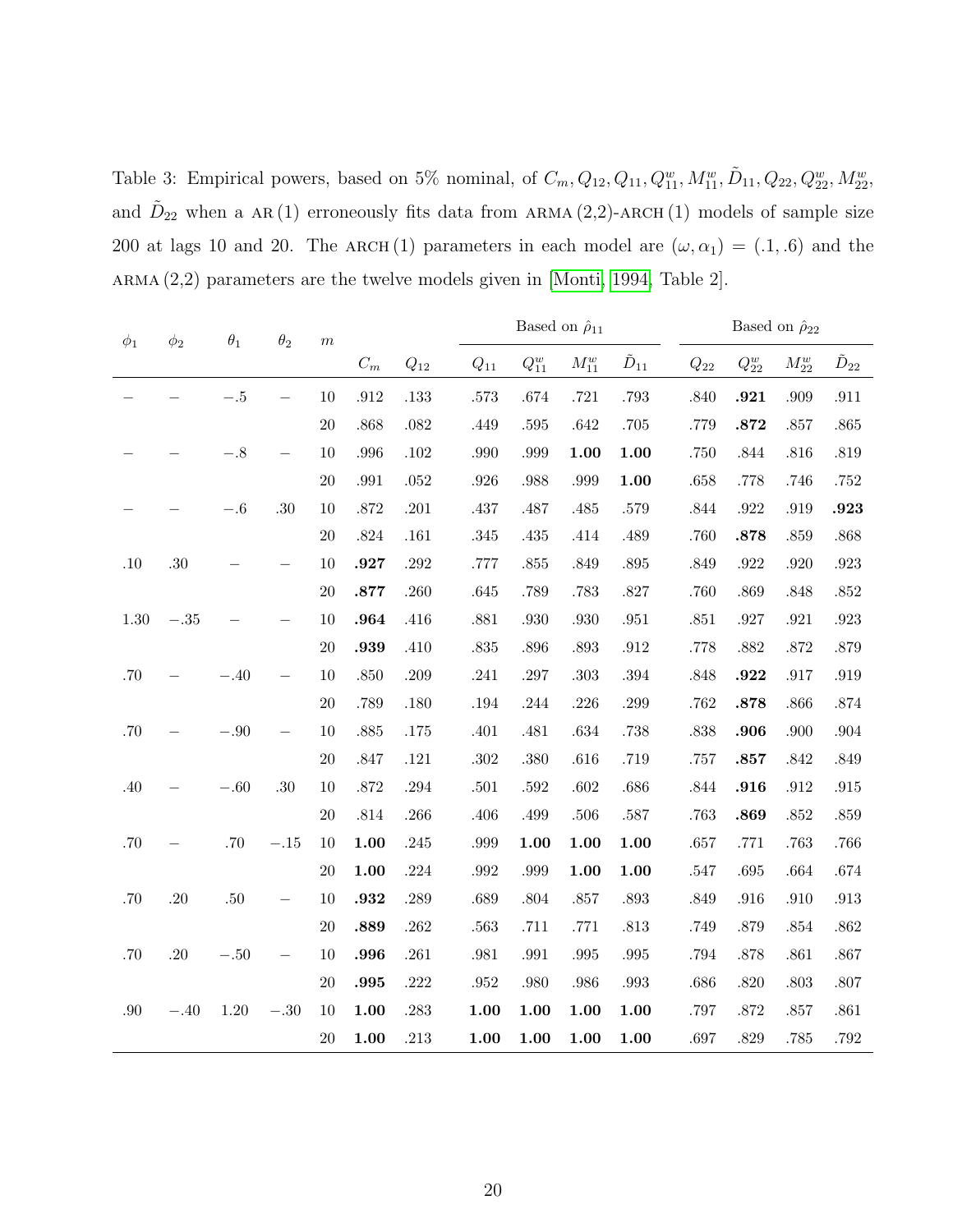<span id="page-20-0"></span>Table 4: Empirical powers, based on 5% nominal, of  $C_m, Q_{12}, Q_{11}, Q_{11}^w, M_{11}^w, \tilde{D}_{11}, Q_{22}, Q_{22}^w, M_{22}^w$ , and  $\tilde{D}_{22}$  when an AR(1) erroneously fits data from ARMA(2,2)-ARCH(1) models of sample size 50 at lags 10 and 20. The ARCH(1) parameters in each model are  $(\omega, \alpha_1) = (.1, .6)$  and the  $A\normalsize{RMA (2,2)}$  parameters are the twelve models given in [\[Monti, 1994,](#page-33-1) Table 2].

| $\phi_1$ | $\phi_2$ | $\theta_1$ | $\theta_2$ | $\boldsymbol{m}$ |          |          | Based on $\hat{\rho}_{11}$ |                      |            |                  | Based on $\hat{\rho}_{22}$ |                      |            |                  |
|----------|----------|------------|------------|------------------|----------|----------|----------------------------|----------------------|------------|------------------|----------------------------|----------------------|------------|------------------|
|          |          |            |            |                  | $C_m$    | $Q_{12}$ | $Q_{11}$                   | $\mathcal{Q}^w_{11}$ | $M_{11}^w$ | $\tilde{D}_{11}$ | $Q_{22}$                   | $\mathcal{Q}_{22}^w$ | $M_{22}^w$ | $\tilde{D}_{22}$ |
|          |          | $-.5$      |            | 10               | .367     | .042     | .158                       | .176                 | .236       | .366             | .199                       | .313                 | .313       | $.342\,$         |
|          |          |            |            | 20               | .344     | $.035\,$ | $.127\,$                   | $.152\,$             | .168       | $.291\,$         | $.144\,$                   | .237                 | .212       | .275             |
|          |          | $-.8$      |            | 10               | .443     | .041     | .350                       | .466                 | .723       | .850             | $.155\,$                   | .254                 | .237       | $.272\,$         |
|          |          |            |            | $20\,$           | $.425\,$ | .029     | .289                       | .365                 | .623       | .797             | .100                       | .175                 | .153       | $.212\,$         |
|          |          | $-.6$      | $.30\,$    | 10               | .362     | .061     | .145                       | .171                 | .155       | $.256\,$         | $.208\,$                   | .311                 | $.323\,$   | $.354\,$         |
|          |          |            |            | $20\,$           | .337     | $.052\,$ | .124                       | .135                 | .106       | .210             | .158                       | .240                 | .228       | $.287$           |
| $.10\,$  | .30      |            |            | 10               | .388     | .091     | .135                       | .177                 | .161       | .260             | .178                       | .275                 | .264       | .297             |
|          |          |            |            | $20\,$           | .360     | .073     | .134                       | .135                 | .111       | .210             | .146                       | .209                 | .194       | .248             |
| 1.30     | $-.35$   |            |            | 10               | .449     | .199     | .362                       | .478                 | .487       | .574             | $.213\,$                   | .337                 | .344       | $.381\,$         |
|          |          |            |            | $20\,$           | .441     | .189     | $.351\,$                   | .414                 | .363       | .488             | $.151\,$                   | $.261\,$             | .240       | $.307\,$         |
| $.70\,$  |          | $-.40$     |            | 10               | .345     | .069     | $.043\,$                   | .044                 | .045       | .088             | .197                       | .306                 | $.301\,$   | $.333\,$         |
|          |          |            |            | 20               | .316     | .054     | .041                       | .040                 | .032       | $.085\,$         | $.152\,$                   | .236                 | .216       | .284             |
| $.70\,$  |          | $-.90$     |            | 10               | $.320\,$ | .062     | $.086$                     | .080                 | .125       | .239             | $.202\,$                   | .303                 | .304       | .333             |
|          |          |            |            | $20\,$           | .311     | .057     | .068                       | .078                 | .099       | .245             | .144                       | .230                 | $.206\,$   | .292             |
| .40      |          | $-.60\,$   | .30        | 10               | .362     | $.083\,$ | $.070\,$                   | $.074\,$             | $.083\,$   | $.160\,$         | $.202\,$                   | $.290\,$             | $.289\,$   | $.314\,$         |
|          |          |            |            | $20\,$           | .332     | .059     | $.086$                     | .074                 | .057       | .141             | $.143\,$                   | .222                 | .204       | $.254\,$         |
| $.70\,$  |          | .70        | $-.15$     | 10               | .598     | .112     | .530                       | .701                 | .933       | .967             | .106                       | .185                 | .186       | .216             |
|          |          |            |            | $20\,$           | $.572\,$ | $.083\,$ | .403                       | .549                 | .863       | .938             | $.078\,$                   | .124                 | .112       | $.154\,$         |
| $.70\,$  | .20      | .50        |            | 10               | .400     | .128     | .211                       | .277                 | .348       | .463             | $.186\,$                   | .305                 | .302       | .339             |
|          |          |            |            | 20               | .385     | .112     | .174                       | .228                 | .246       | $.377\,$         | .138                       | .220                 | .204       | .279             |
| .70      | .20      | $-.50\,$   |            | $10\,$           | .469     | .079     | .300                       | $.389\,$             | .382       | .520             | .143                       | .222                 | $.231\,$   | $.257\,$         |
|          |          |            |            | 20               | .440     | .064     | $.251\,$                   | .294                 | .253       | $.427$           | .096                       | .159                 | $.161\,$   | .222             |
| .90      | $-.40$   | $1.20\,$   | $-.30\,$   | 10               | $.824\,$ | $.122\,$ | $.921\,$                   | .974                 | .989       | .994             | .141                       | .231                 | $.227\,$   | .256             |
|          |          |            |            | $20\,$           | .763     | .094     | .828                       | .931                 | .979       | .987             | .095                       | .155                 | .148       | .206             |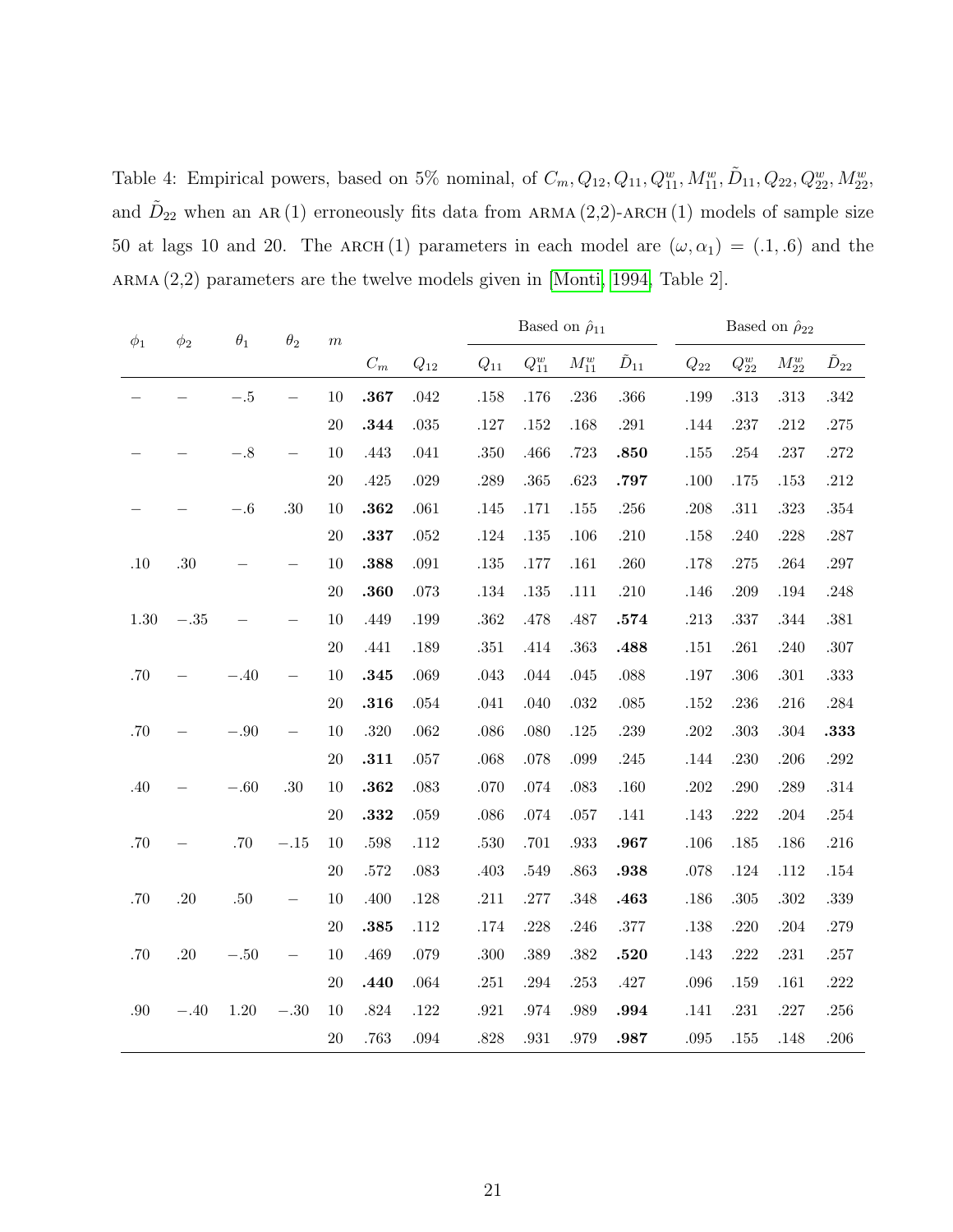lecture 10]. These models are

<span id="page-21-0"></span>
$$
z_{t} = \mu + \sum_{i=-\infty}^{\infty} a_{i} \epsilon_{t-i} + \sum_{i,j=-\infty}^{\infty} a_{ij} \epsilon_{t-i} \epsilon_{t-j}
$$
  
+ 
$$
\sum_{i,j,k=-\infty}^{\infty} a_{ijk} \epsilon_{t-i} \epsilon_{t-j} \epsilon_{t-k} + \cdots,
$$
 (31)

where  $\mu$  is the mean level of  $z_t$  and  $\{\epsilon_t, -\infty < t < \infty\}$  is a strictly stationary process of independent and identically distributed random variables. It is clear that  $z_t$  is nonlinear if any of the higher order coefficients,  $\{a_i\}$ ,  $\{a_{ij}\}$ ,  $\cdots$  is nonzero.

We compare the powers of the statistics  $C_m, Q_{12}, Q_{22}, Q_{22}^w, M_{22}^w$ , and  $\tilde{D}_{22}$  that are given by  $(21), (18), (6), (13), (14)$  $(21), (18), (6), (13), (14)$  $(21), (18), (6), (13), (14)$  $(21), (18), (6), (13), (14)$  $(21), (18), (6), (13), (14)$  $(21), (18), (6), (13), (14)$  $(21), (18), (6), (13), (14)$  $(21), (18), (6), (13), (14)$  $(21), (18), (6), (13), (14)$  and  $(10),$  respectively, for testing for linearity of eight nonlinear models.

| Model 1, $z_t = \epsilon_t - 0.4\epsilon_{t-1} + 0.3\epsilon_{t-2} + 0.5\epsilon_t\epsilon_{t-2}$ ,                      |                    |
|--------------------------------------------------------------------------------------------------------------------------|--------------------|
| Model 2, $z_t = \epsilon_t - 0.3\epsilon_{t-1} + 0.2\epsilon_{t-2} + 0.4\epsilon_t\epsilon_{t-2} - 0.25\epsilon_{t-2}^2$ |                    |
| Model 3, $z_t = .4z_{t-1} - .3z_{t-2} + .5z_{t-1}\epsilon_{t-1} + \epsilon_t$                                            |                    |
| Model 4, $z_t = .4z_{t-1} - .3z_{t-2} + .5z_{t-1}\epsilon_{t-1} + .8\epsilon_{t-1} + \epsilon_t,$                        | $\left( 32\right)$ |
| Model 5, $z_t = .4z_{t-1} - .3z_{t-2} + (.8 + .5z_{t-1})\epsilon_{t-1} + \epsilon_t,$                                    |                    |
| Model 6, $z_t = .5 - (.4 - .4\epsilon_{t-1})z_{t-1} + \epsilon_t,$                                                       |                    |
| Model 7, $z_t = .8\epsilon_{t-2}^2 + \epsilon_t$ ,                                                                       |                    |
| Model 8, $z_t = \epsilon_t + .3\epsilon_{t-1} + (.2 + .4\epsilon_{t-1} - .25\epsilon_{t-2})\epsilon_{t-2}.$              |                    |

where  $\epsilon_t$ 's are independent  $\mathcal{N}(0,1)$ . The first four models are analyzed by [Keenan \[1985\]](#page-32-9) (see also Peňa and Rodríguez [2002, [2006\]](#page-33-3)), whereas the other models are the M15-M18 models studied by Psaradakis and Vávra [2019]. For each model, 10,000 replications of several sample sizes are generated and an AR $(p)$  model was fitted to the data, where  $p \in \{1, 2, 3, 4\}$  is selected by the Akaike information criterion (AIC) [\[Akaike, 1974\]](#page-31-3). The powers of the statistics  $C_m, Q_{12}, Q_{22}, Q_{22}^w, M_{22}^w$ , and  $\tilde{D}_{22}$  are calculated at several lag values m. In Table [5,](#page-22-0) we report the results based on sample sizes  $n = 100, 300$  and  $m = 7, 14$ , and 24. As seen in the table, the power of the proposed statistics is, always, much larger than the other statistics and in many models (see models 1, 6, 7, and 8 at sample size 100 and lag 7), the increase in power of  $C_m$  with respect to the best of the other tests can exceed 600% (Model 7,  $n = 100, m = 24$ ).

We also analyze the performance of the proposed test statistic in detecting nonlinearity in Threshold Autoregressive (TAR) models [\[Tong, 1978,](#page-34-2) [1983,](#page-33-11) [1990,](#page-33-12) [Tsay, 1989\]](#page-34-3). The two-regime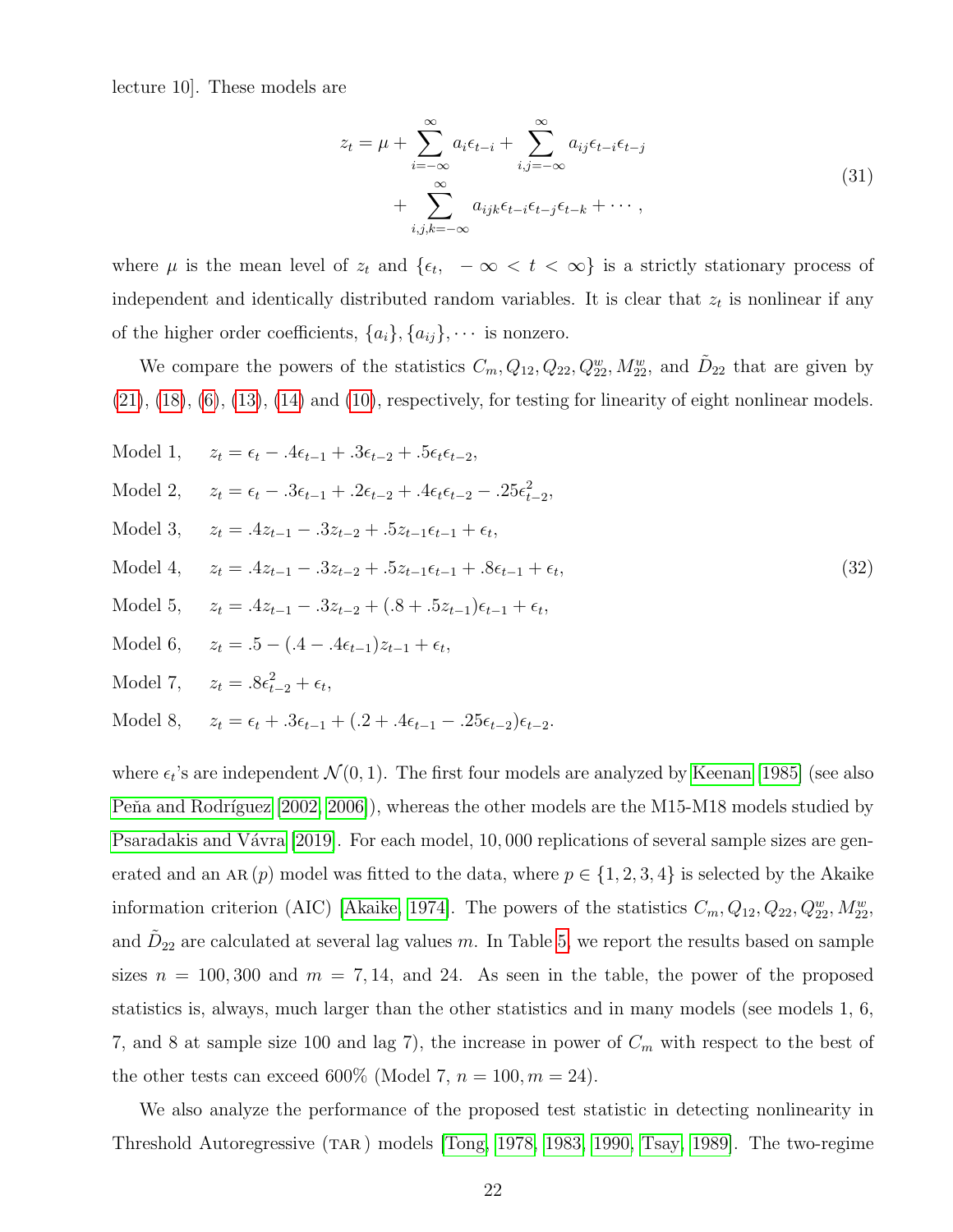<span id="page-22-0"></span>

|                                | $\tilde{D}_{22}$   |         | 139  | 171              | 865            | .723               | .723      | 290     | 165              | 287          |     | .384  | 529  | 998   | .992    | 992   | 797   | 399     | 817          |
|--------------------------------|--------------------|---------|------|------------------|----------------|--------------------|-----------|---------|------------------|--------------|-----|-------|------|-------|---------|-------|-------|---------|--------------|
|                                | $M_{22}^w$         |         | .118 | 147              | 843            | 693                | 693       | 258     | 145              | 255          |     | 376   | 520  | 998   | 992     | 992   | .789  | 387     | .810         |
| 24                             | $Q_{22}^w$         |         | 119  | $\overline{151}$ | 857            | 725                | 725       | 251     | 149              | 275          |     | 388   | 526  | 998   | .994    | 994   | 773   | 393     | 815          |
| $\parallel$<br>$\tilde{n}$     | $Q_{22}$           |         | 083  | 102              | 673            | 542                | 542       | 163     | 760              | 174          |     | 264   | 347  | 992   | 975     | 975   | 586   | 262     | 625          |
|                                | $Q_{12}$           |         | 285  | 138              | 640            | .776               | .776      | .124    | 071              | .186         |     | .872  | 341  | .987  | 998     | 998   | .349  | 100     | 596          |
|                                | $C_{m}$            |         | 675  | 586              | 766.           | .998               | .998      | 0001    | 0001             | .743         |     | 866.  | .994 | 000.1 | 1.000   | 1.000 | 0001  | 1.000   | .998         |
|                                | $\tilde{D}_{22}$   |         | 168  | 210              | 920            | 797                | 797       | 346     | 200              | 347          |     | 441   | 609  | 999   | 566     | .997  | 866   | 474     | 877          |
|                                | $M_{22}^w$         |         | 155  | 192              | 909            | $780\,$            | 780       | 326     | 183              | 327          |     | 435   | 603  | 999   | 566     | 766   | 860   | 465     | 873          |
|                                | $Q_{22}^w$         |         | 152  | 190              | .912           | 797                | 707       | .307    | 188              | 332          |     | .445  | 604  | 1.000 | 998     | 998   | 846   | 467     | 875          |
| $= 14$<br>$\tilde{n}$          | $Q_{22}$           |         | 100  | 124              | 785            | 646                | 646       | .202    | 125              | 222          |     | .325  | 439  | .997  | .988    | 988   | 683   | 329     | .736         |
|                                | $Q_{12}$           |         | 390  | 169              | 737            | 872                | 872       | 187     | 081              | 242          |     | .950  | 427  | .995  | 1.000   | 0001  | 462   | 119     | 708          |
|                                | $C_{m}$            |         | .739 | .649             | 866.           | 000.1              | 000.1     | $000$ . | 0001             | .789         |     | 000.1 | 866. | 000.1 | 000.1   | 000.1 | 000.1 | $000$ . | 998.         |
|                                | $\tilde{D}_{22}$   |         | 202  | 250              | 962            | 865                | 865       | 419     | 230              | 422          |     | 505   | 673  | 1.000 | 999     | 999   | .920  | 552     | .919         |
|                                | $M_{22}^w$         |         | 194  | 238              | 958            | 758.               | 857       | 404     | 220              | .409         |     | 500   | 669  | 1.000 | .999    | 999   | .918  | 546     | .917         |
| $\overline{1}$                 | $Q_{22}^w$         |         | 189  | 236              | .958           | 863                | 863       | 380     | .222             | 405          |     | 508   | 672  | 1.000 | 999     | 999   | .908  | 546     | 917          |
| $\lvert \rvert$<br>$\tilde{n}$ | $\mathcal{Q}_{22}$ |         | .140 | 172              | 889            | .764               | $764\,$   | .269    | $177$            | 300          |     | 410   | 566  | 0.66  | 766.    | 766.  | .802  | 437     | 852          |
|                                | $\mathcal{Q}_{12}$ |         | 549  | .221             | $\bf 840$      | .945               | 945       | .304    | $\overline{111}$ | .348         |     |       | .533 | 998   | $1.000$ | 1.000 | .584  | .155    | .812         |
|                                | $C_m$              |         | 161. |                  | 000.1<br>000.1 | $1.000$<br>$1.000$ |           | 1.000   | 1.000            | .828         |     | 1.000 | 666  | 1.000 | $1.000$ | 1.000 | 1.000 | 1.000   | 666.         |
| r.                             |                    | $100\,$ |      |                  |                |                    |           |         |                  |              | 300 |       |      |       |         |       |       |         |              |
| Model                          |                    |         |      | N                | ∞              |                    | <b>LO</b> | G       | N                | ${}^{\circ}$ |     |       | N    | ∞     |         | LO.   | G     | Ņ       | ${}^{\circ}$ |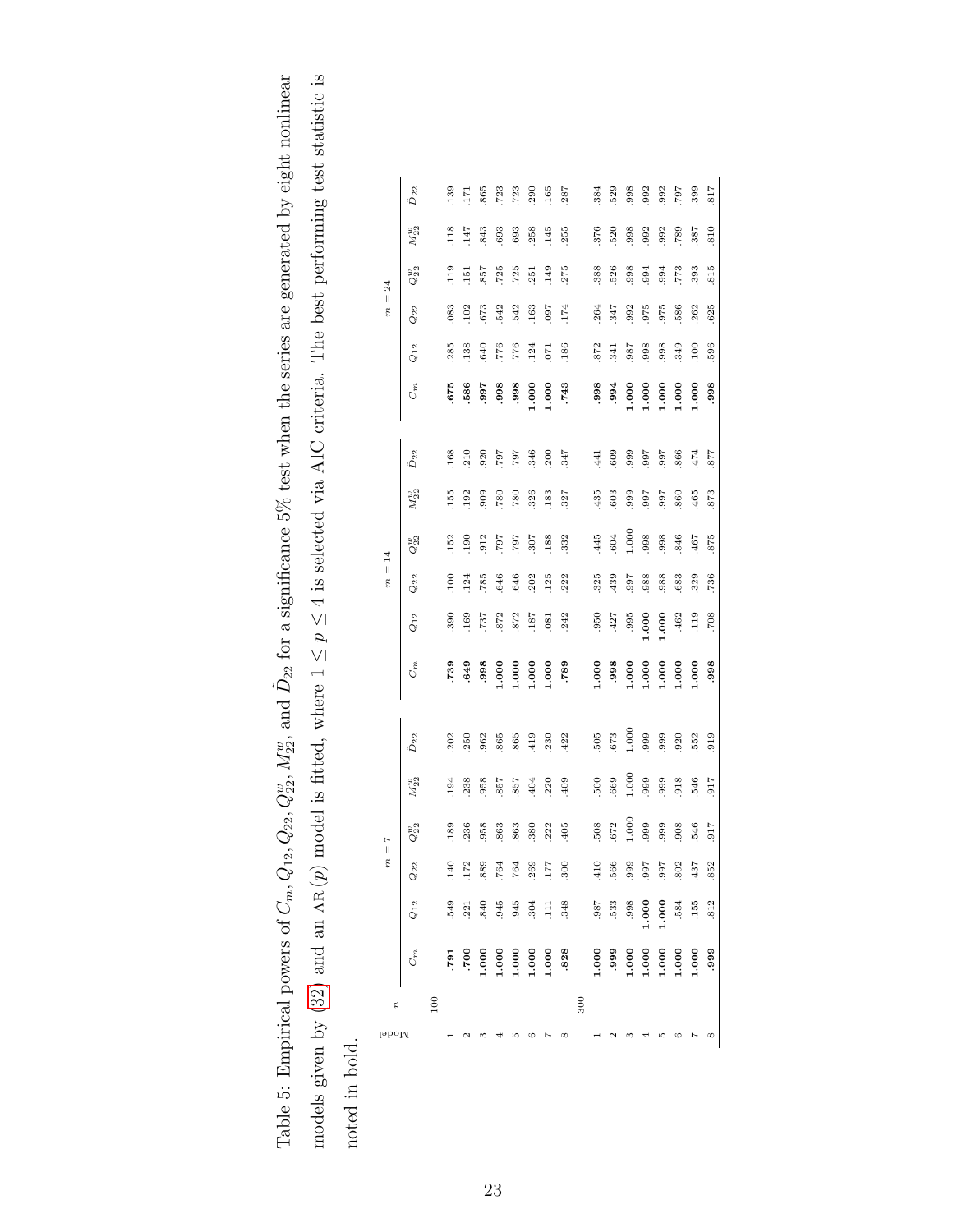|          | $\tilde{D}_{22}$                                             |                                                                                                                                 | .216            | 683               |                                                                                                                                 | 137                         | 419            |                                                                                                                                     | 079                              | .242                   |
|----------|--------------------------------------------------------------|---------------------------------------------------------------------------------------------------------------------------------|-----------------|-------------------|---------------------------------------------------------------------------------------------------------------------------------|-----------------------------|----------------|-------------------------------------------------------------------------------------------------------------------------------------|----------------------------------|------------------------|
|          | $M_{22}^w$                                                   |                                                                                                                                 | .175            | 674               |                                                                                                                                 | 110                         | .407           |                                                                                                                                     | 055                              | 232                    |
|          |                                                              |                                                                                                                                 | .170            | .619              |                                                                                                                                 | .125                        | 414            |                                                                                                                                     | 059                              | 214                    |
| $m = 30$ | $C_m$ $Q_{12}$ $Q_{22}$ $Q_{22}^w$                           |                                                                                                                                 | .128            | 396               |                                                                                                                                 | .103                        | 273            |                                                                                                                                     |                                  |                        |
|          |                                                              |                                                                                                                                 | 0948 160        | 585.              |                                                                                                                                 | $.425 - .207$               | .819           |                                                                                                                                     | 1999 790 866.                    | 1.000 1.39 1.44        |
|          |                                                              | fitted to TAR (1) with coefficients $(\phi_0^{(1)}, \phi_1^{(1)}) = (0, 8), \ (\phi_0^{(2)}, \phi_1^{(2)}) = (0, -8), \ c = -1$ |                 | 1.000             | fitted to TAR(1) with coefficients $(\phi_0^{(1)}, \phi_1^{(1)}) = (0, -5)$ , $(\phi_0^{(2)}, \phi_1^{(2)}) = (0, 5)$ , $c = 1$ |                             | .946           | fitted to TAR (1) with coefficients $(\phi_0^{(1)}, \phi_1^{(1)}) = (0, -1.5)$ , $(\phi_0^{(2)}, \phi_1^{(2)}) = (0, .5)$ , $c = 0$ |                                  |                        |
|          |                                                              |                                                                                                                                 | .246            | .752              |                                                                                                                                 | .152                        | .475           |                                                                                                                                     | .081                             | .292                   |
|          | $C_m$ $Q_{12}$ $Q_{22}$ $Q_{22}$ $M_{22}^w$ $\tilde{D}_{22}$ |                                                                                                                                 | 219             | .746              |                                                                                                                                 |                             | .309 .462 .468 |                                                                                                                                     |                                  | .282                   |
|          |                                                              |                                                                                                                                 | .209 .133 .195  | 461 .699          |                                                                                                                                 | $.264$ $.101$ $.140$ $.132$ |                |                                                                                                                                     | $.056$ $.062$ $.066$             | $1.000$ .187 .159 .254 |
| $m=20$   |                                                              |                                                                                                                                 |                 |                   |                                                                                                                                 |                             |                |                                                                                                                                     |                                  |                        |
|          |                                                              |                                                                                                                                 |                 | F04.              |                                                                                                                                 |                             | 895            |                                                                                                                                     |                                  |                        |
|          |                                                              |                                                                                                                                 | .968            | 1.000             |                                                                                                                                 | .459                        | .967           |                                                                                                                                     | 1.000 .061                       |                        |
|          |                                                              |                                                                                                                                 | .318            | .847              |                                                                                                                                 | .188                        | 572            |                                                                                                                                     | .093                             | .387                   |
|          | $M^\text{w}_{22}$ – $\tilde{D}_{22}$                         |                                                                                                                                 | 299             | .842              |                                                                                                                                 | .176                        | 566.           |                                                                                                                                     | .086                             | $\frac{380}{ }$        |
|          |                                                              | $_{\rm AR}(1)$ model is                                                                                                         |                 |                   | $AR(1)$ model is                                                                                                                |                             | .399 558       | $_{\rm AR}(1)$ model is                                                                                                             |                                  |                        |
| $m=10\,$ |                                                              |                                                                                                                                 | .332 .158 .256  | 849 614 814       |                                                                                                                                 | 167. 811. 708.              |                |                                                                                                                                     |                                  |                        |
|          | $C_m$ $Q_{12}$ $Q_{22}$ $Q_{22}^w$                           |                                                                                                                                 |                 |                   |                                                                                                                                 |                             | .966           |                                                                                                                                     | $0.070$ $0.050$ $0.050$ $0.0001$ | $1.000$ .293 .204 .339 |
|          |                                                              |                                                                                                                                 | .985            | 1.000             |                                                                                                                                 | .534                        | .984           |                                                                                                                                     |                                  |                        |
| r,       |                                                              |                                                                                                                                 | $\overline{00}$ | $\frac{300}{200}$ |                                                                                                                                 | 100                         | 300            |                                                                                                                                     | 100                              | 300                    |

<span id="page-23-0"></span>Table 6: Powers of  $C_m$ ,  $Q_{12}$ ,  $Q_{22}$ ,  $Q_{22}^w$ ,  $M_{22}^w$ ,  $\tilde{D}_{22}$  for a 5% test under TAR (1) models. The best performing test statistic is noted in bold. Table 6: Powers of  $C_m, Q_{12}, Q_{22}, Q_{22}^w, M_{22}^w, \tilde{D}_{22}$  for a 5% test under TAR (1) models. The best performing test statistic is noted in bold.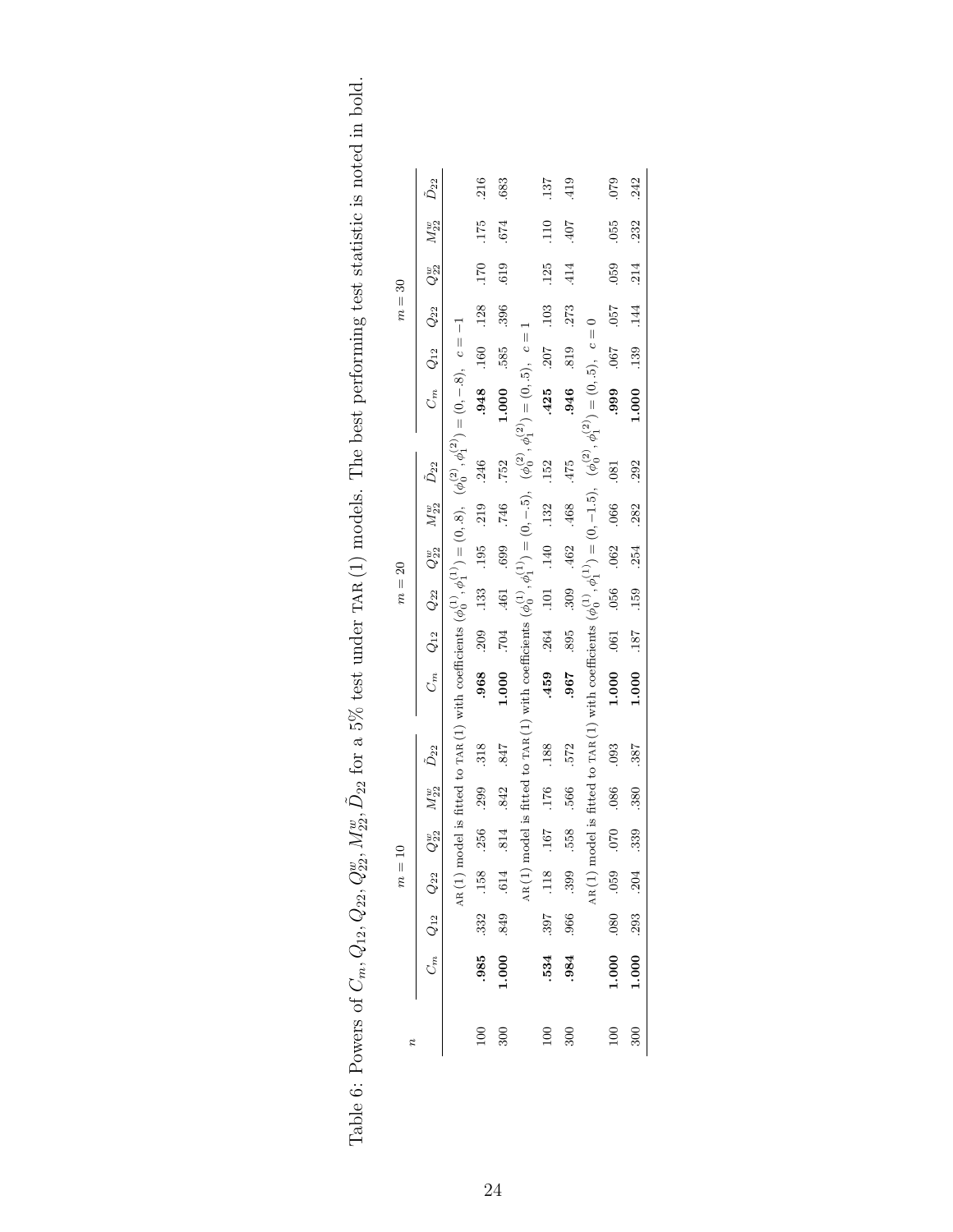$AR(1)$  model is defined as

$$
z_{t} = \begin{cases} \phi_{0}^{(1)} + \phi_{1}^{(1)} z_{t-1} + \epsilon_{1t}, & \text{if } z_{t-1} \leq c, \\ \phi_{0}^{(2)} + \phi_{1}^{(2)} z_{t-1} + \epsilon_{2t}, & \text{if } z_{t-1} > c, \end{cases}
$$
(33)

where c is the threshold variable that separates the two-regimes and  $\epsilon_{it}$ ,  $(i = 1, 2)$  are iid  $\mathcal{N}(0, 1)$ . Table [6](#page-23-0) compares the powers of the tests based on  $C_m$ ,  $Q_{12}$ ,  $Q_{22}$ ,  $Q_{22}^w$ ,  $M_{22}^w$ , and  $\tilde{D}_{22}$ , corresponding to nominal level 5% at lags  $m = 10, 20, 30$  when data are generated with sample sizes 100 and 300 from three TAR(1) models and an AR(1) is fitted to each one. The first and the second models are the M6 and M7 models studied by Psaradakis and Vávra [2019] and the third one is the model given by [\[Tsay, 2005,](#page-34-0) Eq. 4.8]. In contrast to the lack of power of the test statistics  $Q_{12}, Q_{22}, Q_{22}^w, M_{22}^w, \tilde{D}_{22}$  for detecting the threshold nonlinear structure, the proposed statistic is always a powerful test to detect such a structure and, in many cases, the increase in power can be substantially 10 times higher than the best among the other statistics. For example, when an AR(1) model is fitted to a simulated series with a length of 100 from a TAR(1) with parameters  $(\phi_0^{(1)}$  $\phi_0^{(1)}, \phi_1^{(1)}$  = (0, -1.5), ( $\phi_0^{(2)}$  $\binom{2}{0}, \phi_1^{(2)} = (0, .5), c = 0$ , we find that the power of the proposed test is 1, whereas, the best power of the other statistics is 0.093, which was achieved by  $\tilde{D}_{22}$ .

Further more, we compare the power of these tests when data of size 200 are generated from Smooth Transition AR (STAR) and Square AR (SQAR) models.

Model i,  $z_t = -.5z_{t-1}(1 - F(z_{t-1})) + .4z_{t-1}F(z_{t-1}) + \epsilon_{t-2}$ Model ii,  $z_t = .8z_{t-1}(1 - F(z_{t-1})) - .8z_{t-1}F(z_{t-1}) + \epsilon_{t-2}$ Model iii,  $t_t^2 + \epsilon_t$ ,  $y_t = .6y_{t-1} + \nu_t$ ,

where  $\{\epsilon_t\}$  and  $\{\nu_t\}$  are i.i.d. standard normal random variables independent of each other, and  $F(z) = 1/(1 + e^{-z})$  is the logistic distribution function.

The models i and ii are the M8 and M9 STAR models studied by Psaradakis and Vávra [2019] which variants of the M6 and M7 models and the model iii is the M11 sq are model from same article. Figure [3](#page-25-1) clearly shows that the proposed test is the most powerful test.

Most of financial time series have leptokurtic and heavy tail distribution due to GARCH structure; hence the normal innovation distribution cannot fully capture the leptokurtosis and skewness. One way to overcome such a problem is to consider the AR-GARCH model under Gaussianity of innovation. In this regard, we finish our simulation study by conducting a power study analogous to that in [Li and Mak \[1994\]](#page-32-5), [Fisher and Gallagher \[2012\]](#page-32-4). More simulation results are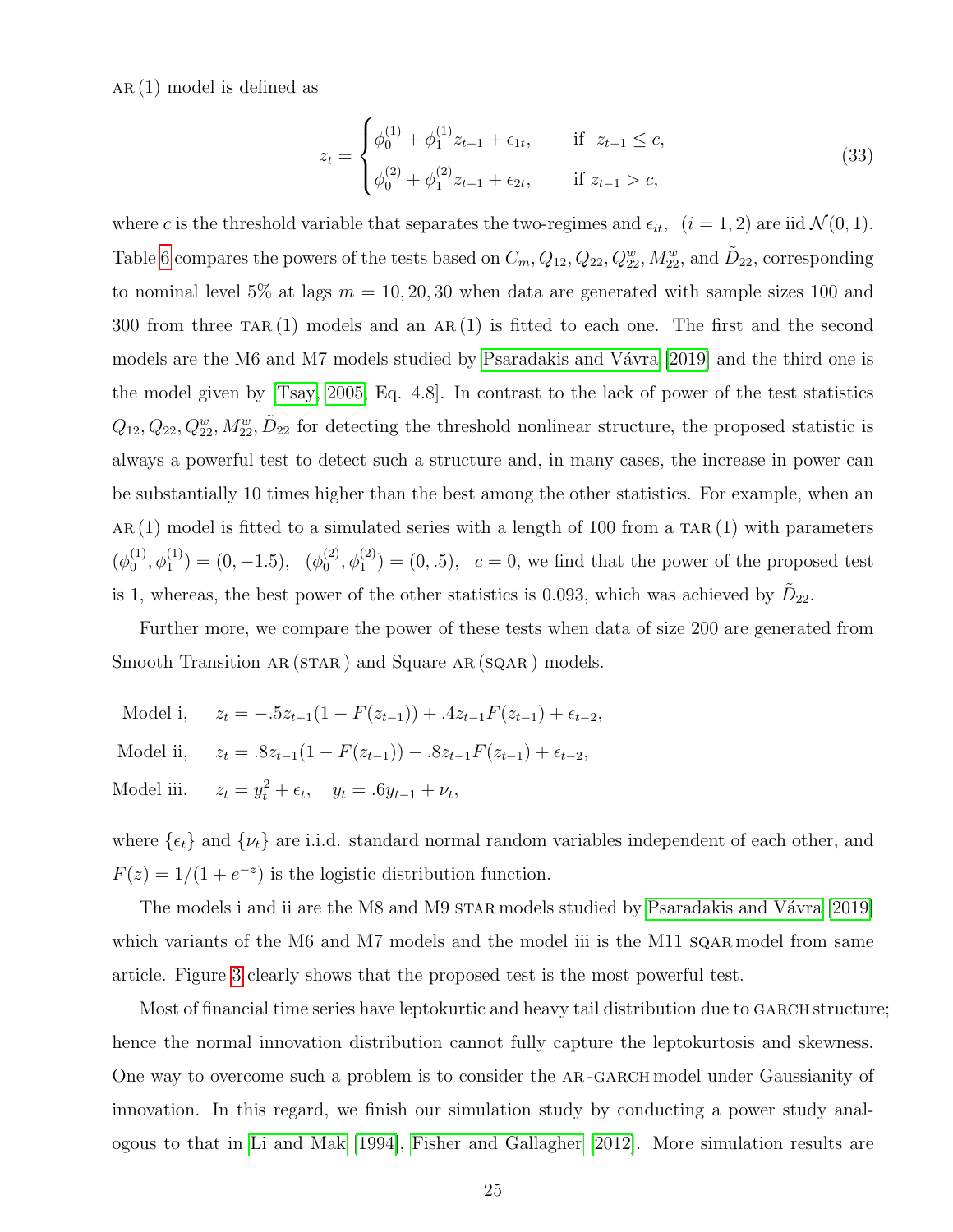

<span id="page-25-1"></span>Figure 3: Powers of  $Q_{22}, C_m, \tilde{D}_{22}, Q_{12}, Q_{22}^w$ , and  $M_{22}^w$  for a 5% test when data of size 200 are generated from STAR and SQAR models.

provided in the supplementary document. We compare the power of the test statistics  $C_m$ ,  $L_b$ ,  $L_b^w$ and  $Q_{12}$  for AR-GARCH models. A thousand replicates were performed on data with four different sample  $(n = 100, 200, 300, \text{ and } 400)$  that are generated from three AR (1)-ARCH (3) models.  $z_t = \phi_1 z_{t-1} + \epsilon_t$ , where  $\epsilon_t = \sigma_t \xi_t$ ,  $\xi_t \sim \mathcal{N}(0, 1)$ ,  $\sigma_t^2 = \omega + \alpha_1 \epsilon_{t-1}^2 + \alpha_2 \epsilon_{t-2}^2 + \alpha_3 \epsilon_{t-3}^2$ , with parameters  $(\phi_1, \omega, \alpha_1, \alpha_2) = (0.2, 0.2, 0.2), (\phi_1, \omega, \alpha_1, \alpha_2, \alpha_3) = (0.2, 0.2, 0.2, 0.2), \text{ and } (\phi_1, \omega, \alpha_1, \alpha_2, \alpha_3) = (0.2, 0.2, 0.2, 0.2), \text{ and } (\phi_1, \omega, \alpha_1, \alpha_2, \alpha_3) = (0.2, 0.2, 0.2, 0.2), \text{ and } (\phi_1, \omega, \alpha_1, \alpha_2, \alpha_3) = (0.2, 0.2$  $(0.2, 0.2, 0.1, 0.05, 0.05)$ . Table [7](#page-26-0) displays the power of the four statistics  $C_m$ ,  $L_b$ ,  $L_b^w$  and  $Q_{12}$  when an ar (1)-arch (1) model is fitted to a series generated from the first and the second processes and when  $AR(1)$ -ARCH $(2)$  and ARCH $(3)$  models are fitted to data generated from the third process. The power of the proposed statistic,  $C_m$ , is broadly between 13% (AR (1)-ARCH (1) fitted to model 1 with  $n = 400$  and  $m = 6$ ) and 519% (ARCH (3) fitted to model 3 with  $n = 400$  and  $m = 6$ ) higher than the power of the best of the other tests. We notice that the values corresponding to the third model are close to the nominal level, %5, suggesting that the statistics  $L_b, L_b^w$  and  $Q_{12}$  tend to be conservative with a lack of powers to detect AR-ARCH models with small values of ARCH parameters. On the other hand, the power of the proposed test increases as  $n$  increases.

### <span id="page-25-0"></span>6 Illustrative Applications

In this section, we demonstrate the usefulness of the proposed test for detecting the nonlinear process in two return series. We consider the log daily closing return of Vodafone Qatar on the market working days from July 16, 2017, through January 30, 2020 (see Figure [4\)](#page-27-0). This period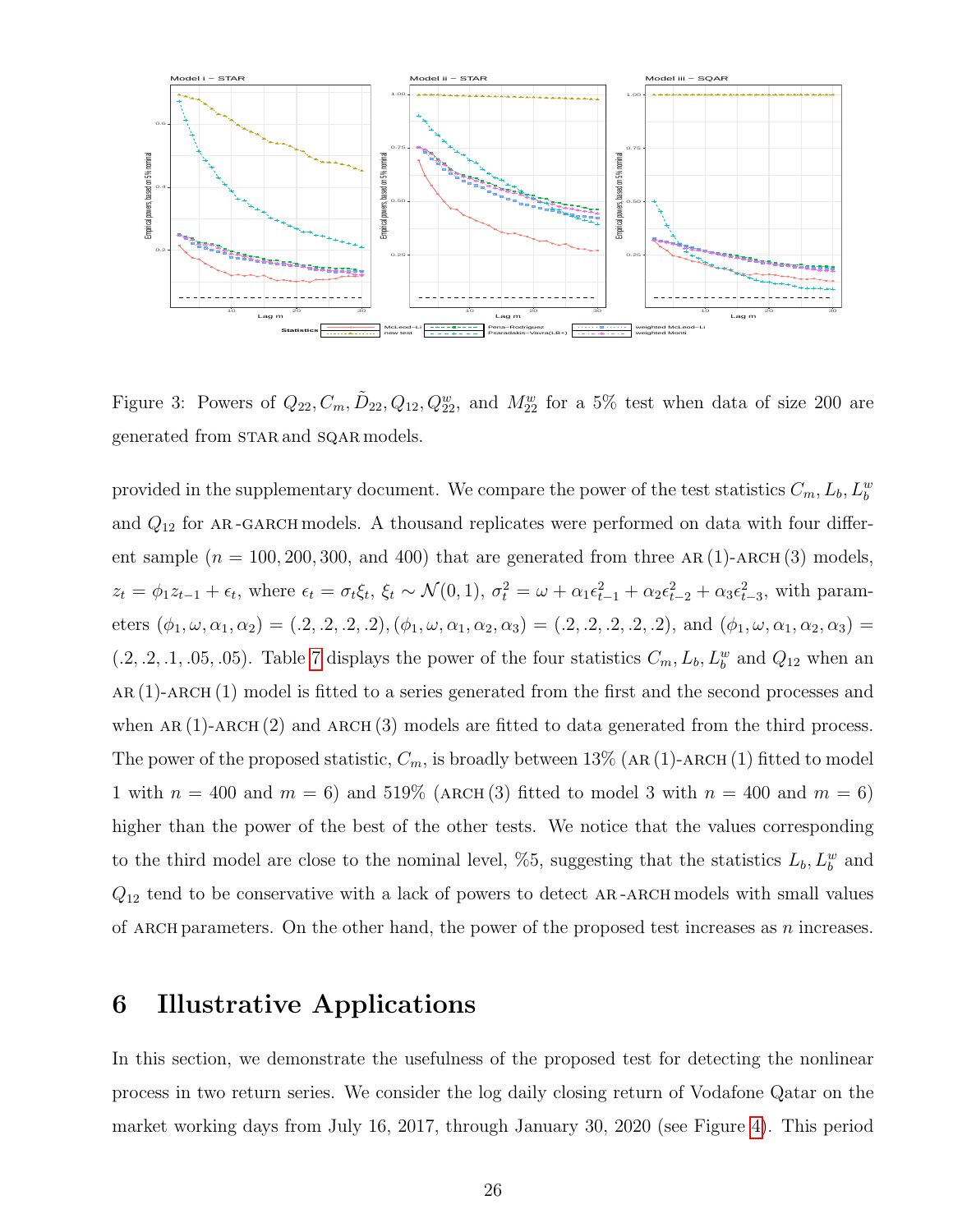<span id="page-26-0"></span>Table 7: Powers of the tests based on  $C_m$ ,  $L_b$ ,  $L_b^w$ , and  $Q_{12}$  for AR(1)-ARCH(2), AR(1)-ARCH(2), and AR(1)-ARCH(3),  $\alpha = .05$ . The best performing test statistic is noted by bold.

| $\, n$  |       | $m=6$    |                        |                     | $m=12$                                                |                |         |          |  |  |  |
|---------|-------|----------|------------------------|---------------------|-------------------------------------------------------|----------------|---------|----------|--|--|--|
|         | $C_m$ |          | $L_b$ $L_b^w$ $Q_{12}$ |                     | $C_m$ $L_b$                                           |                | $L_b^w$ | $Q_{12}$ |  |  |  |
|         |       |          |                        |                     | AR (1)-ARCH (1) is fitted to AR (1)-ARCH (2)          |                |         |          |  |  |  |
| 100     |       |          |                        | .728 .498 .484 .117 |                                                       | .824 .452 .508 |         | .141     |  |  |  |
| 200     | .937  | .765     |                        | .762 .285           | .982                                                  | .797           | .803    | .375     |  |  |  |
| $300\,$ |       |          |                        | .963 .829 .833 .325 |                                                       | .982 .869 .869 |         | .478     |  |  |  |
| 400     |       |          |                        |                     | .975 .863 .857 .393 .987 .889 .893                    |                |         | .562     |  |  |  |
|         |       |          |                        |                     | AR (1)-ARCH (1) is fitted to AR (1)-ARCH (3)          |                |         |          |  |  |  |
| 100     |       |          |                        | .175 .054 .067 .027 |                                                       | .154 .037 .052 |         | .024     |  |  |  |
| 200     | .151  |          |                        | .136 .147 .067      |                                                       | .165 .114 .137 |         | .062     |  |  |  |
| 300     |       |          |                        | .205 .136 .147 .067 | .232 .114 .137                                        |                |         | .062     |  |  |  |
| 400     |       |          |                        |                     | .215 .136 .147 .067 .243 .114 .137                    |                |         | .062     |  |  |  |
|         |       |          |                        |                     | $AR(1)$ -ARCH $(2)$ is fitted to AR $(1)$ -ARCH $(3)$ |                |         |          |  |  |  |
| 100     | .088  | .032     | .036                   | .035                |                                                       | .070 .024 .024 |         | .022     |  |  |  |
| 200     | .068  |          |                        | .038 .046 .044      |                                                       | .056 .040      | .039    | .041     |  |  |  |
| 300     | .073  |          |                        | .057 .058 .041      |                                                       | .050 .044      | .049    | .034     |  |  |  |
| 400     | .078  | .065     |                        | .068 .047           |                                                       | .058 .043      | .050    | .038     |  |  |  |
|         |       |          |                        |                     | ARCH $(3)$ is fitted to AR $(1)$ -ARCH $(3)$          |                |         |          |  |  |  |
| 100     | .089  | $.052\,$ | .027                   | .029                | .069                                                  | .052           | .019    | .022     |  |  |  |
| 200     | .117  |          |                        | .052 .035 .036      | .094                                                  | .070           | .045    | .044     |  |  |  |
| 300     | .206  |          | $.053$ $.029$          | .032                | .169                                                  | .052 .047      |         | .045     |  |  |  |
| 400     | .328  | .053     | .050                   | .053                | .286                                                  | .043           | .047    | .051     |  |  |  |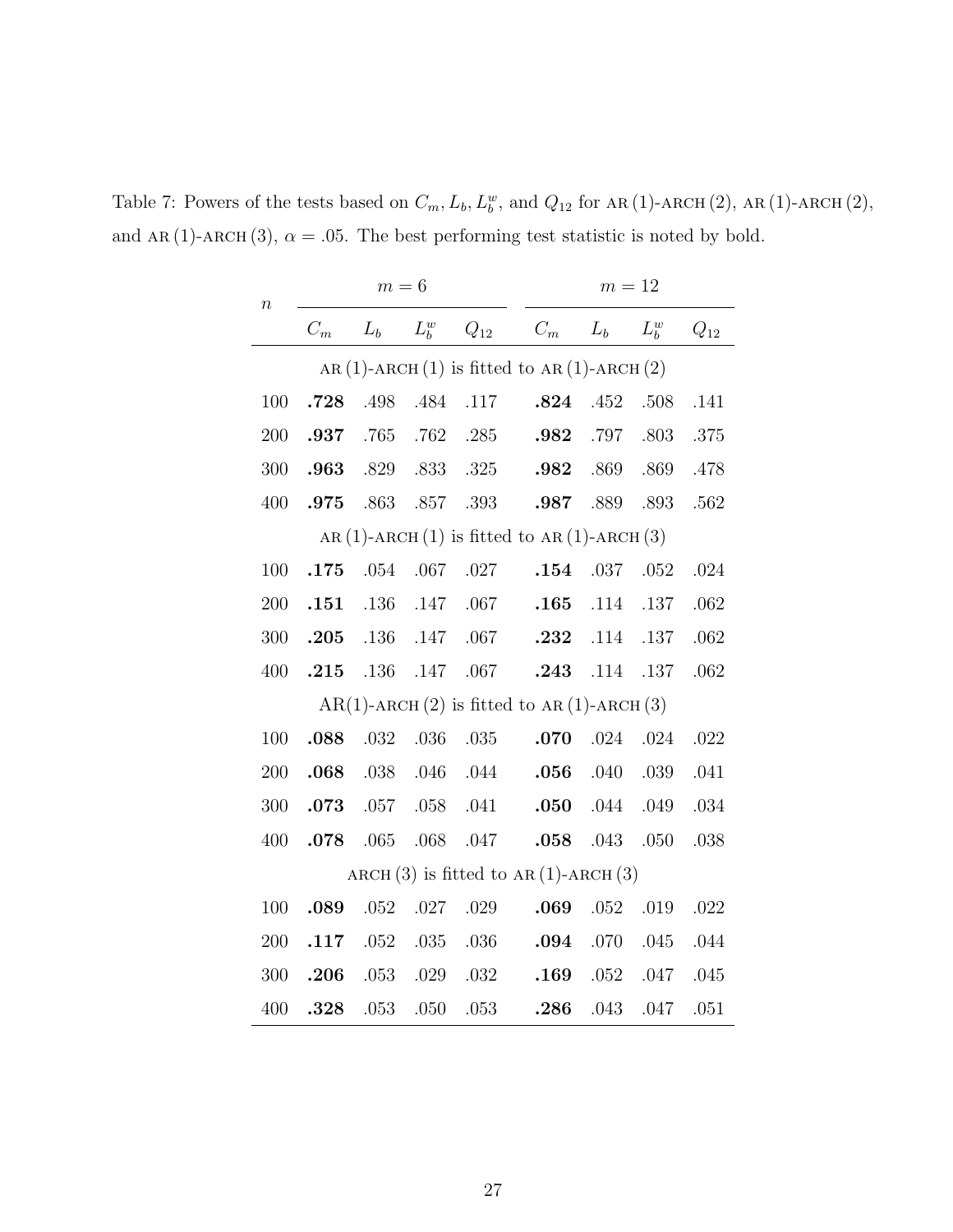essentially accounts for the years of the blockade that has been imposed on Qatar since June 5, 2017. We also consider the log daily closing return of Nikkei-300 index (N300) from May 1, 2006 to October 31, 2007 (see Figure [5\)](#page-27-1). The Nikkei-300 index data has been examined by [Fisher and](#page-32-4) [Gallagher \[2012\]](#page-32-4) which accounts for the sixteen months before the volatile recession that began late in 2017.



<span id="page-27-0"></span>Figure 4: Log daily closing return of Vodafone Qatar from July 16, 2017 to January 30, 2020.



<span id="page-27-1"></span>Figure 5: Log daily closing return of Nikkei-300 index from May 1, 2006 to October 31, 2007.

When analyzing the Vodafone returns, we use the  $AR(1)$  model to fit the daily log returns based on the AIC criteria [\[Akaike, 1974\]](#page-31-3). Although the tests  $Q_{12}$ ,  $\tilde{D}_{11}$ ,  $Q_{11}$ ,  $Q_{11}^w$ ,  $M_{11}^w$  fail to detect any linear correlations (up to lag 15) in the residuals series, all of these tests suggest that the AR (1) is under-fitted the data at lags  $m \ge 15$ . On the other hand, the proposed test  $C_m$  is highly significant at all lags suggesting that the AR(1) is inadequate. In addition, the proposed test  $C_m$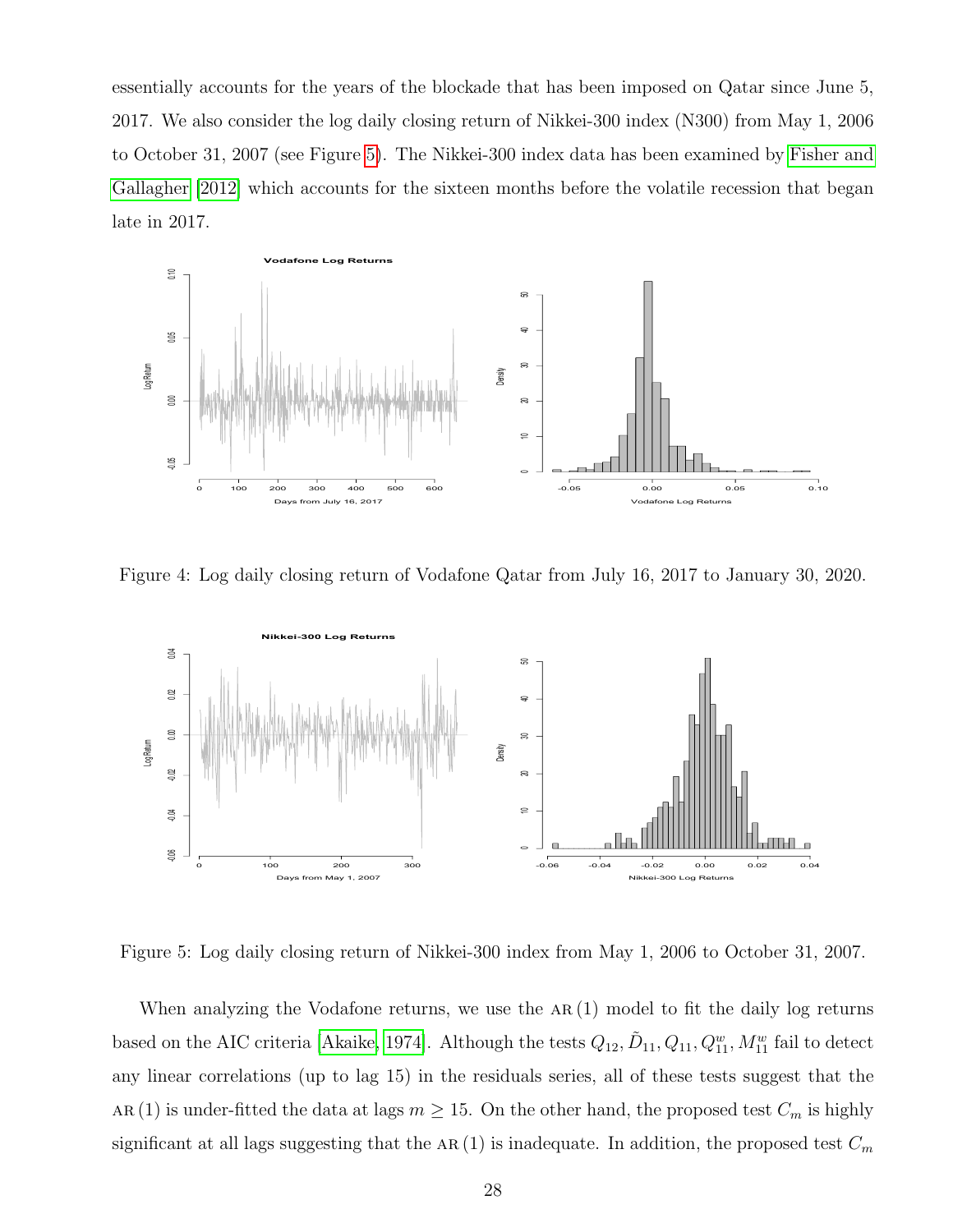<span id="page-28-0"></span>Table 8: The p-values in detecting the nonlinear effects in the square standardized residuals of the model AR $(1)$ -GARCH $(1,1)$  fitted to Vodafone Qatar daily log returns.

| m $C_m$ $Q_{12}$ $D_{22}$ $Q_{22}$ $Q_{23}^w$ $M_{22}^w$ $L_b$ $L_b^w$ |  |  |  |  |
|------------------------------------------------------------------------|--|--|--|--|
| 5 . 0424 .0937 .0868 .4680 .3154 .3092 .7143 .7543                     |  |  |  |  |
| 10 .1249 .1501 .4576 .8432 .6251 .6269 .9657 .9581                     |  |  |  |  |
| 15 .1717 .1450 .4509 .1100 .5840 .5882 .1473 .6653                     |  |  |  |  |
| 20 .1893 .3139 .3054 .1647 .3691 .4197 .2201 .4691                     |  |  |  |  |
| 30 .2190 .3087 .3114 .3937 .3139 .4048 .4931 .4414                     |  |  |  |  |
| 40 .2246 .3765 .4059 .6614 .4046 .4920 .7617 .5583                     |  |  |  |  |
| 5830 .8486 .6688 .5757 .5052 .7563 .5129 .5830 .8486                   |  |  |  |  |

and the tests  $Q_{12}, \tilde{D}_{22}, Q_{22}, Q_{22}^w, M_{22}^w$  clearly detect the dependency in the residuals, suggesting the presence of an ARCH effect. Thus, we estimate the model by an AR $(1)$ -GARCH $(1,1)$ , where we consider the skewed t-distribution for the conditional distribution with a moderate skewness and high kurtosis kurtosis parameters set to be 1 and 7, respectively. Table [8](#page-28-0) provides the *p*-values of the tests  $C_m$ ,  $\tilde{D}_{22}$ ,  $Q_{22}$ ,  $Q_{22}^w$ ,  $M_{22}^w$ ,  $L_b$ ,  $L_b^w$  based on the square values of the standardized residuals. As seen in Table [8,](#page-28-0) the proposed statistic is the only significant test at lag 5, suggesting that the AR (1)-GARCH  $(1,1)$  is inadequate at 5% level of significance.

We also demonstrate the efficiency of the proposed test statistic by examining the Nikkei-300 index series. Following the analysis done by Fisher and Gallagher  $[2012]$ , we refit an ARCH $(3)$ model to the Nikkei-300 daily log returns and obtain the p-values of the proposed test  $C_m$  and the other portmanteau tests  $Q_{12}$ ,  $\tilde{D}_{22}$ ,  $Q_{22}$ ,  $Q_{22}^w$ ,  $M_{22}^w L_b$ ,  $L_b^w$ . As seen in Table [9,](#page-29-1) the proposed test is the only test detecting the inadequacy of the fitted model at all lags including  $m = 5$ . Although [Fisher and Gallagher \[2012\]](#page-32-4) reported that "Even at  $m = 50$  when the weighted statistic of Li-Mak is insignificant, it still suggests weak significance while that of Li-Mak has a p-value greater than .3", we clearly see that the proposed test tends to have more stable p-value as the lag  $m$  increases. On the other hand, the other tests tend to have unstable  $p$ -values for rejecting the null hypothesis as the lag  $m$  increases.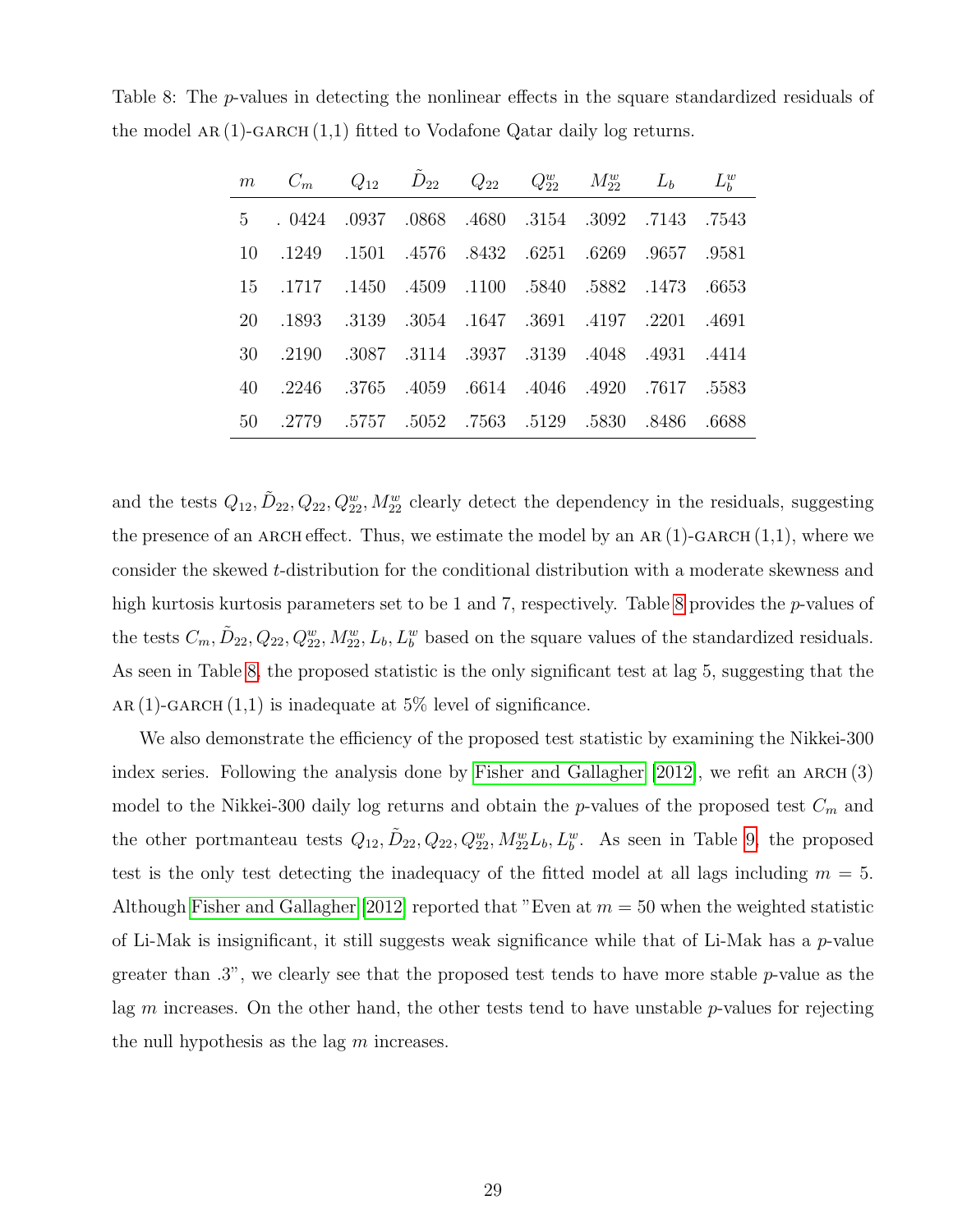| m $C_m$ $Q_{12}$ $D_{22}$ $Q_{22}$ $Q_{22}^w$ $M_{22}^w$ $L_b$ $L_b^w$ |  |  |  |  |
|------------------------------------------------------------------------|--|--|--|--|
| 5 .0016 .0796 .4456 .2684 .6902 .6962 .0544 .0709                      |  |  |  |  |
| 10 .0006 .0150 .1695 .0325 .2831 .3143 .0092 .0222                     |  |  |  |  |
| 15 .0007 .0644 .0745 .0598 .1179 .1450 .0265 .0191                     |  |  |  |  |
| 20. 0251. 1343. 0736. 0251. 0758. 0758. 0758. 0915. 0915. 0736         |  |  |  |  |
| 30 .0013 .2820 .0640 .0281 .0470 .1055 .0219 .0145                     |  |  |  |  |
| 40 .0017 .3893 .0660 .1673 .0504 .1028 .1569 .0279                     |  |  |  |  |
| 50 .0041 .5593 .0892 .2897 .0812 .1308 .3108 .0591                     |  |  |  |  |

<span id="page-29-1"></span>Table 9: The *p*-values of the portmanteau tests for the ARCH (3) fitted to Nikkei daily log returns.

### <span id="page-29-0"></span>7 Discussion

The proposed test statistic has several interesting properties. It can be seen as a linear combination of four weighted tests. The first test is based on the partial autocorrelation of the residuals that can be used to test for linearity in time series models. The second is based on the partial autocorrelation of the squared-residuals that can be used to test for nonlinearity. The third and the fourth tests are based on the cross-correlation between the residuals and their squares at negative and positive lags, respectively. Each test is scaled by  $(m-i+1)/(m+1)$ , which implies that the lower-order autocorrelations and cross-correlations will be weighted more than the larger order ones. In contrast to other portmanteau tests, the proposed test responds well to nonlinear models that do not have the ARCH effects. In particular, the proposed test responds very well to time series where the residuals and their squares are cross correlated. Although, the simulation results show that the power of the proposed test is low when, erroneously, a false AR $(1)$  or MA $(1)$  model is fitted to the  $ARMA$   $(2,2)$  models, it is almost always more powerful than the other nonlinear tests studied by [McLeod and Li \[1983\]](#page-33-4), [Li and Mak \[1994\]](#page-32-5), Peňa and Rodríguez [2002], Rodríguez and Ruiz  $[2005]$ , Peňa and Rodríguez  $[2006]$ , and Fisher and Gallagher  $[2012]$ , [Psaradakis and](#page-33-6) Vávra [2019]. This test shows less sensitivity to Gaussian assumptions compared to the other portmanteau tests. One possible extension to this article is to calculate the p-value based on the Monte Carlo significance test of the asymptotic distribution of the proposed test based on the determinant autocorrelation and cross-correlation matrix. The Monte Carlo test was suggested by [Lin and McLeod \[2006\]](#page-32-10) and [Mahdi and McLeod \[2012\]](#page-32-11) to obtain the asymptotic p-value of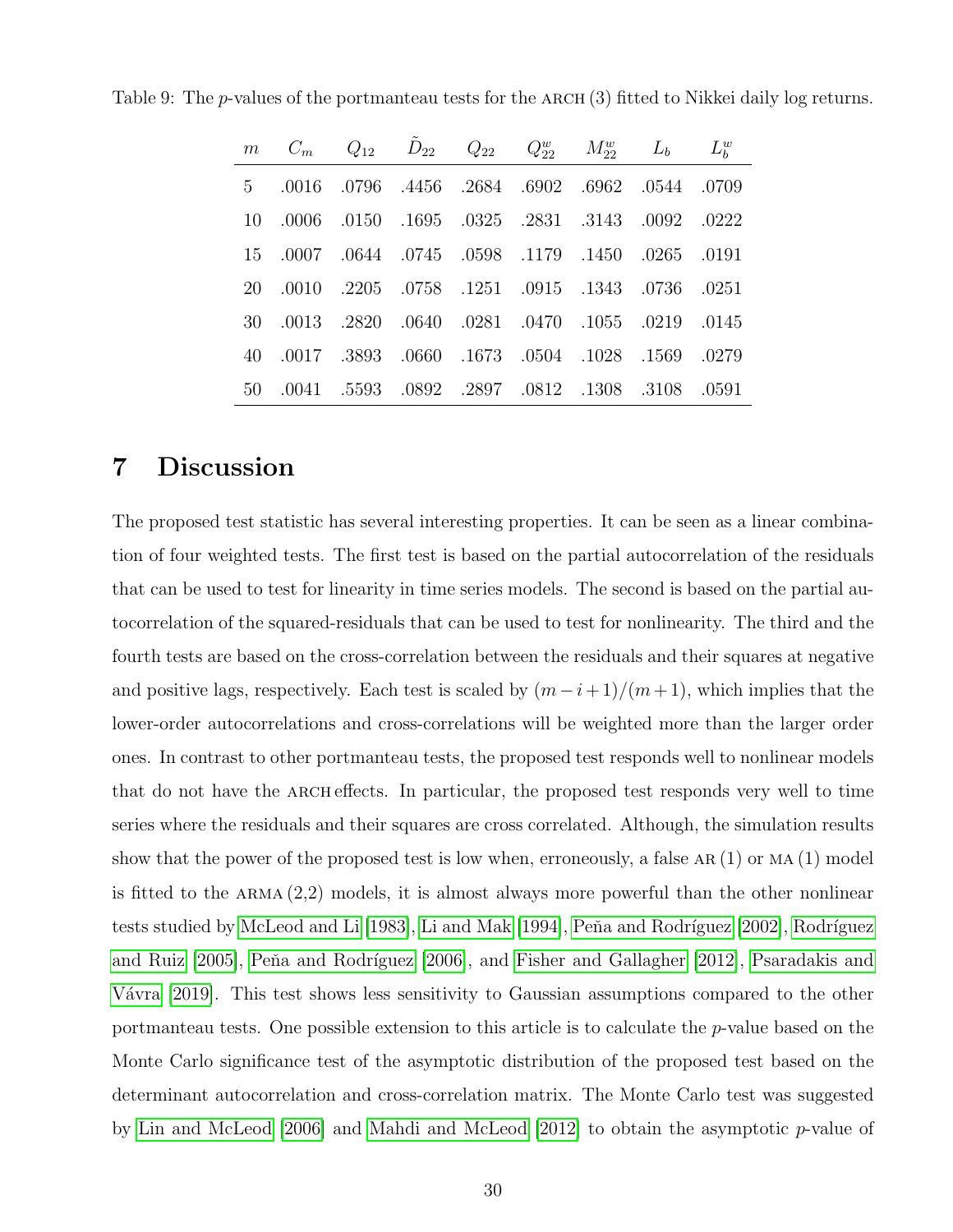the portmanteau test statistic based on the determinant autocorrelation matrix. This method is considered to be computationally expensive as the determinant of a  $2(m+1) \times 2(m+1)$  matrix required on the order of  $O(4(m+1)^2)$  operations, but with modern computers and high-level computing environments such as R, this can be quite practical. Another extension to this article could be done by deriving a new test based on extending the block matrix given by [\(8\)](#page-4-0) to the generalized-correlation case.

\*

# A Proof of Theorems and lemmas

#### A.1 Proof of Lemma [2](#page-10-0)

We use the result of the direct matrix product vec  $(ABC) = (C' \otimes A)$  vec B and the fact (vec  $\mathbf{Z}$ )'( $\mathbf{A}' \otimes \mathbf{B}$ ) = tr ( $\mathbf{A} \mathbf{Z}' \mathbf{B} \mathbf{Z}$ ), and we note that  $\hat{\mathbf{R}}_{12}(m) = \mathbf{D}_{11} \hat{\mathbf{C}}_{12}(m) \mathbf{D}_{22}$ , where  $\mathbf{D}_{11}$  and  $D_{22}$  are diagonal matrices with *i*th diagonal elements  $(\hat{\gamma}_{11_{ii}}(0))^{-1/2}$  and  $(\hat{\gamma}_{22_{ii}}(0))^{-1/2}$ , respectively. We now write the third component in [\(25\)](#page-9-3) as follows

$$
n(\text{vec } \hat{\mathbf{R}}_{12}(m))'(\hat{\mathbf{R}}_{22}^{-1}(m) \otimes \hat{\mathbf{R}}_{11}^{-1}(m)) \text{vec } \hat{\mathbf{R}}_{12}(m)
$$
  
\n
$$
= n(\text{vec } \hat{\mathbf{C}}_{12}(m))^{T}(\mathbf{D}_{22} \otimes \mathbf{D}_{11})(\hat{\mathbf{R}}_{22}^{-1}(m) \otimes \hat{\mathbf{R}}_{11}^{-1}(m))(\mathbf{D}_{22} \otimes \mathbf{D}_{11}) \text{vec } \hat{\mathbf{C}}_{12}(m)
$$
  
\n
$$
= n(\text{vec } \hat{\mathbf{C}}_{12}(m))' [\mathbf{D}_{22} \hat{\mathbf{R}}_{22}^{-1}(m) \mathbf{D}_{22} \otimes \mathbf{D}_{11} \hat{\mathbf{R}}_{11}^{-1}(m) \mathbf{D}_{11}] \text{vec } \hat{\mathbf{C}}_{12}(m)
$$
  
\n
$$
= n(\text{vec } \hat{\mathbf{C}}_{12}(m))'(\hat{\mathbf{C}}_{22}^{-1}(m) \otimes \hat{\mathbf{C}}_{11}^{-1}(m)) \text{vec } \hat{\mathbf{C}}_{12}(m)
$$
  
\n
$$
= n \text{tr } (\hat{\mathbf{C}}_{22}^{-1}(m) \hat{\mathbf{C}}_{12}^{T}(m) \hat{\mathbf{C}}_{11}^{-1}(m) \hat{\mathbf{C}}_{12}(m))
$$
  
\n
$$
= n \text{tr } (\hat{\mathbf{C}}_{22}^{-1/2}(m) \hat{\mathbf{C}}_{12}^{T}(m) \hat{\mathbf{C}}_{11}^{-1/2}(m) \hat{\mathbf{C}}_{11}^{-1/2}(m) \hat{\mathbf{C}}_{12}(m) \hat{\mathbf{C}}_{22}^{-1/2}(m))
$$
  
\n
$$
= n \text{tr } (\hat{\mathbf{R}}_{12}'(m) \hat{\mathbf{R}}_{12}(m)).
$$

#### A.2 Proof of Lemma [4](#page-10-2)

$$
\frac{n}{m+1} \operatorname{tr} (\hat{\mathbf{R}}'_{12}(m)\hat{\mathbf{R}}_{12}(m)) = \frac{n}{m+1} (\operatorname{vec} \hat{\mathbf{R}}_{12}(m))' \operatorname{vec} \hat{\mathbf{R}}_{12}(m)
$$

$$
= \frac{n}{m+1} \Big[ (m+1)\hat{\rho}_{12}^2(0) + m[\hat{\rho}_{12}^2(-1) + \hat{\rho}_{12}^2(1)]
$$

$$
+ (m-1)[\hat{\rho}_{12}^2(-2) + \hat{\rho}_{12}^2(2)] + \dots + [\hat{\rho}_{12}^2(-m) + \hat{\rho}_{12}^2(m)] \Big]
$$

$$
= \frac{n}{m+1} \sum_{k=-m}^m (m+1-|k|)\hat{\rho}_{12}^2(k).
$$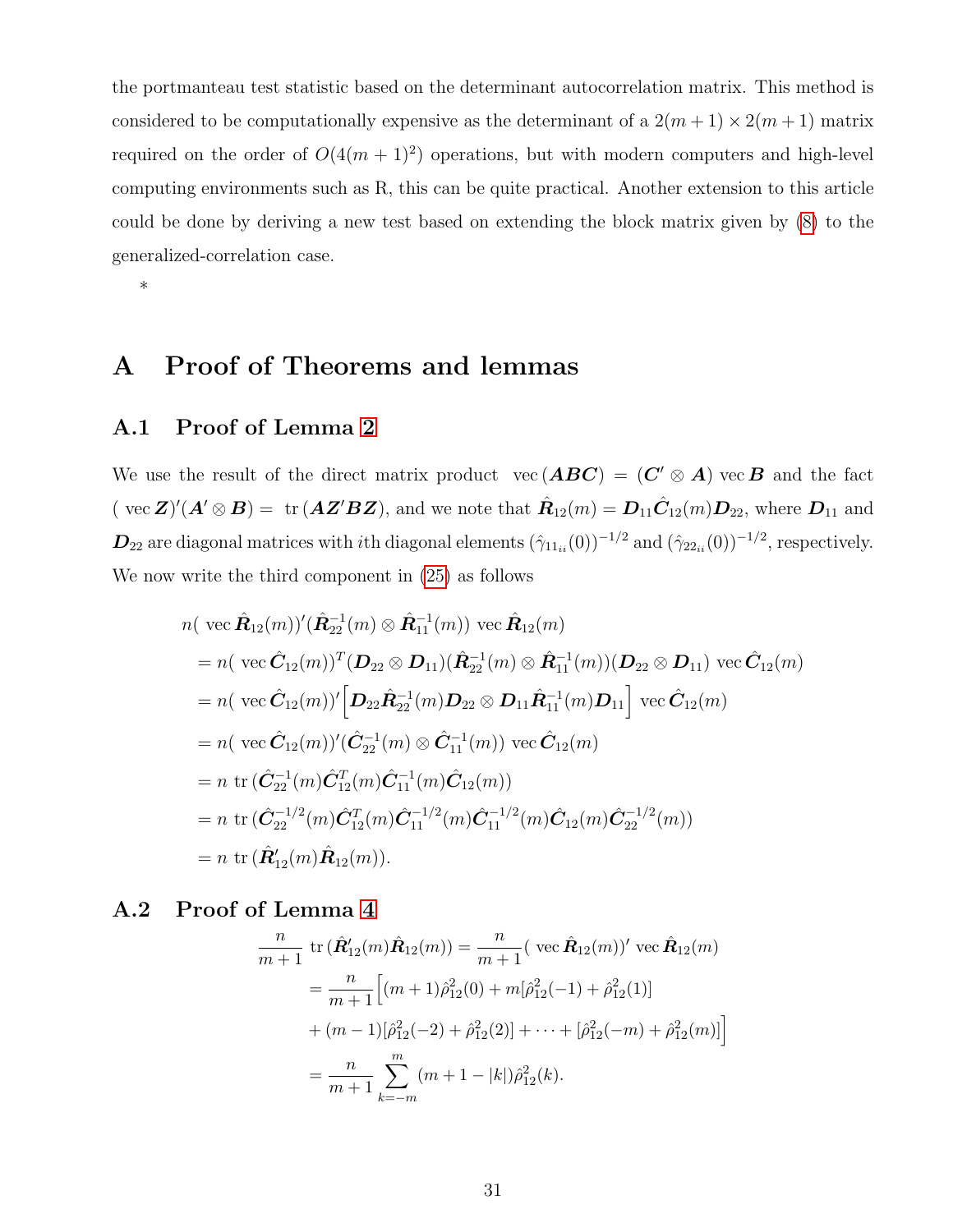#### A.3 Proof of Theorem [6](#page-12-1)

Here, we prove the lemma for the case where  $m$  is positive. The proof for the case where  $m$  is negative is the same. Therefore, for  $0 < m < n$ , Taylor series of  $\hat{\gamma}_{12}(k)$  about  $\boldsymbol{\beta} = \hat{\boldsymbol{\beta}}$  leads to

$$
\hat{\gamma}_{12}(k) = \tilde{\gamma}_{12}(k) + \sum_{i} (\hat{\beta}_{i} - \beta_{i}) \partial \tilde{\gamma}_{12}(k) / \partial \beta_{i}
$$

$$
+ O_{p}(1/n), \qquad k = 0, 1, \cdots, m
$$

If the model is correctly identified,  $\beta_i - \beta_i = O_p(1)$ √  $\overline{n}), \ \gamma_{12}(k) = 0 \ \text{for all} \ k \neq 0, \text{ and}$  $\partial \tilde{\gamma}_{12}(k)/\partial \beta_i = O_p(1/2)$ √  $\overline{n}$ , it follows that

$$
\hat{\gamma}_{12}(k) = \tilde{\gamma}_{12}(k) + O_p(1/n), \qquad k = 0, 1, \cdots, m.
$$

Hence, the distribution of  $\sqrt{n}(\hat{\gamma}_{12}(1) - \gamma_{12}(1), \cdots, \hat{\gamma}_{12}(m) - \gamma_{12}(m))$  is asymptotically the same as the distribution of  $\sqrt{n}(\tilde{\gamma}_{12}(1) - \gamma_{12}(1), \cdots, \tilde{\gamma}_{12}(m) - \gamma_{12}(m))$ . Recall that if  $f_i(\epsilon_t) = \epsilon_t^i - \mathbb{E}(\epsilon_0^i)$  and  $n^{-1} \sum_{t=1}^{n} f_i(\epsilon_t) = O_p(1)$ √  $\overline{n}$ ) for  $i \in \{1, 2\}$ , one can easily show that  $\tilde{\gamma}_{12}(k) - n^{-1} \sum_{t=1}^{n} f_1(\epsilon_t) f_2(\epsilon_{t+k}) =$  $O_p(1/$ √  $\overline{n}$ ) for  $0 \leq k \leq m$ . Expanding  $\hat{\gamma}_{ii}(0)$  about  $\tilde{\gamma}_{ii}(0)$ ,  $(i = 1, 2)$  to get  $\hat{\gamma}_{ii}(0) = \tilde{\gamma}_{ii}(0) + \tilde{\gamma}_{ii}(0)$  $O_p(n^{-1}) = \gamma_{ii}(0) + O_p(1)$  and noting that  $\gamma_{12}(k) = 0$  for all  $k \neq 0$ , we may apply the central limit theorem to the normalized partial sum  $n^{-1/2} \sum_{t=1}^{n} (f_1(\epsilon_t) f_2(\epsilon_{t+1}), \cdots, f_1(\epsilon_t) f_2(\epsilon_{t+m}))$  to conclude that as  $n \to \infty$ ,

$$
\frac{\sqrt{n}}{\sqrt{\hat{\gamma}_{11}(0)\hat{\gamma}_{22}(0)}}(\hat{\gamma}_{12}(1),\cdots,\hat{\gamma}_{12}(m)) \xrightarrow{D} \mathcal{N}(\mathbf{0},\mathbf{I}_m).
$$

# References

- <span id="page-31-3"></span>H Akaike. A new look at the statistical model identification. IEEE Transactions on Automatic Control, 19:203–217, 1974.
- <span id="page-31-0"></span>T Bollerslev. Generalized autorregressive conditional heteroskedasticity. Journal of Econometrics, 31:307–327, 1986.
- <span id="page-31-2"></span>G E P Box. Some theorems on quadratic forms applied in the study of analysis of variance problems, i. effect of inequality of variance in the one-way classification. The Annals of Mathematical Statistics, 25(2):290–302, 1954.
- <span id="page-31-1"></span>G E P Box and G M Jenkins. Time Series Analysis, Forecasting and Control. Holden-Day, San FranciscoSan Francisco, 1976.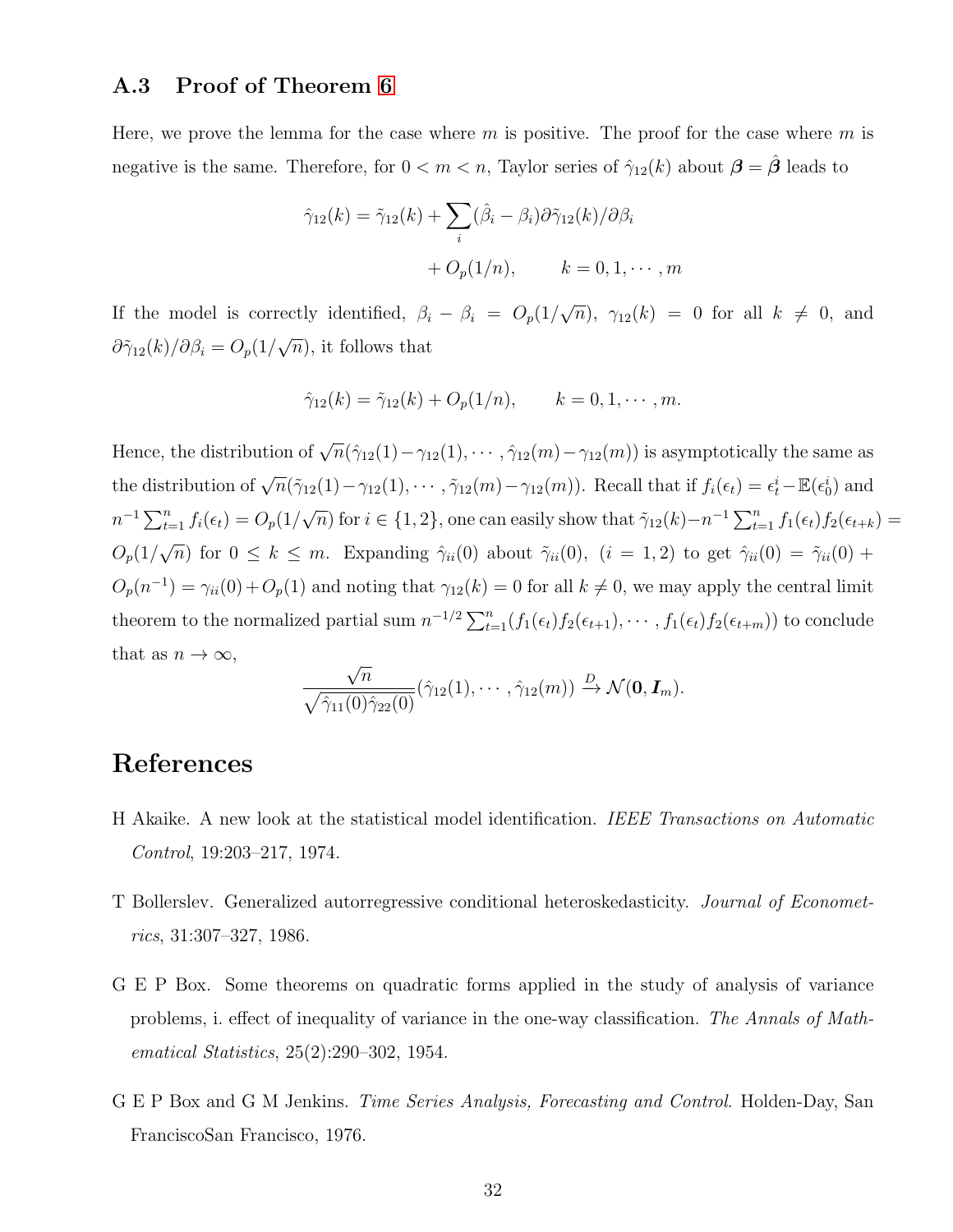- <span id="page-32-2"></span>G E P Box and D A Pierce. Distribution of residual autocorrelation in autoregressive-integrated moving average time series models. *journal of American Statistical Association*, 65:1509–1526, 1970.
- <span id="page-32-8"></span>P Brockwell and R A Davis. Time Series: Theory and Methods. Springer-Verlag, New York, 2nd edition, 1991.

<span id="page-32-1"></span>René Carmona. *Statistical Analysis of Financial Data in R.* Springer, New York, 2014.

- <span id="page-32-0"></span>R F Engle. Autoregressive conditional heteroscedasticity with estimates of the variance of united kingdom inflation. Econometrica, 50(4):987–1007, 1982.
- <span id="page-32-4"></span>Thomas J Fisher and Colin M Gallagher. New weighted portmanteau statistics for time series goodness of fit testing. journal of the American Statistical Association, 107(498):777–787, 2012.
- <span id="page-32-9"></span>D M Keenan. A tukey nonadditivity-type test for time series nonlinearity. *Biometrika*, 48:39–44, 1985.
- <span id="page-32-6"></span>A J Lawrance and P A W Lewis. Modelling and residual analysis of nonlinear autoregressive time series in exponential variables. *journal of the Royal Statistical Society B*, 47:165–202, 1985.
- <span id="page-32-7"></span>A J Lawrance and P A W Lewis. Higher-order residual analysis for nonlinear time series with autoregressive correlation structures. International Statistical Review, 55:21–35, 1987.
- <span id="page-32-5"></span>W K Li and T. K Mak. On the squared residual autocorrelations in non-linear time series with conditional heteroskedasticity. journal of Time Series Analysis, 15(6):627–636, 1994.
- <span id="page-32-10"></span>J W Lin and A I McLeod. Improved peňa-rodríguez portmanteau test. Computational Statistics and Data Analysis, 51(3):1731–1738, 2006.
- <span id="page-32-3"></span>G M Ljung and G E P Box. On a measure of lack of fit in time series models. Biometrika, 65: 297–303, 1978.
- <span id="page-32-11"></span>Esam Mahdi and A I McLeod. Improved multivariate portmanteau test. journal of Time Series Analysis, 33(2):211–222, 2012.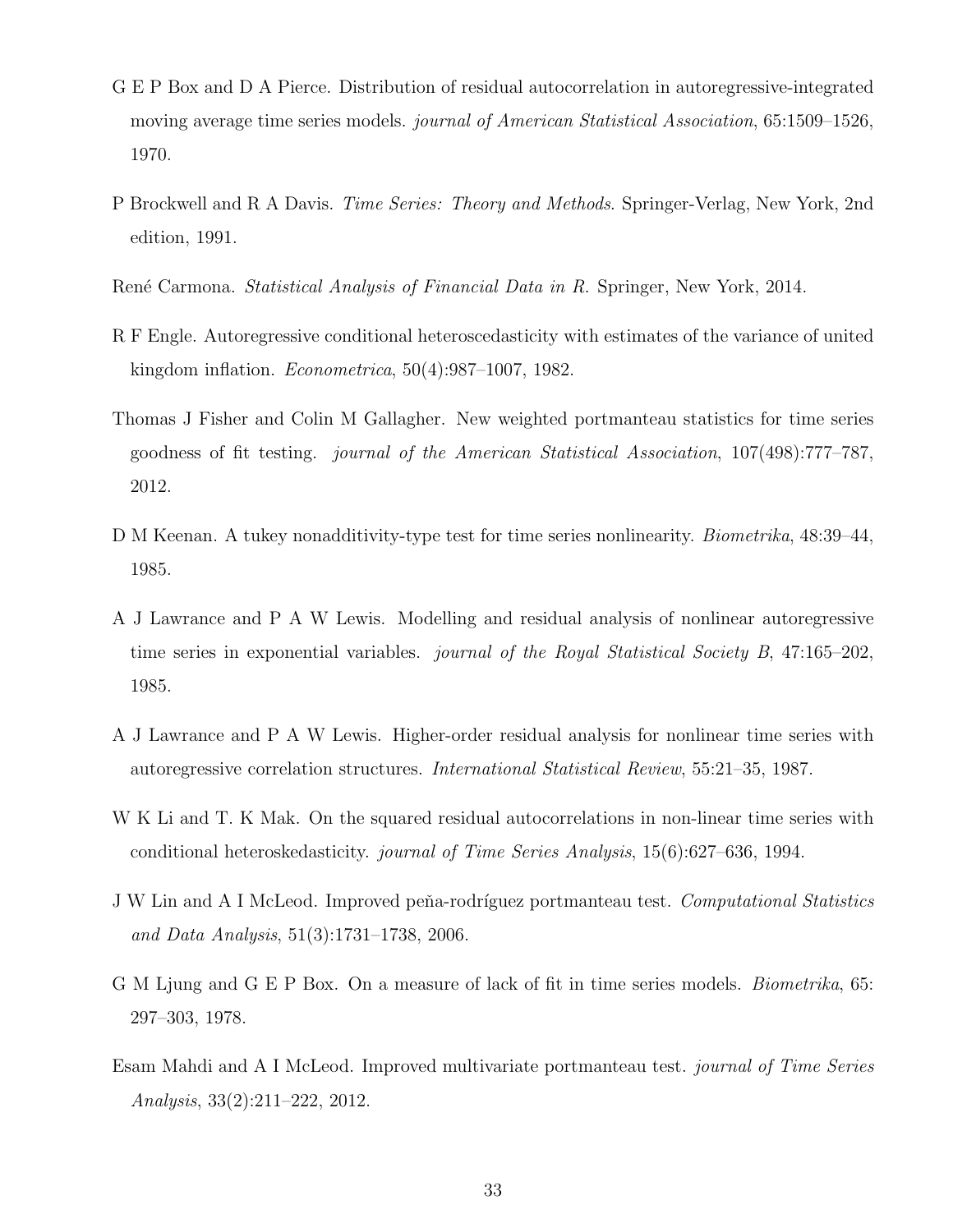- <span id="page-33-4"></span>A I McLeod and W K Li. Distribution of the residual autocorrelation in multivariate arma time series models. journal of Time Series Analysis, 4:269–273, 1983.
- <span id="page-33-1"></span>A C Monti. A proposal for residual autocorrelation test in linear models. Biometrika, 81:776–780, 1994.
- <span id="page-33-7"></span>H Neudecker. Some theorems on matrix differentiation with special reference to kronecker matrix products. journal of American Statistical Association, 64(327):953–962, 1969.
- <span id="page-33-2"></span>D Peña and J Rodríguez. A powerful portmanteau test of lack of test for time series. journal of American Statistical Association, 97(458):601–610, 2002.
- <span id="page-33-3"></span>D Peňa and J Rodríguez. The log of the determinant of the autocorrelation matrix for testing goodness of fit in time series. Journal of Statistical Planning and Inference, 8(136):2706–2718, 2006.
- <span id="page-33-0"></span>D Peňa, G C Tiao, and R S Tsay. A Course in Time Series Analysis. John Wiley, New York, 2001.
- <span id="page-33-6"></span>Zacharias Psaradakis and Marián Vávra. Portmanteau tests for linearity of stationary time series. Econometric Reviews, 38(2):248–262, 2019.
- <span id="page-33-10"></span>R Core Team. R: A Language and Environment for Statistical Computing. R Foundation for Statistical Computing, Vienna, Austria, 2020. URL <https://www.R-project.org/>. ISBN 3-900051-07-0.
- <span id="page-33-5"></span>J Rodríguez and E Ruiz. A powerful test for conditional heteroscedasticity for financial time series with highly persistent volatilities. Statistica Sinica, 15(2):505–525, 2005.
- <span id="page-33-8"></span>F E Satterthwaite. Synthesis of variance. Psychometrika, 6:309–316, 1941.
- <span id="page-33-9"></span>F E Satterthwaite. An approximate distribution of estimates of variance components. Biometrics Bulletin, 2(6):110–114, 1946.
- <span id="page-33-11"></span>H Tong. Threshold Models in Non-linear Time Series Analysis. Springer, New York, 1983.
- <span id="page-33-12"></span>H Tong. Non-linear Time Series: A Dynamical System Approach. Oxford University Press, Oxford, 1990.